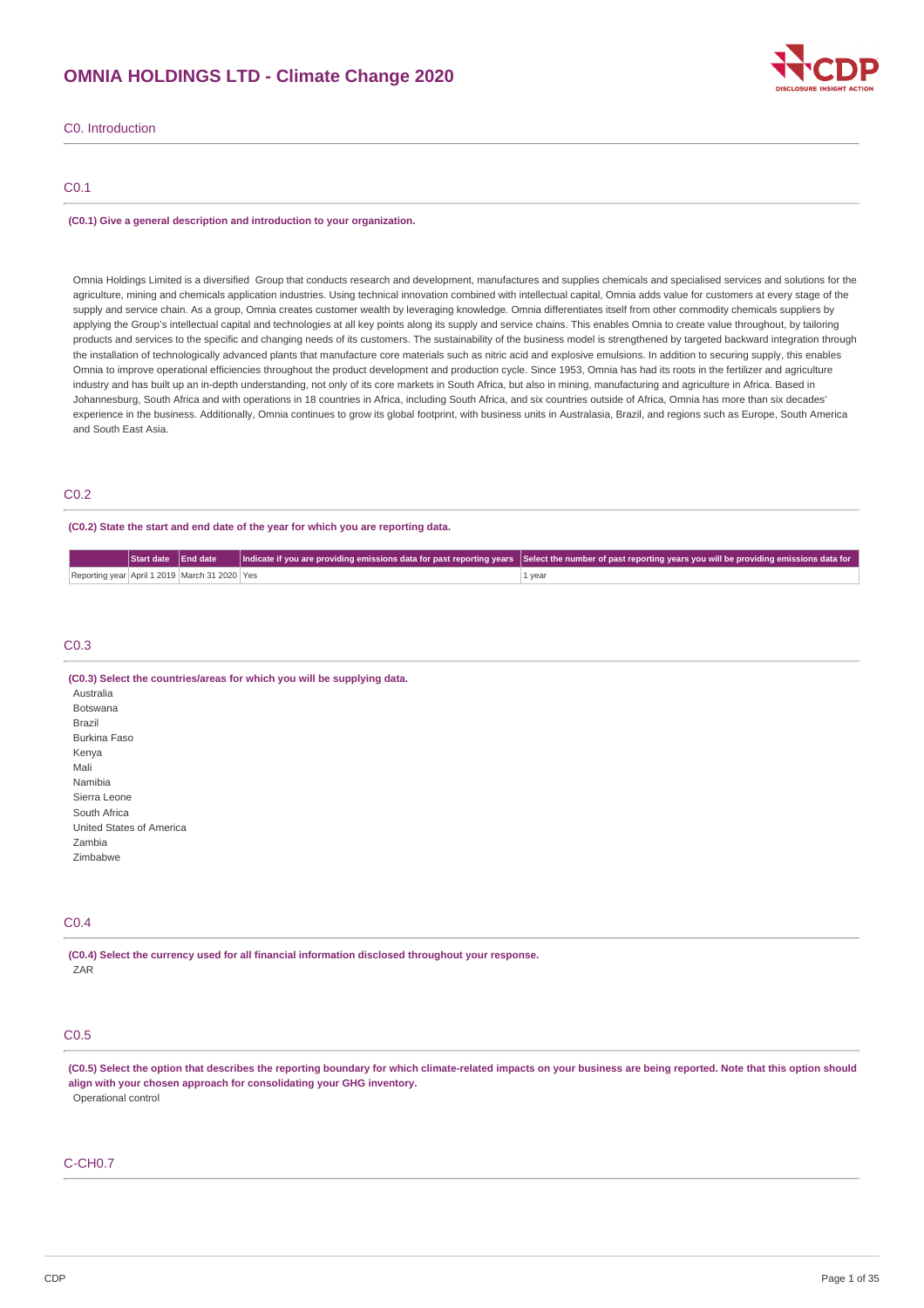## **(C-CH0.7) Which part of the chemicals value chain does your organization operate in?**

## **Row 1**

## **Bulk organic chemicals**

Lower olefins (cracking) Aromatics Ethylene oxide & Ethylene glycol Ethanol Methanol Polymers Adipic acid

# **Bulk inorganic chemicals**

Fertilizers Nitric acid Chlorine and Sodium hydroxide

# **Other chemicals**

Specialty chemicals

# C1. Governance

# C1.1

**(C1.1) Is there board-level oversight of climate-related issues within your organization?** Yes

# C1.1a

(C1.1a) Identify the position(s) (do not include any names) of the individual(s) on the board with responsibility for climate-related issues.

|             | Position of Please explain                                                                                                                                                                        |
|-------------|---------------------------------------------------------------------------------------------------------------------------------------------------------------------------------------------------|
| indivial(s) |                                                                                                                                                                                                   |
| Chief       | The Social, Ethics and Risk (SER) committee of the board has the highest level of direct responsibility for climate change related issues within the company. This Committee reports directly to  |
| Executive   | Omnia's Board of Directors, and is chaired by an independent Non-Executive Director and includes the CEO, who has ultimate accountability and responsibility for climate related issues. The SER  |
| Officer     | commitee by analysing the risks and opportunities identified in the operating context and the stakeholder engagement process, has enabled the Group to determine which matters are most important |
| (CEO)       | to Omnia's value creation over the short, medium and long term. Climate change is one of the top featured issues.                                                                                 |

# C1.1b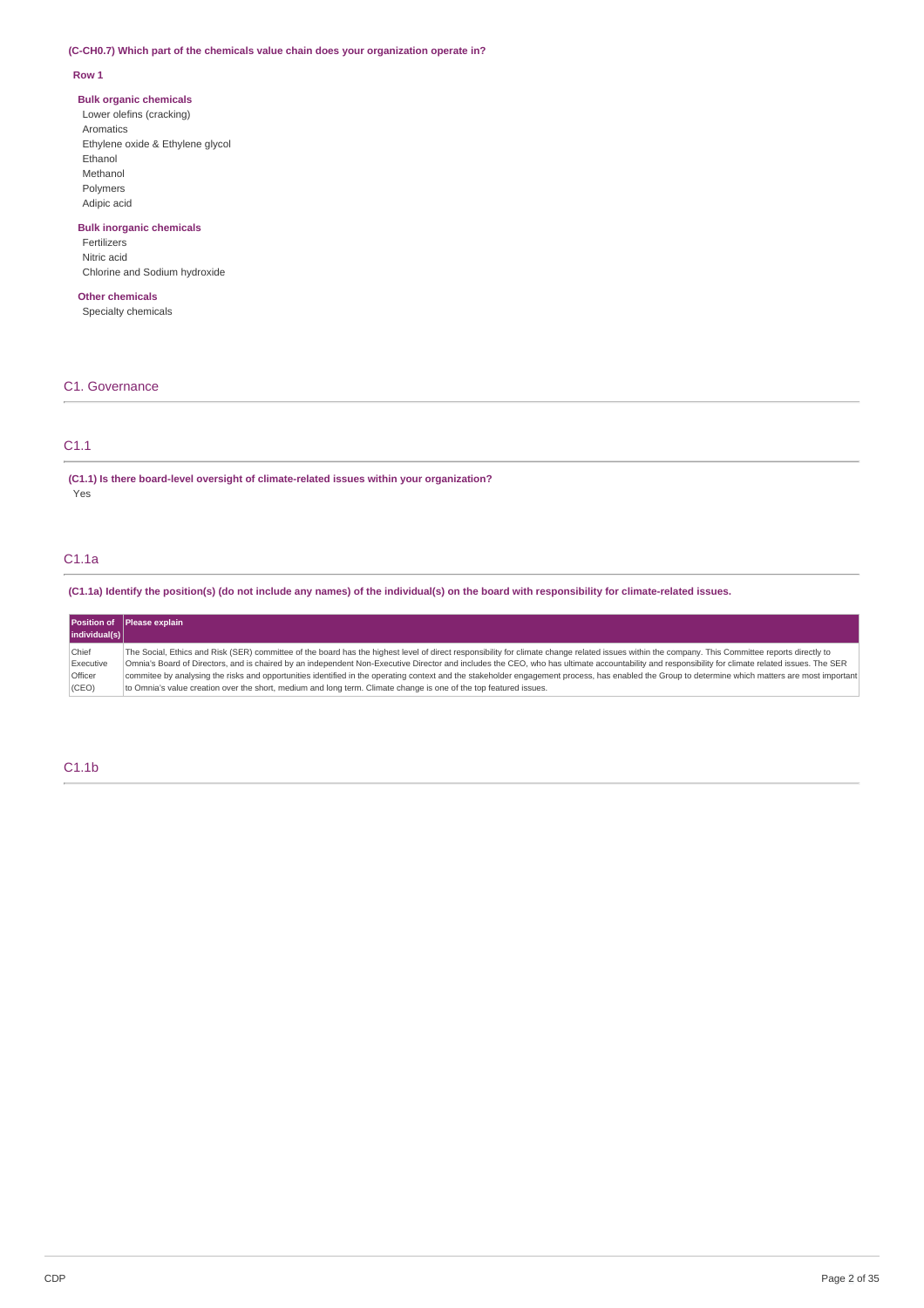#### **(C1.1b) Provide further details on the board's oversight of climate-related issues.**

| Frequency<br>with<br>which<br>climate-<br>related<br><b>issues</b> are<br>۱a<br>scheduled<br>agenda<br>item | <b>Governance</b><br>mechanisms<br>into which<br>climate-<br>related issues<br>are integrated                                                                                                                                                                                                                                                                                                                    | <b>Scope of</b><br>board-<br>level<br>oversight | Please explain                                                                                                                                                                                                                                                                                                                                                                                                                                                                                                                                                                                                                                                                                                                                                                                                                                                                                                                                                                                                                                                                                                                                                                                                                                                                                                                                                                                                                                                                                                                    |
|-------------------------------------------------------------------------------------------------------------|------------------------------------------------------------------------------------------------------------------------------------------------------------------------------------------------------------------------------------------------------------------------------------------------------------------------------------------------------------------------------------------------------------------|-------------------------------------------------|-----------------------------------------------------------------------------------------------------------------------------------------------------------------------------------------------------------------------------------------------------------------------------------------------------------------------------------------------------------------------------------------------------------------------------------------------------------------------------------------------------------------------------------------------------------------------------------------------------------------------------------------------------------------------------------------------------------------------------------------------------------------------------------------------------------------------------------------------------------------------------------------------------------------------------------------------------------------------------------------------------------------------------------------------------------------------------------------------------------------------------------------------------------------------------------------------------------------------------------------------------------------------------------------------------------------------------------------------------------------------------------------------------------------------------------------------------------------------------------------------------------------------------------|
| Scheduled<br>$-$ all<br>meetings                                                                            | Reviewing and<br>quiding major<br>plans of action $ e\rangle$<br>Reviewing and<br>quiding risk<br>management<br>policies<br>Reviewing and<br>quiding annual<br>budgets<br>Setting<br>performance<br>objectives<br>Monitoring<br>implementation<br>and<br>performance of<br>objectives<br>Monitoring and<br>overseeing<br>progress<br>against goals<br>and targets for<br>addressing<br>climate-related<br>issues | $<$ Not<br>Applicabl                            | The Social, Ethics and Risk Committee, a committee of the Board, has the highest level of direct responsibility for water and climate change related risks at Omnia. Omnia's<br>Board is ultimately responsible for the key governance processes and sustainable growth, performance and affairs of the Group. The Board delegates to the Social, Ethics<br>and Risk committee its responsibility for monitoring and managing the Group's sustainability performance, including that of climate related issues. The committee is<br>provided with a quarterly report on SHEO management, including information on climate and the annual sustainability report. Material operational climate change related or<br>GHG emissions incidents are reported to the Board on a risk basis. The Group Executive: Sustainability will brief the Social, Ethics and Risk Committee of the Board,<br>depending on the issue at hand. The governance mechanisms in place at Omnia ensure that the most senior leaders within the business are regularly and accurately<br>informed of the most important climate related risks and opportunities. The responsibility for emission management is delegated down into the organisation. The Group<br>Executive: Sustainability has operational responsibility for sustainability and environmental issues who in turn is supported by the / GM SHERO as well as the divisional<br>SHERO managers. This assists in driving proactive climate related issues management throughout the business. |

# C1.2

## **(C1.2) Provide the highest management-level position(s) or committee(s) with responsibility for climate-related issues.**

| Name of the position(s) and/or<br>committee(s) |                                 | <b>Reporting line Responsibility</b>                                   | Coverage of<br><i><u><b>I</b></u></i> responsibility | <b>Frequency of reporting to the board on climate-related</b><br>lissues |
|------------------------------------------------|---------------------------------|------------------------------------------------------------------------|------------------------------------------------------|--------------------------------------------------------------------------|
| Chief Sustainability Officer (CSO)             | <not<br>Applicable&gt;</not<br> | Both assessing and managing climate-related risks and<br>opportunities | <not applicable=""></not>                            | More frequently than quarterly                                           |

# C1.2a

## (C1.2a) Describe where in the organizational structure this/these position(s) and/or committees lie, what their associated responsibilities are, and how climate**related issues are monitored (do not include the names of individuals).**

The responsibility for climate related issues below board level lies with the Group Executive: Sustainability. This is a C-suite position who reports directly to the CEO and the Board. The Group Executive: Sustainability is responsible for overseeing the identification and assessment of climate and water related risks and opportunities. The responsibilities also includes reviewing the environmental policies (including climate and water) before submitting to the board for approval. From a risk perspective the senior risk management committee holds regular risk management meetings (three times per year) to assess the company's risk register. Risks like climate change are discussed during these meetings. This includes both direct risk in operations as well as climate change related risk in supply chain. The senior management risk committee then reports to the Social, Ethics and Risk (SER) committee of the board. At a site level, plants and divisions maintain regular risk registers. This divisional information feeds into a process for developing a Group risk register, which ranks the top 50 risks, and the corresponding mitigation and adaptation measures for them. At site, all environmental risks are identified and managed using the international standard ISO 14001 as the basis.

# C1.3

#### (C1.3) Do you provide incentives for the management of climate-related issues, including the attainment of targets?

| $\sqrt{$ Row $\sqrt{ }$ |  |
|-------------------------|--|

# C1.3a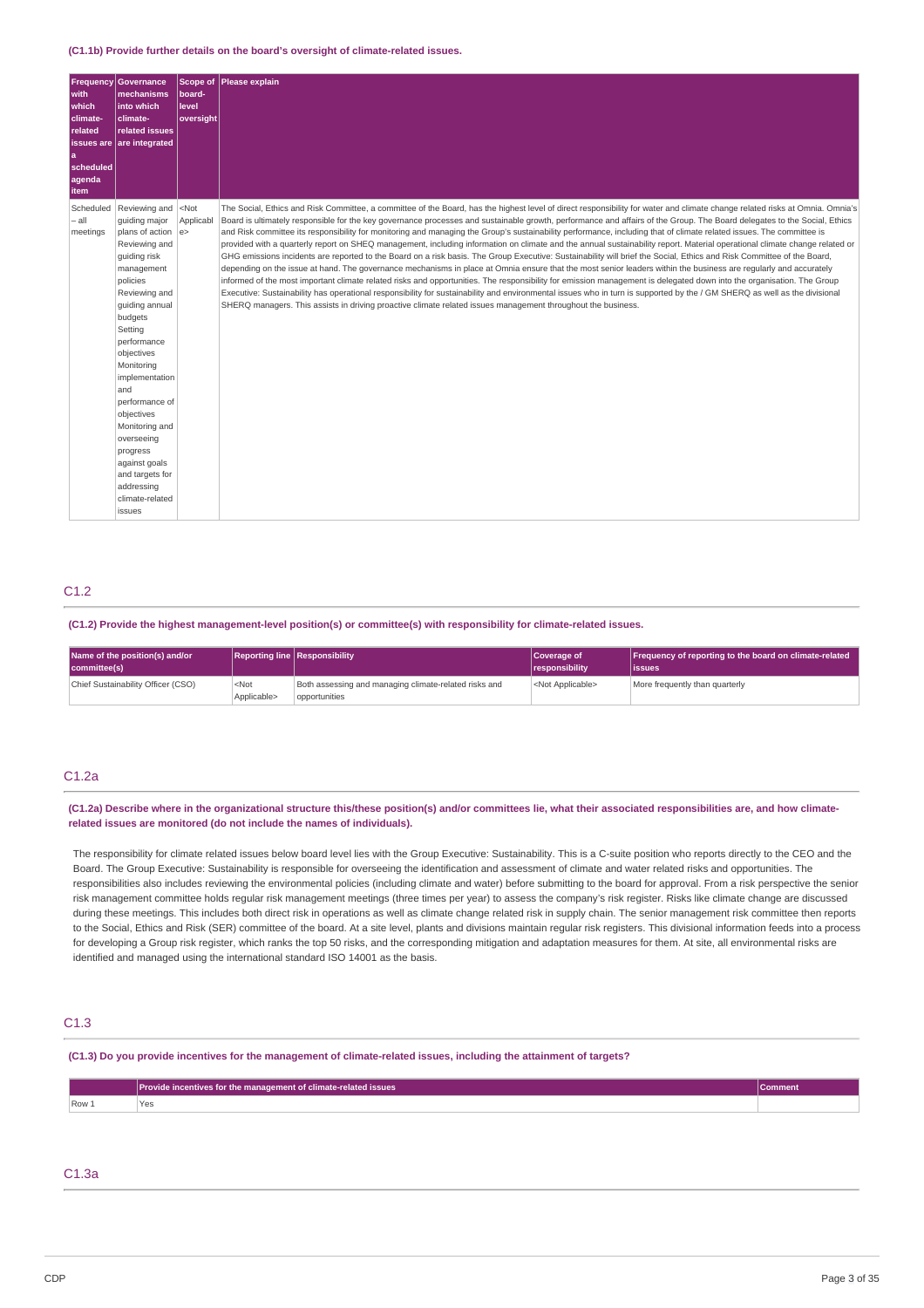#### (C1.3a) Provide further details on the incentives provided for the management of climate-related issues (do not include the names of individuals).

| <b>Entitled to incentive</b>          | Type of<br>lincentive | <b>Activity</b><br>l inventivized l | Comment                                                                                                                                               |
|---------------------------------------|-----------------------|-------------------------------------|-------------------------------------------------------------------------------------------------------------------------------------------------------|
| Other, please specify (Plant and Non- | monetary              | Efficiency                          | Plant and Production personnel are recognised for attaining the group's resource efficiency target but this has not yet been formalised into a        |
| Production Personnel)                 | reward                | target                              | monetary incentive.                                                                                                                                   |
| Other, please specify (Plant and Non- | monetary              | Efficiency                          | Plant and Production personnel are recognised for identifying and implementing resource efficiency projects but this has not yet been formalised into |
| Production Personnel)                 | reward                | target                              | a monetary incentive. The incentive scheme is being formalised into key performance indicators.                                                       |

# C2. Risks and opportunities

# C2.1

(C2.1) Does your organization have a process for identifying, assessing, and responding to climate-related risks and opportunities? Yes

# C2.1a

#### **(C2.1a) How does your organization define short-, medium- and long-term time horizons?**

|                   | <b>From</b> | <b>To</b><br>(years)   (years) | <b>Comment</b>                                                                                                                                                                                                                                                                                                                                                                                                                                                                                                                                                                                                                                                                                                                                                                                                                                                                                                                                                                                                                                                                                                                                                                                                                                                                                                                                                                                                                                                                                                                                                                                                                                                                                                                                                                                                                                                                  |
|-------------------|-------------|--------------------------------|---------------------------------------------------------------------------------------------------------------------------------------------------------------------------------------------------------------------------------------------------------------------------------------------------------------------------------------------------------------------------------------------------------------------------------------------------------------------------------------------------------------------------------------------------------------------------------------------------------------------------------------------------------------------------------------------------------------------------------------------------------------------------------------------------------------------------------------------------------------------------------------------------------------------------------------------------------------------------------------------------------------------------------------------------------------------------------------------------------------------------------------------------------------------------------------------------------------------------------------------------------------------------------------------------------------------------------------------------------------------------------------------------------------------------------------------------------------------------------------------------------------------------------------------------------------------------------------------------------------------------------------------------------------------------------------------------------------------------------------------------------------------------------------------------------------------------------------------------------------------------------|
| Short-<br>term    |             | 5                              | In efforts to determine a true and fair representation of the company's GHG emissions, Omnia embarked on a resource efficiency management process to identify key intervention areas<br>during the reporting period at three of our main sites. This process identified areas where significant energy and carbon reductions could be achieved. Opportunities were identified and<br>defined in terms of input cost, payback periods, savings (financial, resource quantity and carbon emissions), and priority level for three sites. This project formed part of the Private Sector<br>Energy Efficiency (PSEE) Programme, funded in part by the NBI and in part by Omnia. Energy savings amounting to more than 360 million kWh were identified. Linked to this process,<br>Omnia devised a Resource Efficiency Plan (focused on energy, water and waste) which sets out objectives, goals, targets, and roles and responsibilities. Since the Group targets were<br>set for a period up to 2019, this was regarded as an opportunity for setting more informed and robust targets. The critical need to address was to re-state the Group's baseline year and<br>limits against which targets will be set and monitored. A key focus of the Group in the determination of the new targets was to support global goals for sustainable development. The<br>United Nations Sustainable Development Goals (SDGs) set a sustainable agenda to end poverty, protect the plant and ensure prosperity for all by 2030. With 2020 marking the start of<br>the SDGs' decade of action, Omnia's sustainability strategy process has primed the Group for implementation and action to achieve the targets that have been set towards the end of<br>2019. Although the target were set up to 2030, short-term targets (1-5 years) has been been identified and set for each indicator. |
| Medium-15<br>term |             | 20                             | Global population growth, combined with improving living standards, has created substantial increases in energy demand which in turn have elevated greenhouse qas emissions in the<br>atmosphere to record and unacceptable high levels. In response to this challenge, Omnia: • Uses best-in-class technology to reduce the amount of carbon gases emitted from its<br>operations . Continually seeks ways to reduce energy consumption and to optimise the efficiency of existing and future processes that consume energy . Actively supports the drive to<br>develop sources of alternative and renewable energy, such as biofuels The Group aims to continually review its underlying contribution to the SGDs and, in 2019, reviewed and updated<br>the 10-year targets to 2030, taking into account current operating principles as well as aspirations.                                                                                                                                                                                                                                                                                                                                                                                                                                                                                                                                                                                                                                                                                                                                                                                                                                                                                                                                                                                                                 |
| Long-<br>term     | 20          | 100                            | The sustainability strategy has been devised to drive the growth of the business in a sustainable way. Omnia recognises the imperative to manage environmental, social and financial<br>demands and concerns in order to ensure the responsible, ethical and ongoing success of the business. While Omnia's business model is designed for long-term sustainability, the<br>Group continues to fine-tune the model, operating as it does within a broad and evolving context of macro-economic realities and social, regulatory, community and environmental<br>influences.                                                                                                                                                                                                                                                                                                                                                                                                                                                                                                                                                                                                                                                                                                                                                                                                                                                                                                                                                                                                                                                                                                                                                                                                                                                                                                     |

## C2.1b

#### **(C2.1b) How does your organization define substantive financial or strategic impact on your business?**

The Group experienced a challenging few years with adverse market conditions, marked by droughts and late rains in key markets. Changes in climate cycles (drought and rainy season) continue to affect farmers, a key customer and source of product demand for Omnia's Agricultural division. Omnia defines substantive change within its business to be a change which results in stoppages of direct operations, a significant increase in cost in direct operations or a loss in sales that impacts revenue. From a water perspective this could be due to interrupted water supply that stops production or a significant drought that results in a major reduction in sales of fertilizer, for example. Any significant water impacts that occur in the supply chain (to which the same definition applies) would also result in a substantive change to the business. In terms of financial quantification, an increase in costs or loss in revenue equivalent to 0.5% of forecasted revenue per annum would be regarded as substantive. Omnia's response to the challenge is to focus on farming and supply innovation (product and technology) to further increase yield per hectare in difficult climate conditions.

# C2.2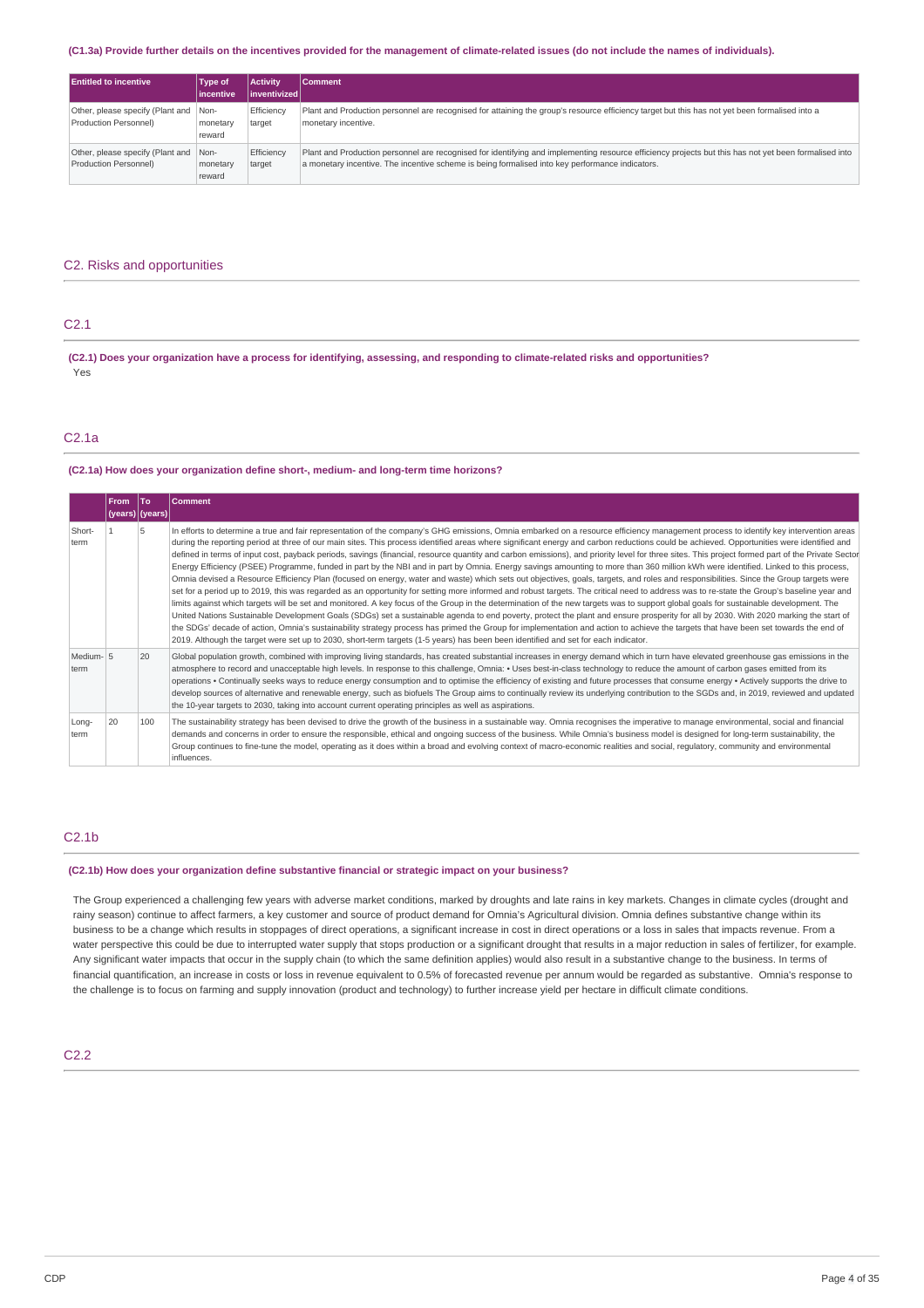#### **(C2.2) Describe your process(es) for identifying, assessing and responding to climate-related risks and opportunities.**

**Value chain stage(s) covered** Direct operations

## **Risk management process**

Integrated into multi-disciplinary company-wide risk management process

**Frequency of assessment** More than once a year

## **Time horizon(s) covered**

Short-term Medium-term Long-term

# **Description of process**

Risks are formally identified through three monthly risk management meetings at group level as well as on an ad hoc basis. Risks like the carbon tax are discussed during these meetings. The bulk of our carbon footprint is a result of our operations in South Africa thus the carbon risk is largely specific to South Africa. Division level This approach towards risk is present throughout our business – our plants and divisions maintain regular risk registers, which are monitored and reviewed monthly. Because ours is an integrated business, we consider the interdependence of risks in the different divisions to understand the impact a change in a risk for one division could have on the Group as a whole. This divisional information feeds into our process for developing our Group risk register, which ranks our top 50 risks, and the corresponding mitigation measures for them. At site, all environmental risks (including climate change) are monitored using Impact and Aspect Assessments. Omnia uses an integrated, multi-disciplinary company-wide risk identification, assessment, and management process. Omnia's approach to risk management is present throughout the business plants and divisions maintain regular risk registers, which are monitored and reviewed monthly. Because Omnia is an integrated business, the interdependence of risks in the different divisions is considered to understand the impact a change in a risk for one division could have on the Group as a whole. In addition,as a company, the top safety, health and environment risks are monitored. This divisional information feeds into the process for developing the Group risk register, which ranks the top 50 risks and their corresponding mitigation measures. Risks and opportunities are prioritised using Omnia's risk matrix, a 5 x 5 matrix that prioritises risks based on likelihood and impact. This process is aligned with international best practice standards and tools, such as the COSO Enterprise Risk Management Framework and the King Code of Corporate Governance for South Africa. Physical, regulatory and reputational risks are identified and assessed on a quarterly basis (i.e. '6 monthly or more frequently') and are considered up to 10 years into the future. The relevant climate related risks form part of the annual risk management plan and the business then plans accordingly. The riskresponse decision making process for strategic, operational and project-related risks, including those that are climate related, follows four well-defined processes: 1. Identifying risks; 2 analysing risks and controls to manage identified risks; 3 determining management actions required; and 4. reporting and monitoring.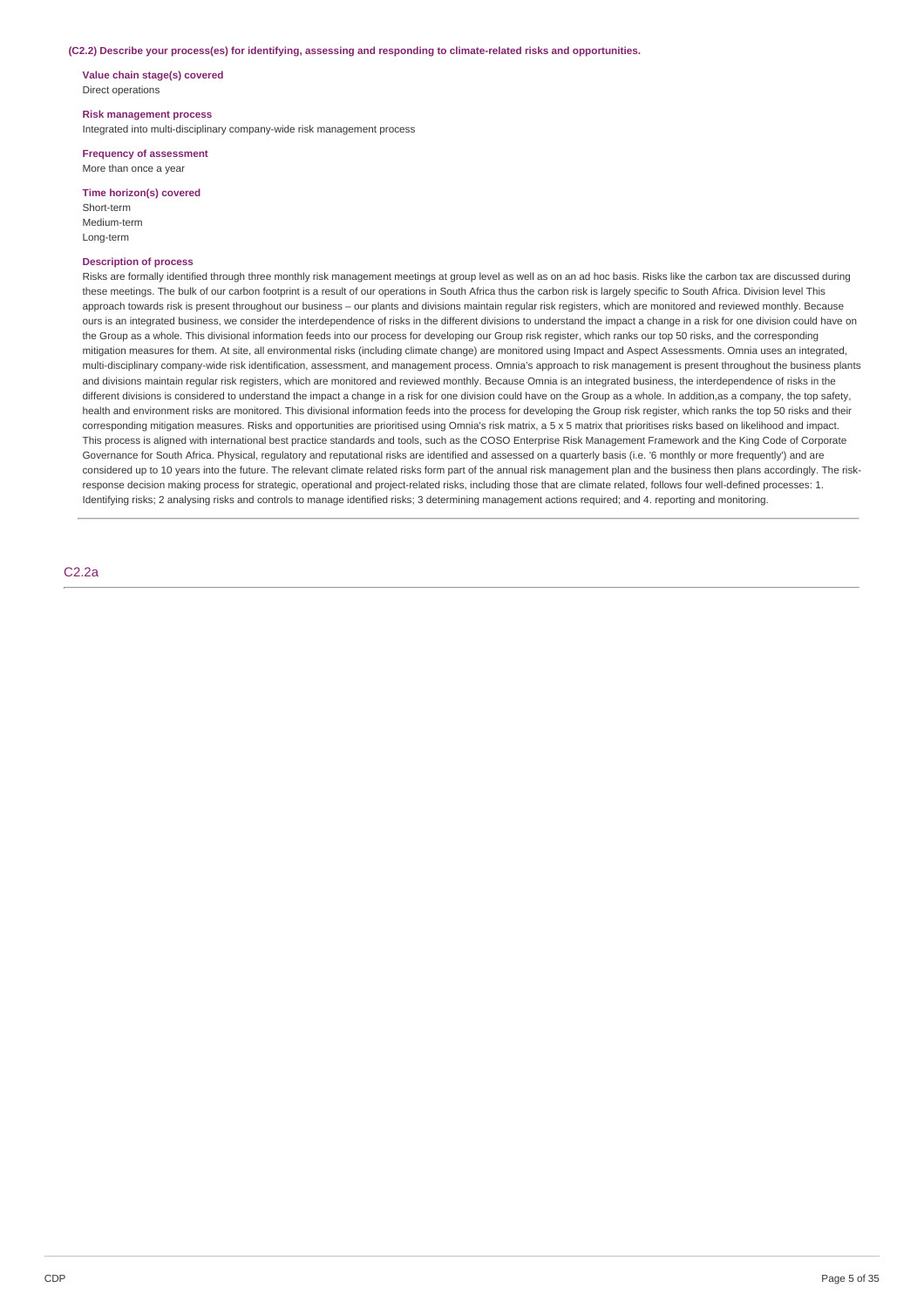## **(C2.2a) Which risk types are considered in your organization's climate-related risk assessments?**

|                        |                                 | Relevance Please explain                                                                                                                                                                                                                                                                                                                                                                                                                                                                                                                                                                                                                                                                                                                                                                                                                                                                                                                                                                                                                                                                                                                                                                                                                                                                                                                                                                                                                                                                                                                                                                                                                                                                                                                                                                                                                                                                                                                                                                                                                                                                                                                                                     |
|------------------------|---------------------------------|------------------------------------------------------------------------------------------------------------------------------------------------------------------------------------------------------------------------------------------------------------------------------------------------------------------------------------------------------------------------------------------------------------------------------------------------------------------------------------------------------------------------------------------------------------------------------------------------------------------------------------------------------------------------------------------------------------------------------------------------------------------------------------------------------------------------------------------------------------------------------------------------------------------------------------------------------------------------------------------------------------------------------------------------------------------------------------------------------------------------------------------------------------------------------------------------------------------------------------------------------------------------------------------------------------------------------------------------------------------------------------------------------------------------------------------------------------------------------------------------------------------------------------------------------------------------------------------------------------------------------------------------------------------------------------------------------------------------------------------------------------------------------------------------------------------------------------------------------------------------------------------------------------------------------------------------------------------------------------------------------------------------------------------------------------------------------------------------------------------------------------------------------------------------------|
|                        | &<br>inclusion                  |                                                                                                                                                                                                                                                                                                                                                                                                                                                                                                                                                                                                                                                                                                                                                                                                                                                                                                                                                                                                                                                                                                                                                                                                                                                                                                                                                                                                                                                                                                                                                                                                                                                                                                                                                                                                                                                                                                                                                                                                                                                                                                                                                                              |
| Current<br>regulation  | Relevant<br>always<br>included  | Omnia has an internal legal compliance function to ensure that the company is complying with the necessary legislative, regulatory and policy reguirements. The regulations declaring<br>GHGs as priority pollutants were promulgated on 21 July 2017. In terms of these regulations, all companies which engage in a listed activity were required to submit GHG data with the first<br>submission in March 2018. These requlations allow South Africa to accurately quantify its GHG emissions and plot a way forward to reduce emissions in line with the expected outcomes of<br>the Paris Climate Accord. According to GHG regulations, Pollution Prevent Plans need to be submitted in cases where the direct emissions of GHGs exceeds 100 000 tonnes of CO2e.<br>Companies will be liable for a fine of up to R10 million should they not comply with the regulations. Although Omnia's South African direct emissions (Scope 1) were considerably below<br>the threshold of 100 000 tonnes of CO2e and therefore Omnia is not required to submit Pollution Prevent Plans. Towards the end of 2018 a catalyst on the Nitrous Oxide (N2O)<br>abatement facility began to fail resulting in increased emissions and as a result the South African direct emissions were above the 100 000 tonnes of CO2e threshold. Omnia engaged with<br>the competent authorities and the Pollution Prevention Plan was submitted in 2019. There is a constant assessment on the regulatory changes as well as company activities that may<br>trigger additional regulatory requirements.                                                                                                                                                                                                                                                                                                                                                                                                                                                                                                                                                                                            |
| Emerging<br>regulation | Relevant<br>always<br>included  | National Treasury promulgated the Carbon Tax Act No15 of 2019, which comes into effect from 1 June 2019. The design still includes a tax rate initially levied at R120 per tonne of CO2e,<br>to increase by CPI plus 2% annually until 2022 and thereafter CPI. The tax is expected to relate to a company's direct (Scope 1) emissions in South Africa. Free allowances (i.e. emissions<br>not subject to the tax) included: i) a basic 60% of annual Scope 1 emissions (accruing until 2020, after which the threshold will be gradually reduced); ii) an amount dependent on a<br>company's emissions relative to a sector benchmark (z-factor); iii) up to 10% 'process' emissions. Omnia previously undertook a project to investigate and identify resource efficiency<br>opportunities (specifically related to energy, water and waste) at three of our largest sites. The project identified significant areas of energy savings (both related to fuel and electricity),<br>which if implemented will greatly reduce our carbon tax liability. Omnia has also made significant investments into reducing our carbon footprint with a long-term view. These include:<br>Nitrous oxide (N2O) destruction facility within the agricultural division, outsourcing transportation to reduce Scope 1 emissions within the mining division, and the development of Clean<br>Development Mechanism (CDM) projects to subsequently receive Certified Emission Reductions (CERs) (5.3 million CER credits have been generated in the last eight years). The<br>implementation if the two CDM projects, Omnia has reduced its N2O emissions by 90%. Omnia recognises that the projects reduce its Scope 1 emissions and hence the potential carbon<br>tax liability the company may face by continuing with the CDM projects we have significantly reduced our carbon tax liability. Based on our emissions in the reporting period, our current<br>carbon tax liability (based on our Scope 1 emissions) is estimated at approximately R4 million. However, if we had not continued with our CDM projects this year, our liability would have<br>been as high as R31 million. |
| Technology Relevant,   | always<br>included              | One substantial business decision that was influenced by climate change was the decision to go ahead with our EnviNOx project at our Nitric Acid plants in the absence of regulation<br>mandating us to do so. This is the first project of its kind at Nitric Acid plants in South Africa and on the African Continent. This project uses world-class technology to reduce emissions<br>from our plants. The EnviNOx project has been registered as a CDM project and has, to date, generated 5.3 million carbon credits. This investment and resultant successful project has<br>made the Group the undisputed African leader in reducing greenhouse gases. During the reporting period, this project reduced our carbon emissions by approximately 425 445 tonnes of<br>CO2e. Within the South African industrial context, Omnia is regarded as having set the benchmark for N2O abatement.                                                                                                                                                                                                                                                                                                                                                                                                                                                                                                                                                                                                                                                                                                                                                                                                                                                                                                                                                                                                                                                                                                                                                                                                                                                                               |
| Legal                  | Relevant,<br>always<br>included | The principal matters attended to by the Social, Ethics and Risk committee (SERC) includes among others: • Monitoring the resourcing of the risk, sustainability and legal compliance. In<br>support of the Group's commitment to sustainability and sound environmental management, it focuses on ensuring compliance with the applicable legislation and the requirements<br>associated with licenses, permits and authorisations.                                                                                                                                                                                                                                                                                                                                                                                                                                                                                                                                                                                                                                                                                                                                                                                                                                                                                                                                                                                                                                                                                                                                                                                                                                                                                                                                                                                                                                                                                                                                                                                                                                                                                                                                         |
| Market                 | Relevant<br>always<br>included  | The Agriculture division, through its Omnia Nutriology® model, has a full plan to support the pillars of modern, sustainable agriculture. This entails the use of a large team of agronomic<br>specialists supported by competent technological services. This division, among other things: - Invests in programmes that enhance nutrient, water use efficiency and energy efficiency. -<br>Develops and deploys new agronomic techniques and fertilizer products that help increase crop yields. This strategy has already been implemented and is yielding benefits through<br>assisting farmers to reduce their water use and costs and creating revenue and employment opportunities for staff at Omnia.                                                                                                                                                                                                                                                                                                                                                                                                                                                                                                                                                                                                                                                                                                                                                                                                                                                                                                                                                                                                                                                                                                                                                                                                                                                                                                                                                                                                                                                                |
| Reputation             | Relevant,<br>always<br>included | Omnia is actively identifying areas to cut down on its carbon emissions, including investing in technologies to significantly reduce emissions at our nitric acid plants. Omnia implemented a<br>number of energy efficiency initiatives at our operations during the reporting period, including, for example, energy efficient lighting and steam optimization.                                                                                                                                                                                                                                                                                                                                                                                                                                                                                                                                                                                                                                                                                                                                                                                                                                                                                                                                                                                                                                                                                                                                                                                                                                                                                                                                                                                                                                                                                                                                                                                                                                                                                                                                                                                                            |
| Acute<br>physical      | Relevant,<br>always<br>included | A climate change-induced change in precipitation patterns and storm activity could pose risks to our operations. For example, fertilizer plants in South Africa (not owned by Omnia) have<br>been significantly affected by periods of intense rainfall, which has had negative consequences on the surrounding environment as well as the day-to-day operations of the plant. Periods<br>of intense rainfall are often associated with hail which also poses a risk to our operations within South Africa. For example, hail activity in Sasolburg toward the end of 2014 damaged our<br>solar system by cracking the solar panels, thereby reducing reduced its electricity output from an average of 111 kWh per day to 88 kWh per day. This lead to our Fertilizer facility<br>increasing its reliance (and spend) on grid electricity. As a result of climate change, these events may happen more frequently with adverse implications for our divisions. Intense rainfall<br>also affects logistics, particularly transport logistics and can pose a risk to getting staff and product in and out. For example in March 2019 the blending and warehouse facilities in Beira,<br>Mozambique were severely damaged by the impact of tropical cyclone Idai and this brought the operations to a halt, the facility only started moving product out again around the end of<br>June 2019.                                                                                                                                                                                                                                                                                                                                                                                                                                                                                                                                                                                                                                                                                                                                                                                 |
| Chronic<br>physical    | Relevant,<br>always<br>included | Prolonged drought results in farmers not planting a full crop for a season and this reduces the demand for the Group's agriculture products. The Agriculture division is well placed to advise<br>farmers and assist them in over-coming water shortages whereby increasing the planted crop in dry seasons. Effective planning and managing modern agriculture requires a careful<br>combination of interventions, including the optimum use of chemical fertilizers coupled with appropriate irrigation systems and farm machinery.                                                                                                                                                                                                                                                                                                                                                                                                                                                                                                                                                                                                                                                                                                                                                                                                                                                                                                                                                                                                                                                                                                                                                                                                                                                                                                                                                                                                                                                                                                                                                                                                                                        |

# C2.3

(C2.3) Have you identified any inherent climate-related risks with the potential to have a substantive financial or strategic impact on your business? Yes

# C2.3a

(C2.3a) Provide details of risks identified with the potential to have a substantive financial or strategic impact on your business.

| Identifier |  |
|------------|--|
| Risk 1     |  |

#### **Where in the value chain does the risk driver occur?**

Direct operations

#### **Risk type & Primary climate-related risk driver**

| Chronic physical | Changes in precipitation patterns and extreme variability in weather patterns |
|------------------|-------------------------------------------------------------------------------|
|                  |                                                                               |
|                  |                                                                               |
|                  |                                                                               |

## **Primary potential financial impact**

Increased indirect (operating) costs

*Also increased Insurance costs*

## **Climate risk type mapped to traditional financial services industry risk classification** <Not Applicable>

# **Company-specific description**

A climate change-induced change in precipitation patterns and storm activity could pose risks to the operations. For example, fertilizer plants in South Africa (not owned by Omnia) have been significantly affected by periods of intense rainfall, which has had negative consequences on the surrounding environment as well as the day-to-day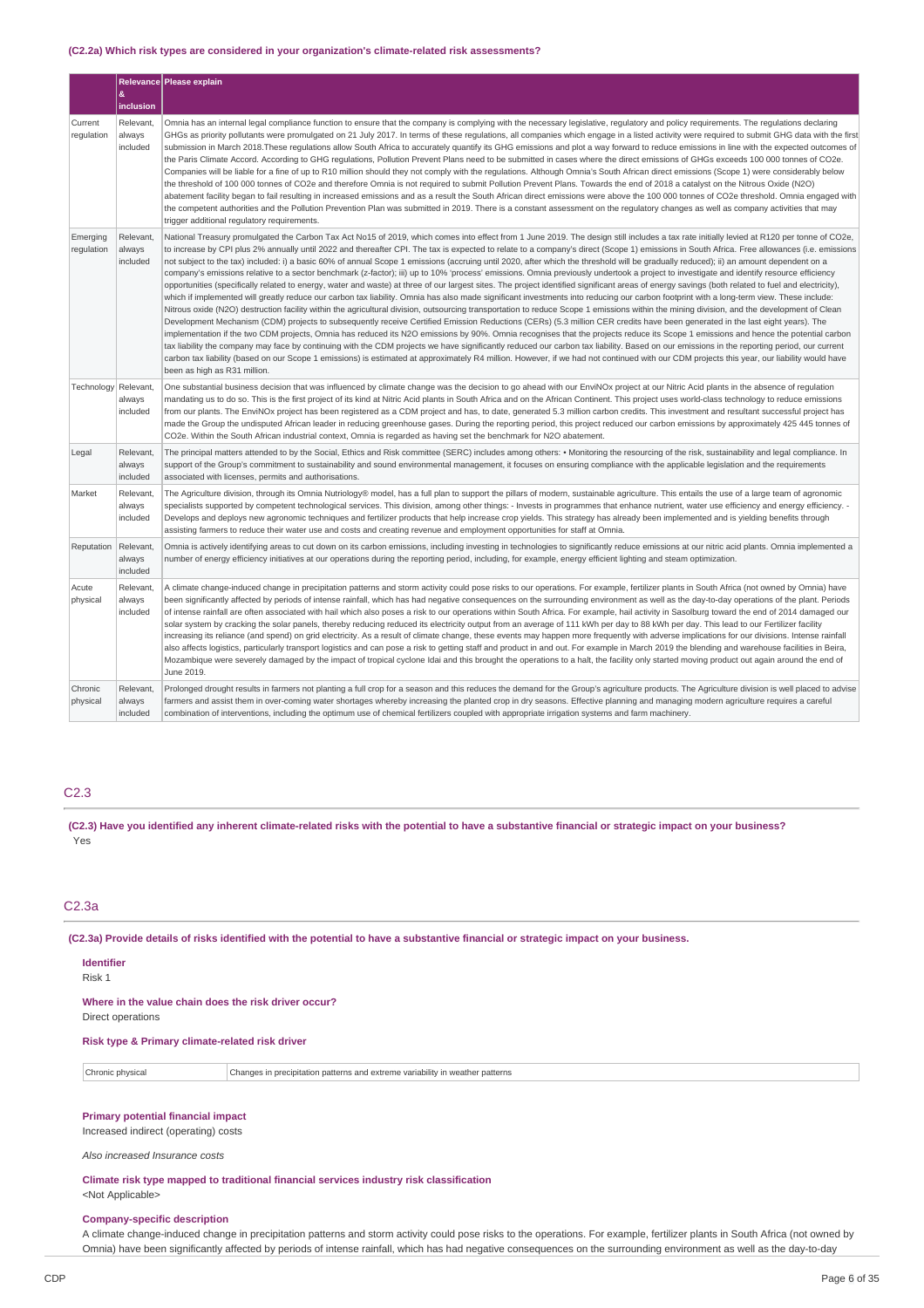operations of the plant. Periods of intense rainfall are often associated with hail which also poses a risk to operations within South Africa. For example, hail activity in Sasolburg toward the end of 2014 damaged the solar-powered system by cracking the solar panels, thereby reducing its electricity output from an average of 111 kWh per day to 88 kWh per day. This led to the Fertilizer facility increasing its reliance (and spend) on grid electricity. As a result of climate change, these events may happen more frequently with adverse implications for the divisions. Intense rainfall also affects logistics, particularly transport logistics and can pose a risk to getting staff and product in and out. For example in March 2019 the blending and warehouse facilities in Beira, Mozambique were severely damaged by the impact of tropical cyclone Idai and this brought the operations to a halt, the facility only started moving product out again around the end of June 2019. In addition,the business will also be negatively affected should precipitation patterns change in such a way as to result in increased periods of drought. With the recent drought, fertilizer product is not able to get out and trucks of product are forced to wait in a queue. Product can only go out once the rains come, and this used to take place in October but the rainy season is shifting and this is taking place more and more regularly during November, which affects the fertilizer business. Omnia's Blackheath facility in Cape Town supplies water treatment chemicals to the City of Cape Town. As a result of the significant drought that took place in the Western Cape in recent years (2018), the City of Cape Town's water supplies and associated water treatment processes were heavily impacted. This in turn meant that the City of Town reduced the purchasing of water treatment chemicals from Omnia's facility by 70%.

#### **Time horizon**

Unknown

## **Likelihood** More likely than not

**Magnitude of impact** Medium-low

**Are you able to provide a potential financial impact figure?** Yes, a single figure estimate

**Potential financial impact figure (currency)** 1750000

**Potential financial impact figure – minimum (currency)** <Not Applicable>

#### **Potential financial impact figure – maximum (currency)** <Not Applicable>

**Explanation of financial impact figure** The cost of repairs incurred after the tropical cyclone damage.

**Cost of response to risk** 1750000

#### **Description of response and explanation of cost calculation**

The cost of repairs incurred after the tropical cyclone damage.

#### **Comment**

**Identifier** Risk 2

**Where in the value chain does the risk driver occur?** Direct operations

**Risk type & Primary climate-related risk driver**

Current regulation Carbon pricing mechanisms

**Primary potential financial impact**

# Increased indirect (operating) costs

**Climate risk type mapped to traditional financial services industry risk classification** <Not Applicable>

# **Company-specific description**

National Treasury promulgated the Carbon Tax Act No15 of 2019, which comes into effect from 1 June 2019. The design still includes a tax rate initially levied at R120 per tonne of CO2e, to increase by CPI plus 2% annually until 2022 and thereafter CPI. The tax is expected to relate to a company's direct (Scope 1) emissions in South Africa. Free allowances (i.e. emissions not subject to the tax) included: i) a basic 60% of annual Scope 1 emissions (accruing until 2020, after which the threshold will be gradually reduced); ii) an amount dependent on a company's emissions relative to a sector benchmark (z-factor); iii) up to 10% 'process' emissions. Omnia previously undertook a project to investigate and identify resource efficiency opportunities (specifically related to energy, water and waste) at three of our largest sites. The project identified significant areas of energy savings (both related to fuel and electricity), which if implemented will greatly reduce our carbon tax liability. Omnia has also made significant investments into reducing our carbon footprint with a long-term view. These include: Nitrous oxide (N2O) destruction facility within the agricultural division, outsourcing transportation to reduce Scope 1 emissions within the mining division, and the development of Clean Development Mechanism (CDM) projects to subsequently receive Certified Emission Reductions (CERs) (5.3 million CER credits have been generated in the last eight years). The implementation if the two CDM projects, Omnia has reduced its N2O emissions by 90%. Omnia recognises that the projects reduce its Scope 1 emissions and hence the potential carbon tax liability the company may face by continuing with the CDM projects we have significantly reduced our carbon tax liability. Based on our emissions in the reporting period, our current carbon tax liability (based on our Scope 1 emissions) is estimated at approximately R4 million. However, if we had not continued with our CDM projects this year, our liability would have been as high as R31 million.

**Time horizon** Short-term

**Likelihood** Virtually certain

**Magnitude of impact** Medium-low

**Are you able to provide a potential financial impact figure?** Yes, an estimated range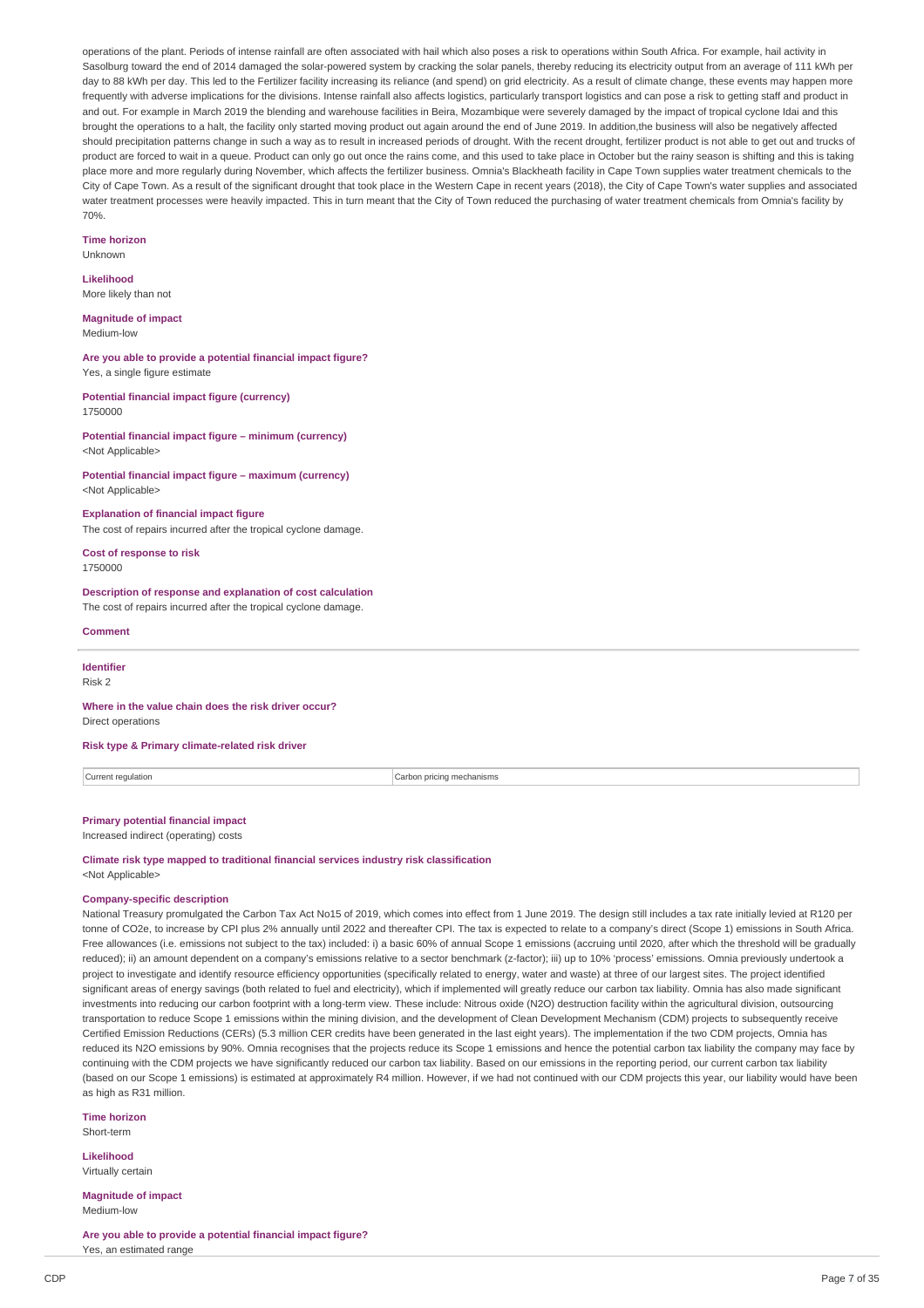#### **Potential financial impact figure (currency)** <Not Applicable>

#### **Potential financial impact figure – minimum (currency)** 3000000

#### **Potential financial impact figure – maximum (currency)** 4500000

#### **Explanation of financial impact figure**

Based on the current design, the potential direct impact is estimated to be between R 3 - R4 million based on the Scope 1 emissions .

# **Cost of response to risk**

79000000

## **Description of response and explanation of cost calculation**

Replacement of catalysts at the EnviNOx™ abatement facilities at a caost of R79 million.

#### **Comment**

During the latter half of 2018, however, a catalyst on the abatement facility began to fail resulting in increased emissions. In FY2019, the board approved the capital required for the replacement of two catalysts at an approximate cost of R40 million each.

# **Identifier**

Risk 3

### **Where in the value chain does the risk driver occur?**

Direct operations

## **Risk type & Primary climate-related risk driver**

Emerging regulation Enhanced emissions-reporting obligations

# **Primary potential financial impact**

Increased indirect (operating) costs

# **Climate risk type mapped to traditional financial services industry risk classification**

# <Not Applicable>

#### **Company-specific description**

The evolving climate change regulatory environment in South Africa (notably carbon taxes and carbon budgets) will require systems for collecting accurate GHG emissions data. The South African National Climate Change Response Policy provides for the mandatory reporting of emissions data. In April 2017 the then Department of Environmental Affairs (DEA) gazetted the National Greenhouse Gas Emission Reporting Regulations. This requires data providers to register on the South African Greenhouse Gas Emissions Reporting System (SAGERS). Data providers are then required to submit total greenhouse gas emissions arising from a defined list of activities. Uncertainties include: (i) the threshold for determining different "data providers"; (ii) Boundary approach and other GHG accounting methodology elements; (iii) timing and (iv) establishment of the online GHG data reporting platform.

### **Time horizon**

Short-term

# **Likelihood**

Likely

#### **Magnitude of impact** Medium-low

**Are you able to provide a potential financial impact figure?** Yes, a single figure estimate

# **Potential financial impact figure (currency)**

380000

# **Potential financial impact figure – minimum (currency)**

<Not Applicable>

# **Potential financial impact figure – maximum (currency)**

<Not Applicable>

# **Explanation of financial impact figure**

It is unclear at this point but it may be that Omnia will be liable for a verification cost to ensure that the data reported through the system is accurate and representative. The actual financial implication of verification is not clear at this point.

**Cost of response to risk** 380000

## **Description of response and explanation of cost calculation**

The verification cost to ensure that the data reported through the system is accurate and representative.

#### **Comment**

# C2.4

(C2.4) Have you identified any climate-related opportunities with the potential to have a substantive financial or strategic impact on your business? Yes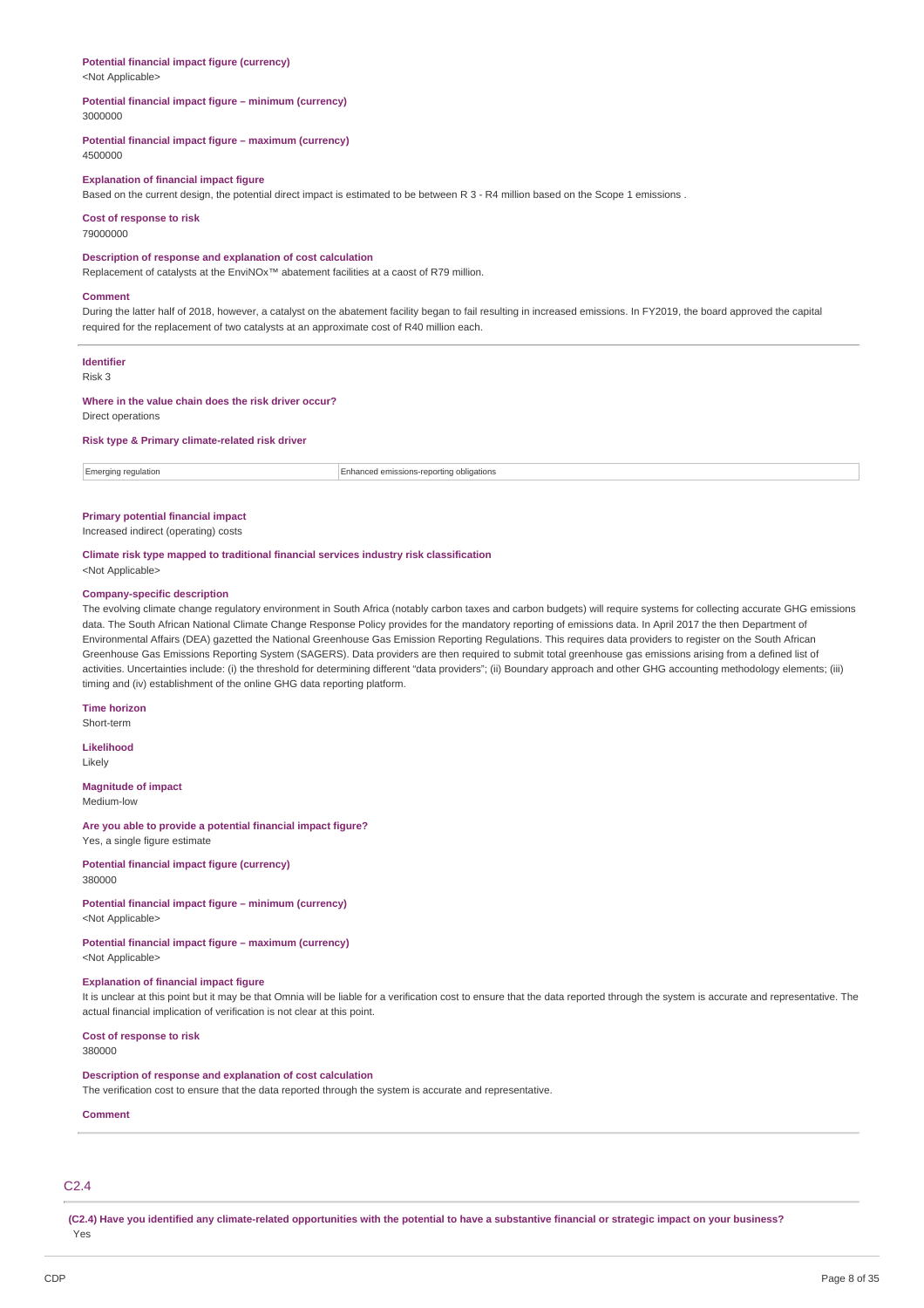#### C2.4a

(C2.4a) Provide details of opportunities identified with the potential to have a substantive financial or strategic impact on your business.

# **Identifier**

Opp1

**Where in the value chain does the opportunity occur?** Direct operations

**Opportunity type**

Products and services

**Primary climate-related opportunity driver**

Development and/or expansion of low emission goods and services

### **Primary potential financial impact**

Increased revenues resulting from increased demand for products and services

#### **Company-specific description**

Traditional chemical products are unable to sustain the productivity required in the long term by an increasing world population. Available arable land is declining and is impacted by traditional chemicals, which are reaching their maximum performance levels due to growing resistance built up by plants, insects and plant diseases. In 2018, Omnia acquired Oro Agri, a player in the agriculture biologicals ("AgriBio") market. Oro Agri develops and markets patented environmentally friendly, non-toxic and ecologically safe adjuvants, crop protection products, liquid foliar fertilizers and soil conditioners for large scale agriculture applications as well as smaller lawn and garden applications. One of the key applications is water efficiency as it reduces the amount of water farmers need for the same output. In line with the next phase of the "Green Revolution" in the global agriculture sector, the demand for AgriBio products is underpinned by the increasing emphasis on nutrient efficiency and the rising demand for environmentally friendly products to enhance crop performance and improve yields.

**Time horizon**

Long-term

**Likelihood**

Likely

**Magnitude of impact** Medium-high

**Are you able to provide a potential financial impact figure?** Yes, a single figure estimate

**Potential financial impact figure (currency)** 208000000

**Potential financial impact figure – minimum (currency)** <Not Applicable>

**Potential financial impact figure – maximum (currency)**

<Not Applicable>

#### **Explanation of financial impact figure**

Oro Agri increased operating profit to R208 million (2019: R105 million for the 11-month period since acquisition), having finalised distribution agreements in new markets as well as a number of registrations across the world, strengthening its product base.

#### **Cost to realize opportunity**

#### **Strategy to realize opportunity and explanation of cost calculation**

The acquisition of Oro Agri is aligned with Omnia's strategy of being well positioned for the next generation of agriculture products to further enhance yield and optimise crop performance whist lowering the environmental impact of crop production. Omnia will continue to position itself as a leading Group in the "second green revolution" of the agriculture industry.

# **Comment**

**Identifier** Opp2

**Where in the value chain does the opportunity occur?** Direct operations

**Opportunity type** Resource efficiency

**Primary climate-related opportunity driver** Use of more efficient production and distribution processes

### **Primary potential financial impact**

Reduced direct costs

#### **Company-specific description**

An increase in the trading of certified emissions reductions (CERs) as a means to reduce one's carbon tax liability (and other regulatory liabilities) will be an opportunity for Omnia because significant number of CERs have already been generated through the two CDM projects (Omnia Fertilizer's nitrous oxide Reduction Project – registered on 3 May 2007, and Omnia's N2O Abatement Project II – registered on 30 April 2012). Over the past five years, Omnia has generated more than 5.3 million CERs, and expect to generate an additional 600 000 CERs in the next financial year. No sales revenue was earned this year from the carbon credits as they are being stockpiled while global prices for carbon credits are low.

**Time horizon**

Short-term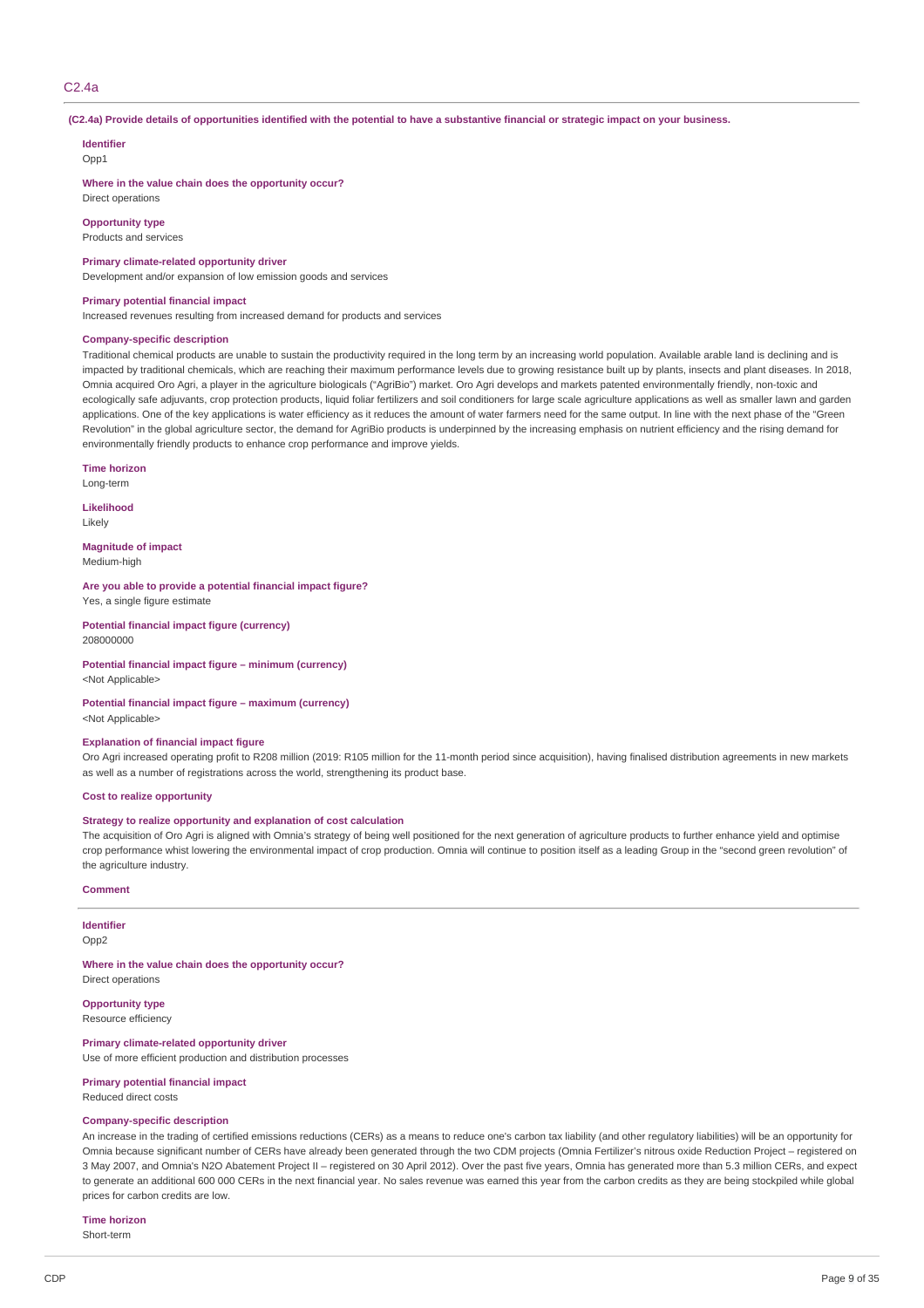# **Likelihood**

Very likely

#### **Magnitude of impact** Medium

# **Are you able to provide a potential financial impact figure?**

Yes, a single figure estimate

**Potential financial impact figure (currency)** 26000000

**Potential financial impact figure – minimum (currency)** <Not Applicable>

## **Potential financial impact figure – maximum (currency)**

<Not Applicable>

### **Explanation of financial impact figure**

At present, Omnia has generated in the region of 5.3 million CERs. At present, the price for CERs is very low at around R5 per CER (US\$ 0.35) but Omnia hopes that there will be progress in this regard.

#### **Cost to realize opportunity**

300000

### **Strategy to realize opportunity and explanation of cost calculation**

Omnia has a team of people who ensure that the two CDM projects are operating in accordance with the necessary methodology and therefore meeting CDM criteria. The team is also involved in constant monitoring to understand the avoided carbon emissions, and in applying for the verification in order to attain the CERs. In addition, compliance with CDM methodology is closely monitored to ensure that the projects retain their CDM status.

#### **Comment**

The implementation of the South African Carbon Tax has reached completion, the administrative systems are now operational meaning that all applicable allowances can be claimed, including those for trade exposure and carbon intensity performance as well as for allowances resulting from the investment in carbon offsets as per section 13 of the Carbon Tax Act. The Carbon Offset Administration System (COAS) managed by the Department of Mineral Resources and Energy (DMRE) and will allow project developers to submit project applications and emitters to surrender offsets against their carbon tax obligations. Credits from South African projects certified under the CDM. Gold Standard, and Verified Carbon Standard (VCS) will be allowed providing they meet the criteria outlined under the gazetted Carbon Offset Regulations. Omnia is considering voluntarily deregistering from the CDM programme and register on the Carbon Offset Administration System (COAS). All existing CERs can be converted and registered on COAS. Omnia is currently finalising its CER credits for conversion to the new system

#### **Identifier**

Opp3

## **Where in the value chain does the opportunity occur?**

Direct operations

## **Opportunity type**

Products and services

# **Primary climate-related opportunity driver**

Development of new products or services through R&D and innovation

#### **Primary potential financial impact**

Increased revenues resulting from increased demand for products and services

#### **Company-specific description**

Climate change is projected to result in changes in precipitation and temperature regimes, which may manifest in an increase in drought and water-scarce conditions. Omnia offers products, services and technologies to maximise yield while minimising water consumption and as a result, such products may become more in demand. The Agriculture division is therefore continuing R&D into and utilising the latest technological advances to minimise water usage. In addition, Omnia has taken steps to become experts in water use in crop production through the Nutriology® centre. Food security is increasingly at risk as land available for agricultural production in traditional agricultural areas shrinks due to urbanisation and mining, water becomes scarcer and changing global weather patterns disrupt agricultural production. These challenges are compelling food producers to produce higher yields from existing resources. Omnia's Agriculture division is at the forefront of efforts to improve food security and crop yields with its unique Nutriology® offering. Nutriology® looks at ways to maximise water use efficiency of plants (i.e. grain yield attained per surface area (kg/ha) with a certain amount of water (mm)) and hence facilitate growth during drought conditions. In addition, Omnia offers a 'precision farming' service to farmers, whereby this resource management concept (including soil, water and nutrients) is used to help improve yields. Omnia helps a farmer to determine a certain soil's yield potential or potential nutrient deficiencies, where agronomists would then recommend a certain amount of a certain fertilizer/ lime to correct any deficiencies in the soil and also to fertilize the crop to achieve a certain yield. This concept assures that growers don't over fertilize (over fertilization can lead to leaching of nutrients into under-ground water or above-ground water resources which has an negative impact on the farmers financial resources as well as environmental resources) or under fertilize for a certain target yield. This is a particularly useful service given changing climatic conditions. The Chemicals division offers several technologies for treating water to make it suitable for drinking, and as a result of changing climatic conditions these technologies may become more sought after.

**Time horizon** Medium-term

**Likelihood** Likely

**Magnitude of impact**

Medium-low

**Are you able to provide a potential financial impact figure?** Yes, a single figure estimate

**Potential financial impact figure (currency)** 86000000

**Potential financial impact figure – minimum (currency)** <Not Applicable>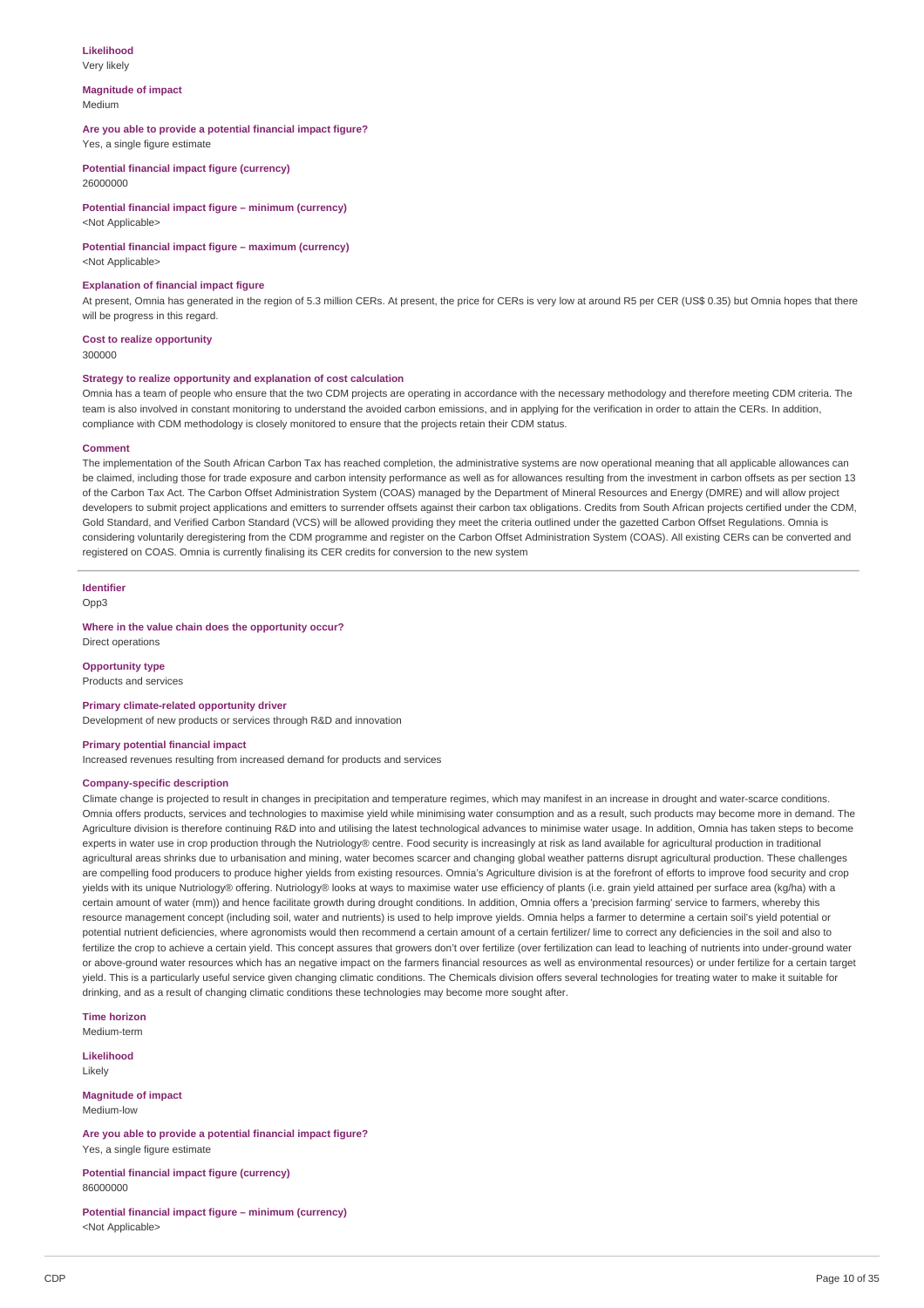#### **Potential financial impact figure – maximum (currency)** <Not Applicable>

#### **Explanation of financial impact figure**

Increased demand for products and services will result in improved financial revenue for the Group but the full implications have not been quantified at this point. The Agriculture Division, responsible for the Nutriology® programme, contributed 49% of Omnia Group's revenue in the last financial year. An increase of just 1% due to increased demand for products and services would translate into an additional R86million

#### **Cost to realize opportunity**

200000

## **Strategy to realize opportunity and explanation of cost calculation**

Omnia's Agriculture division is at the forefront of efforts to improve food security and crop yields with its unique Nutriology® offering. Nutriology® looks at ways to maximise water use efficiency of plants (i.e. grain yield attained per surface area (kg/ha) with a certain amount of water (mm)) and hence facilitate growth during drought conditions. Omnia invests in R&D through the Nutriology programme in order to further develop and identify products and services that will be of use in a water-scarce and foodinsecure world. This involves testing products under different climatic and other conditions to maximise their potential. R200 000 was budgeted for R&D activities related to developing and identifying products and services that will be of use in a water-scarce and food-insecure world. These figures exclude salaries and overheads.

# **Comment**

C3. Business Strategy

# C3.1

**(C3.1) Have climate-related risks and opportunities influenced your organization's strategy and/or financial planning?** Yes

# C3.1a

**(C3.1a) Does your organization use climate-related scenario analysis to inform its strategy?** No, and we do not anticipate doing so in the next two years

# C3.1c

**(C3.1c) Why does your organization not use climate-related scenario analysis to inform its strategy?**

Omnia will be assessing the need to conduct a climate-related scenario analysis in the next two years as part of its business continuity plans

# C3.1d

**(C3.1d) Describe where and how climate-related risks and opportunities have influenced your strategy.**

|                                             | Have climate-<br>related risks<br>land<br>opportunities<br>influenced your<br>strategy in this<br>larea? | <b>Description of influence</b>                                                                                                                                                                                                                                                                                                                                                                                                                                                                                                                                                                                                                                                                                                                                                                                                                                                                                          |
|---------------------------------------------|----------------------------------------------------------------------------------------------------------|--------------------------------------------------------------------------------------------------------------------------------------------------------------------------------------------------------------------------------------------------------------------------------------------------------------------------------------------------------------------------------------------------------------------------------------------------------------------------------------------------------------------------------------------------------------------------------------------------------------------------------------------------------------------------------------------------------------------------------------------------------------------------------------------------------------------------------------------------------------------------------------------------------------------------|
| Products<br>and<br>services                 | Yes                                                                                                      | The Agriculture division, through its Omnia Nutriology® model, has a full plan to support the pillars of modern, sustainable agriculture. This entails the use of a large team of<br>agronomic specialists supported by competent technological services. This division, among other things: - Invests in programmes that enhance nutrient, water use efficiency and<br>energy efficiency. - Develops and deploys new agronomic techniques and fertilizer products that help increase crop yields. This strategy has already been implemented and is<br>yielding benefits through assisting farmers to reduce their water use and costs and creating revenue and employment opportunities for staff at Omnia.                                                                                                                                                                                                            |
| Supply<br>chain<br>and/or<br>value<br>chain | Yes                                                                                                      | Water is becoming scarcer, the quality is deteriorating, and the unsustainable rise in water use is rising as a result of expanding populations, increasing standards of living and<br>inefficient agriculture and industry practices. The Chemicals division partners with water users of all sizes, to ensure that water preservation can begin as soon as possible after use.<br>This improves cost efficiencies and sustainability, reduces the burden on local municipalities and water boards and in turn increases the overall availability of clean water.                                                                                                                                                                                                                                                                                                                                                       |
| Investment Yes<br>in R&D                    |                                                                                                          | There is increasing concern about food security as food production may fail to meet the escalating demand caused by global population growth, changing dietary habits in developing<br>economies, increasing urbanisation and the declining availability of water and arable land. In response to this challenge, the Agriculture division has, through its Nutriology™ model,<br>developed a strategy to support the pillars of modern, sustainable agriculture. This entails the use of a large team of agronomic specialists supported by competent technological<br>services and a world-class laboratory located at the Sasolburg factory, to conduct research and development in order to supply advisory and analysis services to customers. We also<br>use research and development to formulate fertilizer products whereby crops will require less water to function effectively (better water-use efficiency) |
| Operations Yes                              |                                                                                                          | Water is becoming scarcer, the quality is deteriorating, and the unsustainable rise in water use is rising as a result of expanding populations, increasing standards of living and<br>inefficient agriculture and industry practices. In response to this challenge, Omnia continuously looks for further opportunities to improve and promote the efficient use of water<br>resources by investing in businesses that are water-wise, optimises the Group's own water use by reducing consumption, reusing its resources, improving its quality, managing<br>effluent and limiting pollution.                                                                                                                                                                                                                                                                                                                          |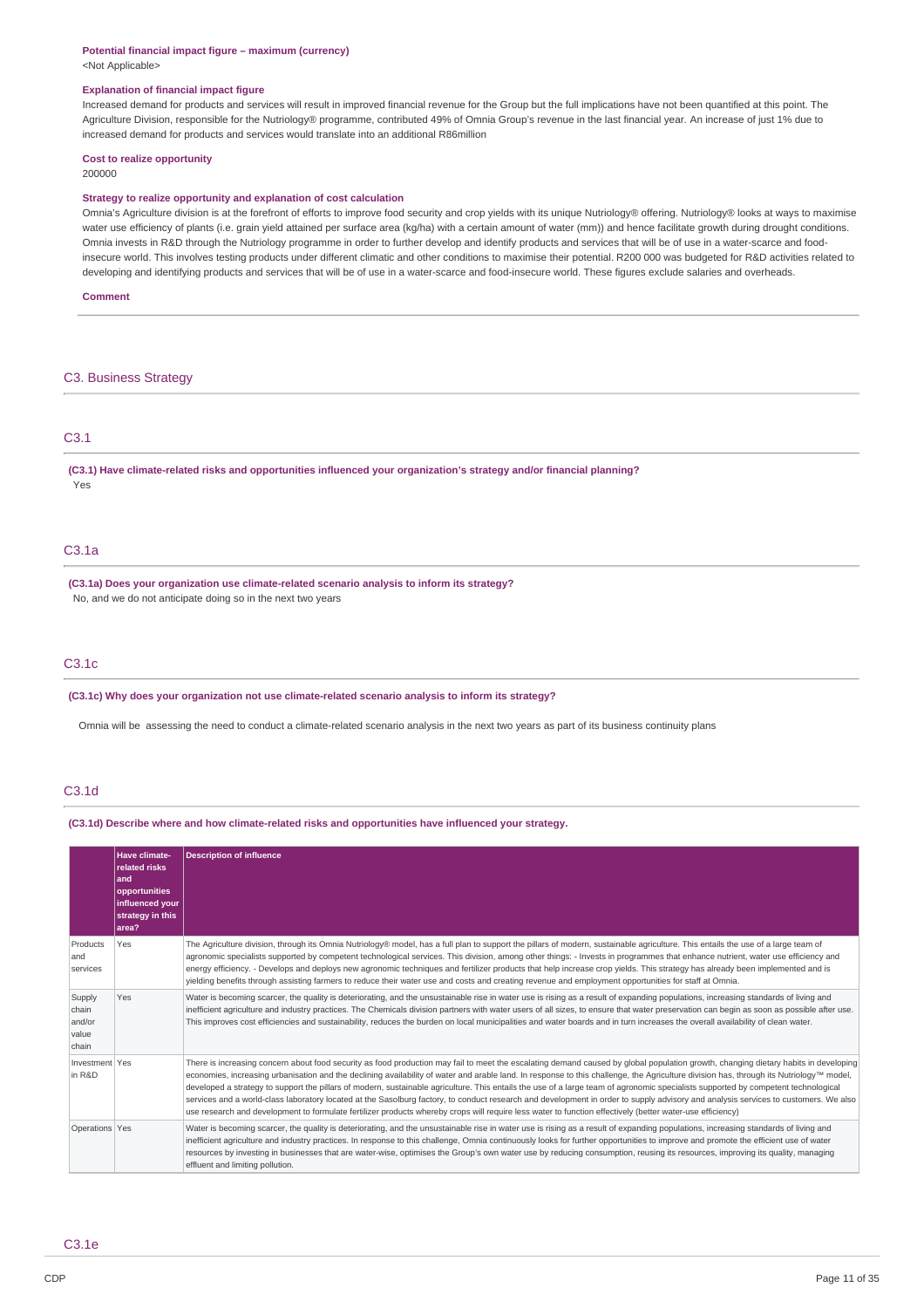# **(C3.1e) Describe where and how climate-related risks and opportunities have influenced your financial planning.**

| <b>Financial</b><br>planning<br>elements<br>that have<br>been<br>influenced | <b>Description of influence</b>                                                                                                                                                                                                                                                                                                                                                                                                                                                                                                                                                                                                                                                                                                                                                                                                                                                                                                                                                                                                                                                                                                                                                                                                                                                                                                                                                                                                                                                                                                                                                                                                                                                                                                                                                                                                                                                                                                                                                                                                                                                                                                                                                                                                                                                                                                                                                                                                                                                                                                                                                                                                                                                                                                                                                                                                                                                                                                                                                                                                                                                                                                                                                                                                                                                                                                                                                                                                                                                                                                                                                                                                                                                                                                                                                                                                                                                                                                                                           |
|-----------------------------------------------------------------------------|---------------------------------------------------------------------------------------------------------------------------------------------------------------------------------------------------------------------------------------------------------------------------------------------------------------------------------------------------------------------------------------------------------------------------------------------------------------------------------------------------------------------------------------------------------------------------------------------------------------------------------------------------------------------------------------------------------------------------------------------------------------------------------------------------------------------------------------------------------------------------------------------------------------------------------------------------------------------------------------------------------------------------------------------------------------------------------------------------------------------------------------------------------------------------------------------------------------------------------------------------------------------------------------------------------------------------------------------------------------------------------------------------------------------------------------------------------------------------------------------------------------------------------------------------------------------------------------------------------------------------------------------------------------------------------------------------------------------------------------------------------------------------------------------------------------------------------------------------------------------------------------------------------------------------------------------------------------------------------------------------------------------------------------------------------------------------------------------------------------------------------------------------------------------------------------------------------------------------------------------------------------------------------------------------------------------------------------------------------------------------------------------------------------------------------------------------------------------------------------------------------------------------------------------------------------------------------------------------------------------------------------------------------------------------------------------------------------------------------------------------------------------------------------------------------------------------------------------------------------------------------------------------------------------------------------------------------------------------------------------------------------------------------------------------------------------------------------------------------------------------------------------------------------------------------------------------------------------------------------------------------------------------------------------------------------------------------------------------------------------------------------------------------------------------------------------------------------------------------------------------------------------------------------------------------------------------------------------------------------------------------------------------------------------------------------------------------------------------------------------------------------------------------------------------------------------------------------------------------------------------------------------------------------------------------------------------------------------------|
| Capital<br>allocation<br>and<br>Assets<br>Liabilities                       | Row Direct costs The carbon tax will effect a minimal impact on the operating costs as it is very small at this stage given the reduced carbon footprint due the installation of EnviNOx units on both Nitric acid<br>plants at Sasolburg has resulted in NOx emissions having been reduced by up to 90% and the generation of carbon credits for Omnia. To date, 5 352 576 carbon emission certificates have<br>been generated. One substantial business decision that was influenced by climate change was the decision to go ahead with the replacement of the EnviNOx (abatement system) catalysts at a<br>Acquisitions cost of R79 million at the Nitric Acid plants in the absence of regulation mandating such implementation. The construction of a new nitrophosphate plant at a capital cost of R630 million was<br>completed by 31 March 2019. The plant will allow Omnia to use phosphate rock as a phosphate source instead of the higher-priced downstream alternatives such as Phosphoric acid. With the<br>divestments backward integration using phosphate rock, the new plant is expected to lead to an approximately 1.0 to 1.5 percentage point improvement in the operating margin of the Agriculture business<br>once fully operational. Nitrophosphate, as a phosphate source, provides significant agronomic benefits and opportunities for Omnia to further differentiate its downstream products.<br>Nitrophosphate production is also environmentally friendlier than the production of Phosphoric acid which generates as a by-product, significant volumes of phosphate contaminated gypsum.<br>Phosphate rock, as feedstock for the Nitrophosphate plant, can be sourced from various regional or international sources. Capital investment and operational controls implemented to ensure that<br>all production sites can contain spillages and that the environmental impact of Omnia's activities is minimised. A small acquisition of the LDR group of companies in South Africa and Zambia was<br>completed in the vear and consolidated into a new Omnia business called Axioted™ which is reported as part of the Agriculture division. Axioted™ is a cutting-edge data and services business<br>that employs various technological tools to collect and utilise big data and machine learning techniques to provide more insight to customers and to support Omnia's research and development<br>initiatives in the agriculture space. The data collected through Axioteg™ can be processed in a meaningful manner, to provide expert agronomic solutions to agriculture clients or, if used in a<br>similar way for the mining industry, then in terms of blasting solutions to mining clients. Further applications for this business is being investigated and will be actively pursued. Furthermore, the<br>growth in the speciality products is supported by the continued pressure on farmers to optimise and differentiate their farming operations which leads them to invest in high value crops which<br>requires more speciality agriculture products. This provides Omnia with the opportunity to provide more value-added knowledge-based services. The immediate synergy between the speciality<br>products that Omnia produces and the products of the recent acquisition of Oro Agri in May 2018, is aligned with Omnia's strategy of being well positioned for the next generation of agriculture<br>products to further enhance yield and optimise crop performance whist lowering the environmental impact of crop production. Omnia will continue to position itself as a leading Group in the<br>"second green revolution" of the agriculture industry. The Oro Agri range of environmentally friendly products provides green solutions aimed at addressing traditional crop inhibiting diseases<br>which stunt growth and reduce crop yield, increasing nutrient uptake and improving water use efficiency. |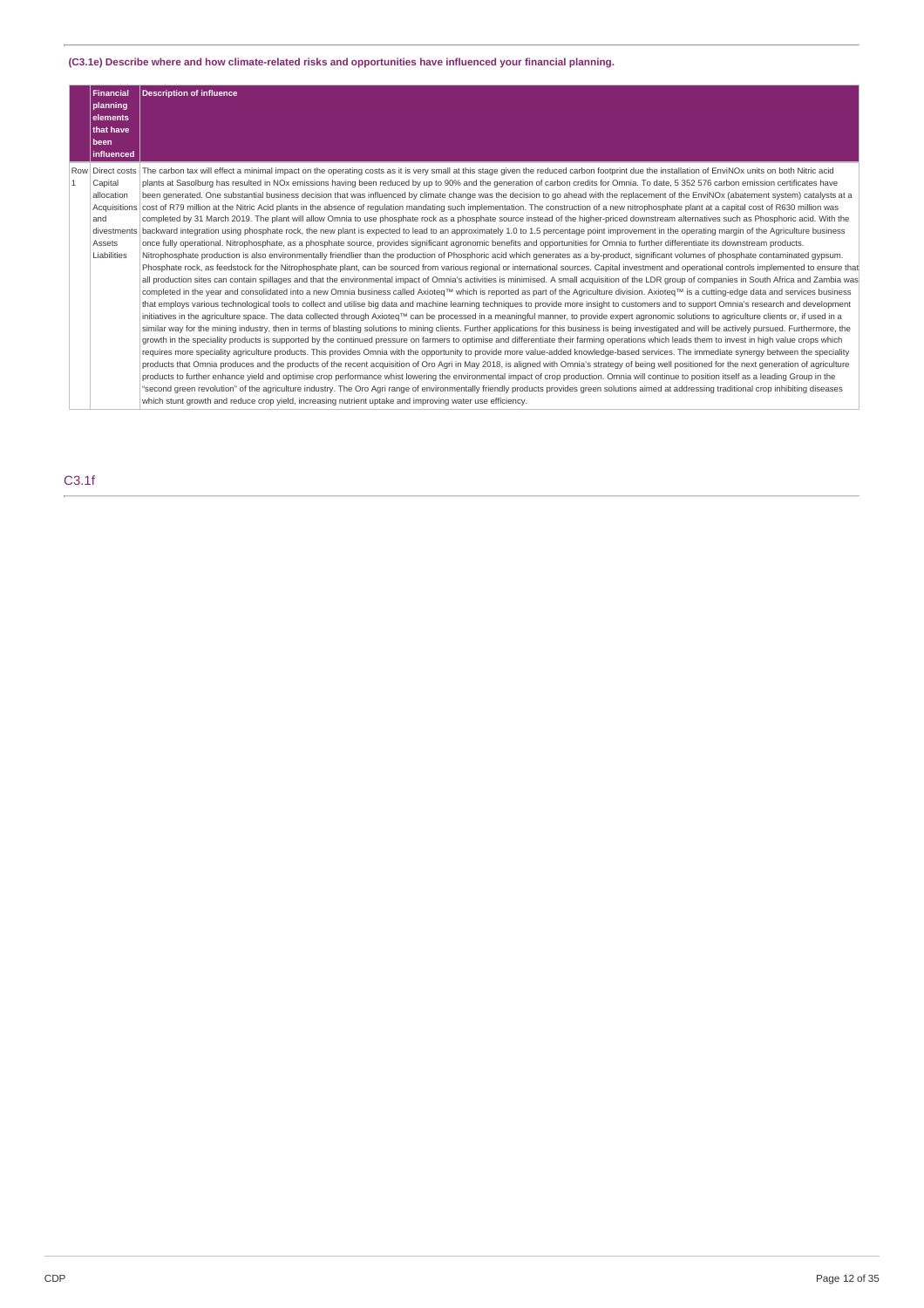#### (C3.1f) Provide any additional information on how climate-related risks and opportunities have influenced your strategy and financial planning (optional).

### **a)The process by which the strategy is influenced**

Omnia has developed a high-level action plan and road map to drive a process of resource efficiency (including carbon) and associated cost savings. Specifically the action plan defined draft energy and GHG targets; the most appropriate structure for reporting and governance; and a draft reporting framework for the assessment of savings. Detailed resource efficiency audits were conducted at three of our main sites to identify energy and emission reduction opportunities. Significant energy and emissions savings were identified and a Group climate change policy was developed as part of this process. The results of the process were presented to the CEO and Senior Management (MDs of the divisions). This has influenced our strategy by placing more emphasis on energy and carbon reduction throughout the business. The energy and emissions-reduction targets were in place for five years ending in 2019. These are core to our business strategy and are reviewed and revised every five years. Towards the end of 2019 new target were set which are aligned with SDGs. Although the updated targets have a 10 year lifespan, the Group's contribution to the SDGs will be reviewed year on year.

An internal process is in place to collect and report environmental data. At present, our divisions report their environmental data on a monthly basis using our SHE stats online system (on Isometrix) in line with the SHE Reporting Guideline.

In addition, a resource efficiency quideline has been developed to assist our sites to identify and implement further energy and emissions reduction initiatives. A key driver behind this process has been the pending carbon tax and changing regulatory environment.

#### **b) Aspects of climate change that have influenced the strategy**

Omnia recognises the risk posed by climate change and has taken significant action to reduce our GHG emissions. The specific climate change aspects influencing Omnia's strategy include:

- Increasing legislative developments that will result in a future price on carbon driving the need for a reduction in emissions; and
- Increased legislative developments mandating accurate reporting of GHG emissions.

As a result of these aspects, during the reporting period, Omnia embarked on the journey to formalise its climate change policy and commence with implementation, with specific attention on the following aspects:

- Continued efforts to voluntarily reduce GHG emissions
- Formulate realistic reduction targets based on actual interventions identified and implemented
- Formulate suitable partnerships to achieve reduction targets
- Cooperate with policymakers to ensure an effective and supportive regulatory regime
- Continually engage with stakeholders to manage risks and identify opportunities.

#### **c) strategy changes**

Omnia has made significant investments into reducing our carbon footprint with a long-term view. These include: Nitrous oxide (N2O) destruction facility within the agricultural division, outsourcing transportation to reduce Scope 1 emissions within the mining division, and the development of Clean Development Mechanism (CDM) projects (Omnia N2O Reduction project and the Omnia N2O Abatement Project) to subsequently receive Certified Emission Reductions (CERs) (5.3 million CER credits have been

generated in the last five years, making the Group the leading performer in South Africa). It is important to note that with the implementation if the two CDM projects, Omnia has reduced its N2O emissions by 90%. Omnia has continued with these CDM projects despite the fact that the price and market for CERs has reduced significantly making the business case for the projects very unattractive. However, Omnia recognises that the projects reduce its Scope 1 emissions and hence the potential carbon tax liability the

company may face.

### C4. Targets and performance

# C4.1

**(C4.1) Did you have an emissions target that was active in the reporting year?** Absolute target

# C4.1a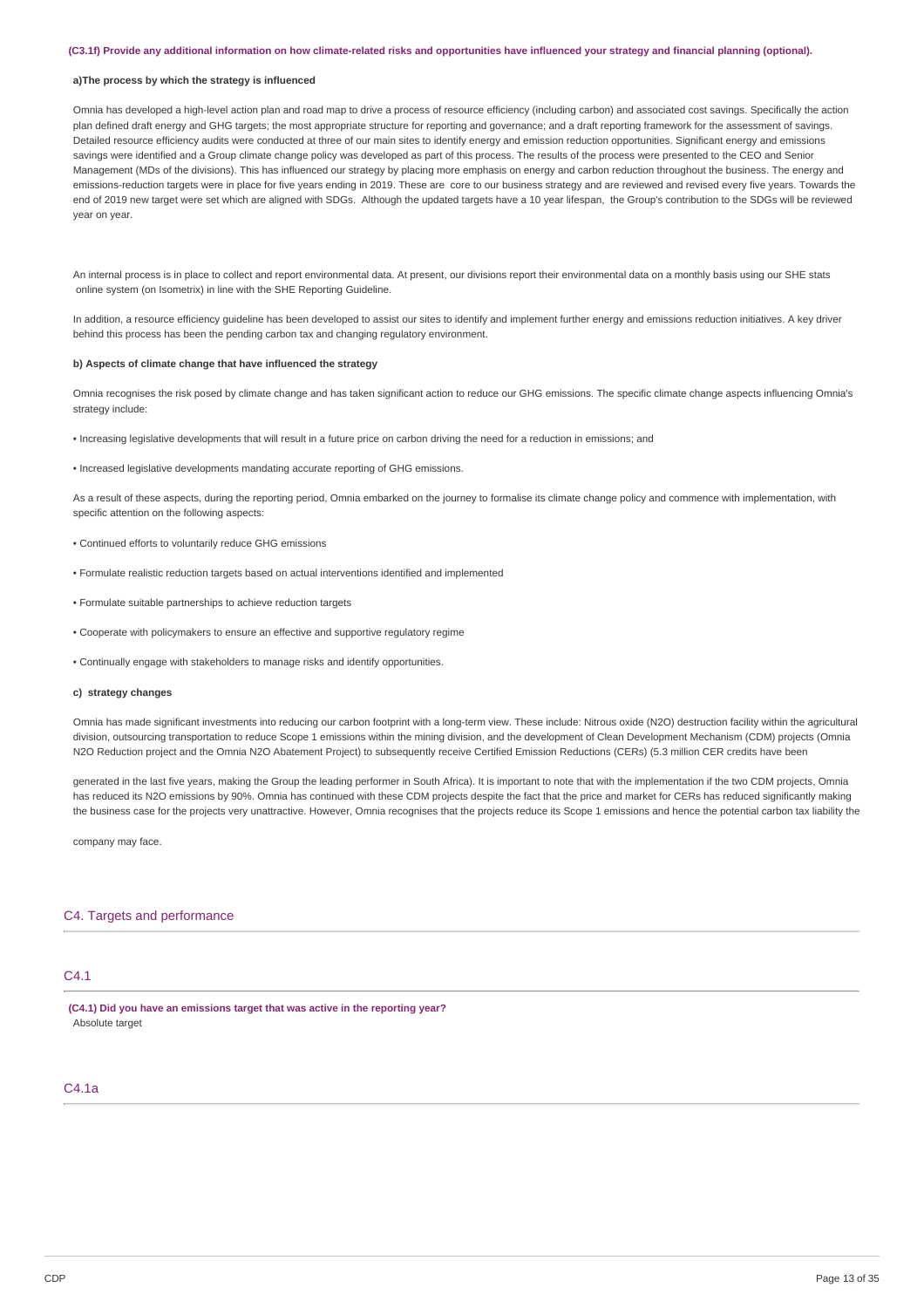**(C4.1a) Provide details of your absolute emissions target(s) and progress made against those targets.**

**Target reference number** Abs 1

**Year target was set** 2015

**Target coverage** Company-wide

**Scope(s) (or Scope 3 category)** Scope 1

**Base year** 2014

**Covered emissions in base year (metric tons CO2e)** 100511

Covered emissions in base year as % of total base year emissions in selected Scope(s) (or Scope 3 category)

**Target year**

100

2019

**Targeted reduction from base year (%)** 15

**Covered emissions in target year (metric tons CO2e) [auto-calculated]** 85434.35

**Covered emissions in reporting year (metric tons CO2e)** 481331

**% of target achieved [auto-calculated]** -2525.89268836247

**Target status in reporting year** Expired

**Is this a science-based target?** No, but we anticipate setting one in the next 2 years

**Please explain (including target coverage)**

There is an 398% cumulative increase in GHG against the target, this is due to the failing catalyst at the Nitrous oxide abatement facility which resulted in increased emissions.

# C4.2

**(C4.2) Did you have any other climate-related targets that were active in the reporting year?** No other climate-related targets

# C4.3

(C4.3) Did you have emissions reduction initiatives that were active within the reporting year? Note that this can include those in the planning and/or **implementation phases.**

Yes

# C4.3a

(C4.3a) Identify the total number of initiatives at each stage of development, and for those in the implementation stages, the estimated CO2e savings.

|                           | Number of initiatives | Total estimated annual CO2e savings in metric tonnes CO2e (only for rows marked *) |
|---------------------------|-----------------------|------------------------------------------------------------------------------------|
| Under investigation       |                       |                                                                                    |
| To be implemented*        |                       | 120                                                                                |
| Implementation commenced* |                       | 1399000                                                                            |
| Implemented*              |                       | 435                                                                                |
| Not to be implemented     |                       |                                                                                    |

### C4.3b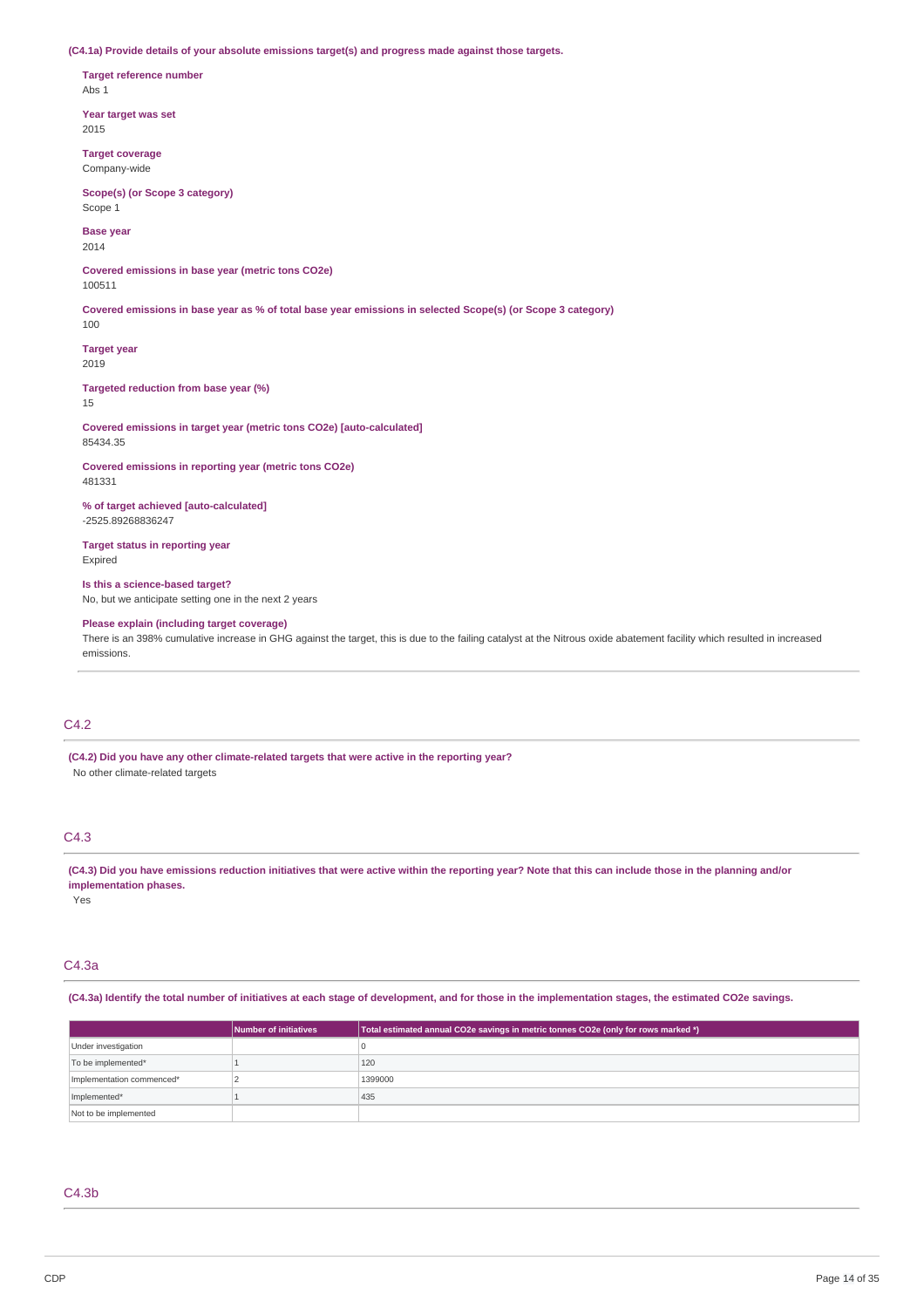## **(C4.3b) Provide details on the initiatives implemented in the reporting year in the table below.**

**Initiative category & Initiative type**

Energy efficiency in buildings Lighting Contact the United States of Lighting Lighting Lighting Lighting Lighting

# **Estimated annual CO2e savings (metric tonnes CO2e)**

435

**Scope(s)** Scope 2 (market-based)

## **Voluntary/Mandatory**

Voluntary

**Annual monetary savings (unit currency – as specified in C0.4)**

## **Investment required (unit currency – as specified in C0.4)** 600000

**Payback period**

1-3 years

# **Estimated lifetime of the initiative**

3-5 years

# **Comment**

Replacement of sodium lights with LED (over 500 lights) - Continual replacement of 400W sodium lights with 150W LED lights.

# C4.3c

## **(C4.3c) What methods do you use to drive investment in emissions reduction activities?**

| Method                                            | <b>Comment</b> |  |
|---------------------------------------------------|----------------|--|
| Lower return on investment (ROI) specification    |                |  |
| Compliance with regulatory requirements/standards |                |  |
| Financial optimization calculations               |                |  |
| Employee engagement                               |                |  |

# C4.5

(C4.5) Do you classify any of your existing goods and/or services as low-carbon products or do they enable a third party to avoid GHG emissions? .<br>Yes

## C4.5a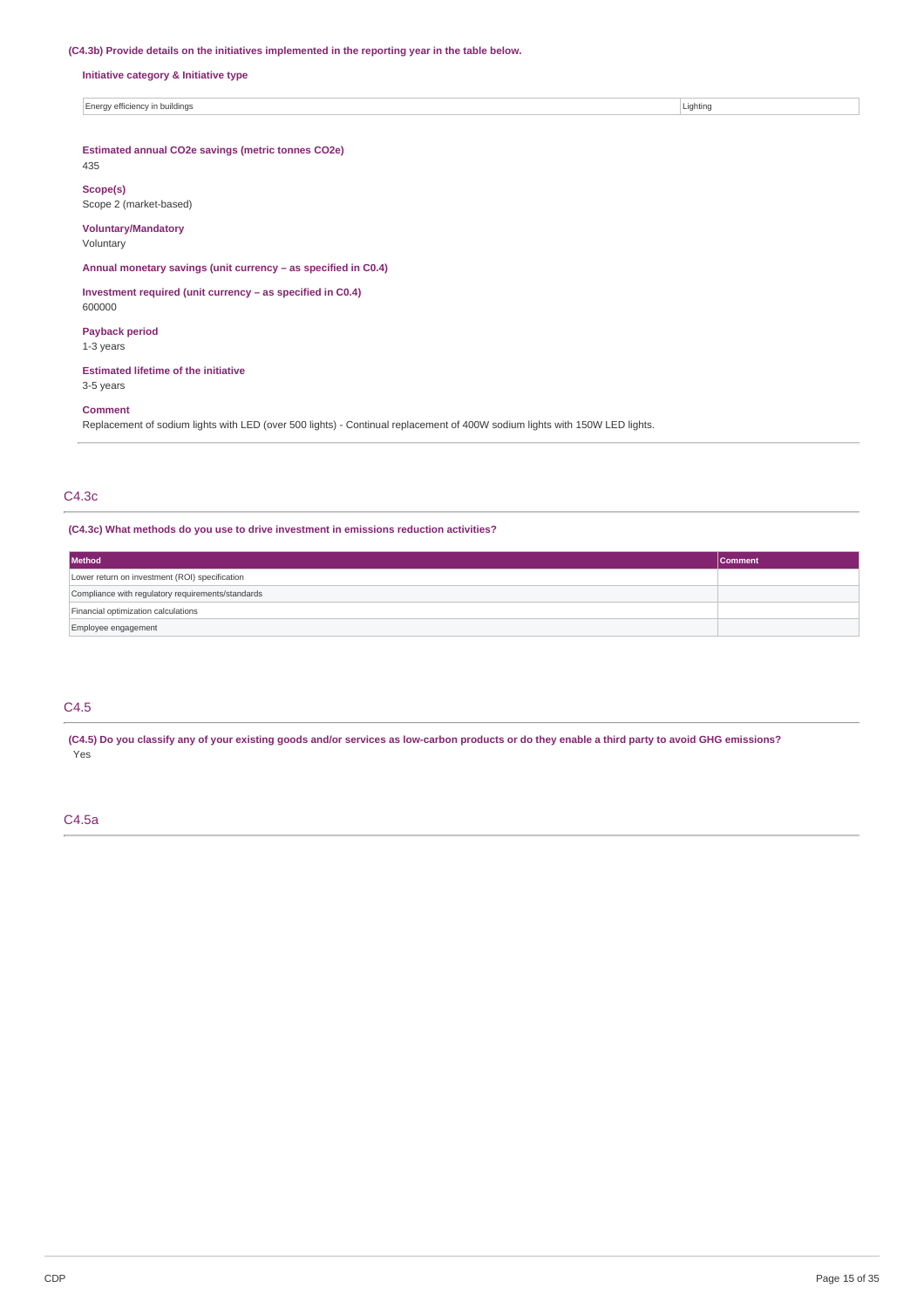(C4.5a) Provide details of your products and/or services that you classify as low-carbon products or that enable a third party to avoid GHG emissions.

#### **Level of aggregation** Company-wide

## **Description of product/Group of products**

Omnia Nutriology® continues to invest in support of predictive modelling for risk mitigation, especially with regard to water- and nutrient-use efficiency. The 'precision farming' service offering, where Omnia agronomists work with farmers to maximise yield under water-scarce conditions and by reducing the amount of fertilizer applied per hectare, reduces the Scope 3 carbon footprint of our clients through the efficient application of fertilizer. Precision farming is a resource management concept and a service provided by Omnia to farmers. The resource management would include soil, water and nutrients. Omnia helps a farmer to determine a certain soil's yield potential or potential nutrient deficiencies, where agronomists would then recommend a certain amount of a certain fertilizer/ lime to correct any deficiencies in the soil and also to fertilize the crop to achieve a certain yield. This concept assures that growers don't over fertilize (over fertilization can lead to leaching of nutrients into under-ground water or above-ground water resources which has an negative impact on the farmers financial resources as well as environmental resources) or under fertilize for a certain target yield.

## **Are these low-carbon product(s) or do they enable avoided emissions?**

#### Avoided emissions

**Taxonomy, project or methodology used to classify product(s) as low-carbon or to calculate avoided emissions**

Please select

**% revenue from low carbon product(s) in the reporting year** 10

**% of total portfolio value** <Not Applicable>

**Asset classes/ product types** <Not Applicable>

#### **Comment**

The Agriculture division contributed about 46% of the total revenue, it is estimated that the low carbon products / services might have contributed approximately 10%.

# C5. Emissions methodology

# C5.1

**(C5.1) Provide your base year and base year emissions (Scopes 1 and 2).**

#### **Scope 1**

**Base year start** April 1 2017

**Base year end** March 31 2018

**Base year emissions (metric tons CO2e)** 44236

**Comment**

**Scope 2 (location-based)**

**Base year start** April 1 2016

**Base year end** March 31 2017

**Base year emissions (metric tons CO2e)** 91978

**Comment**

**Scope 2 (market-based)**

**Base year start** April 1 2016

**Base year end** March 31 2017

**Base year emissions (metric tons CO2e)**  $\theta$ 

**Comment**

C5.2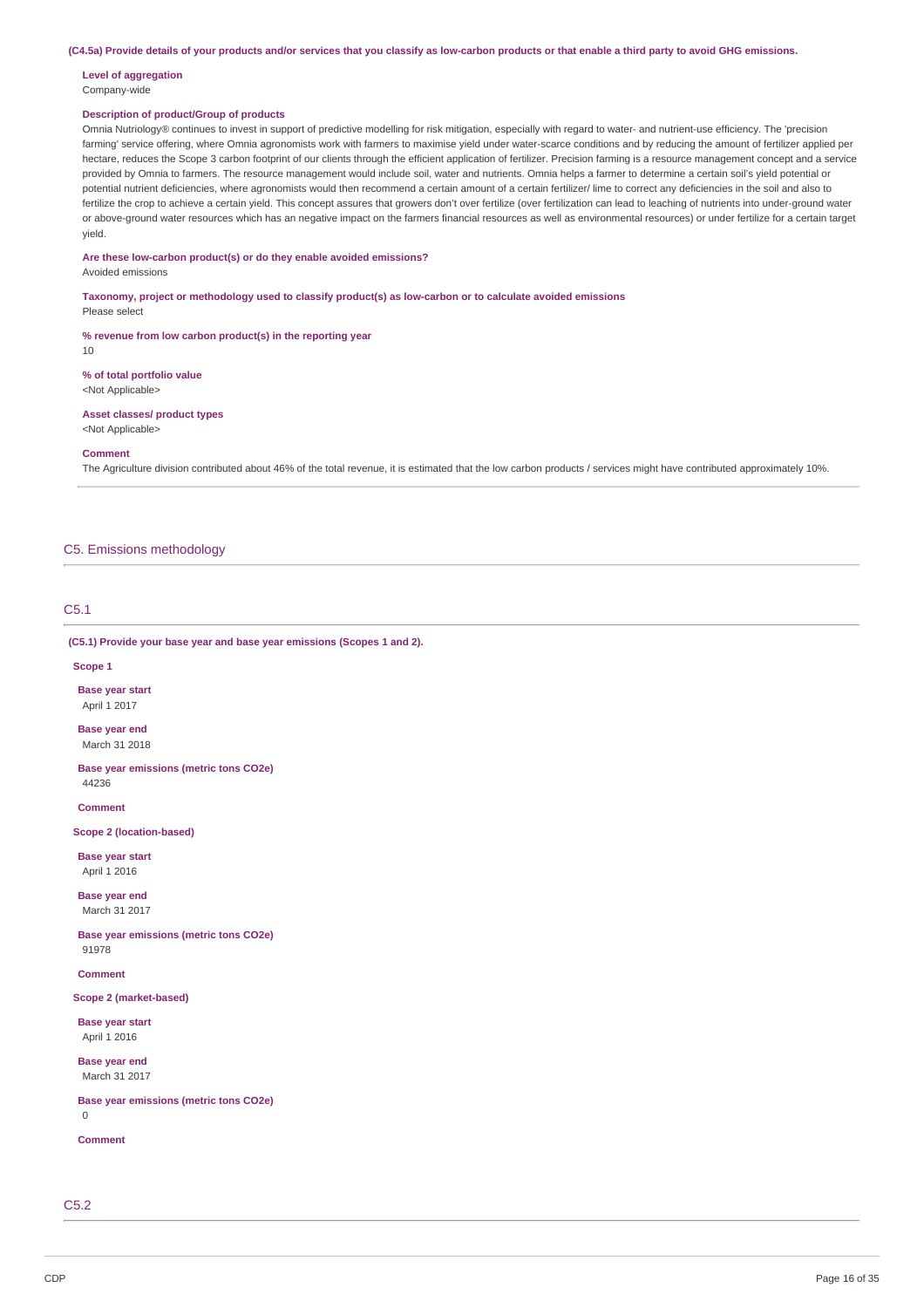(C5.2) Select the name of the standard, protocol, or methodology you have used to collect activity data and calculate emissions.

Defra Voluntary 2017 Reporting Guidelines

IPCC Guidelines for National Greenhouse Gas Inventories, 2006

The Greenhouse Gas Protocol: A Corporate Accounting and Reporting Standard (Revised Edition)

## C6. Emissions data

# C6.1

**(C6.1) What were your organization's gross global Scope 1 emissions in metric tons CO2e?**

#### **Reporting year**

**Gross global Scope 1 emissions (metric tons CO2e)** 481331

**Start date**

April 1 2019

**End date**

March 31 2020

#### **Comment**

The catalysts at the Nitrous Oxide abatement facilities have reached end of life , this has resulted in a significant increase of Nitrous Oxide (N2O) emissions. Replacement of the catalyst commenced towards the of 2019 and it was completed in April 2020.

## **Past year 1**

**Gross global Scope 1 emissions (metric tons CO2e)** 253224

**Start date** April 1 2018

**End date** March 31 2019

**Comment**

# C6.2

**(C6.2) Describe your organization's approach to reporting Scope 2 emissions.**

# **Row 1**

**Scope 2, location-based**

We are reporting a Scope 2, location-based figure

# **Scope 2, market-based**

We have no operations where we are able to access electricity supplier emission factors or residual emissions factors and are unable to report a Scope 2, market-based figure

#### **Comment**

C6.3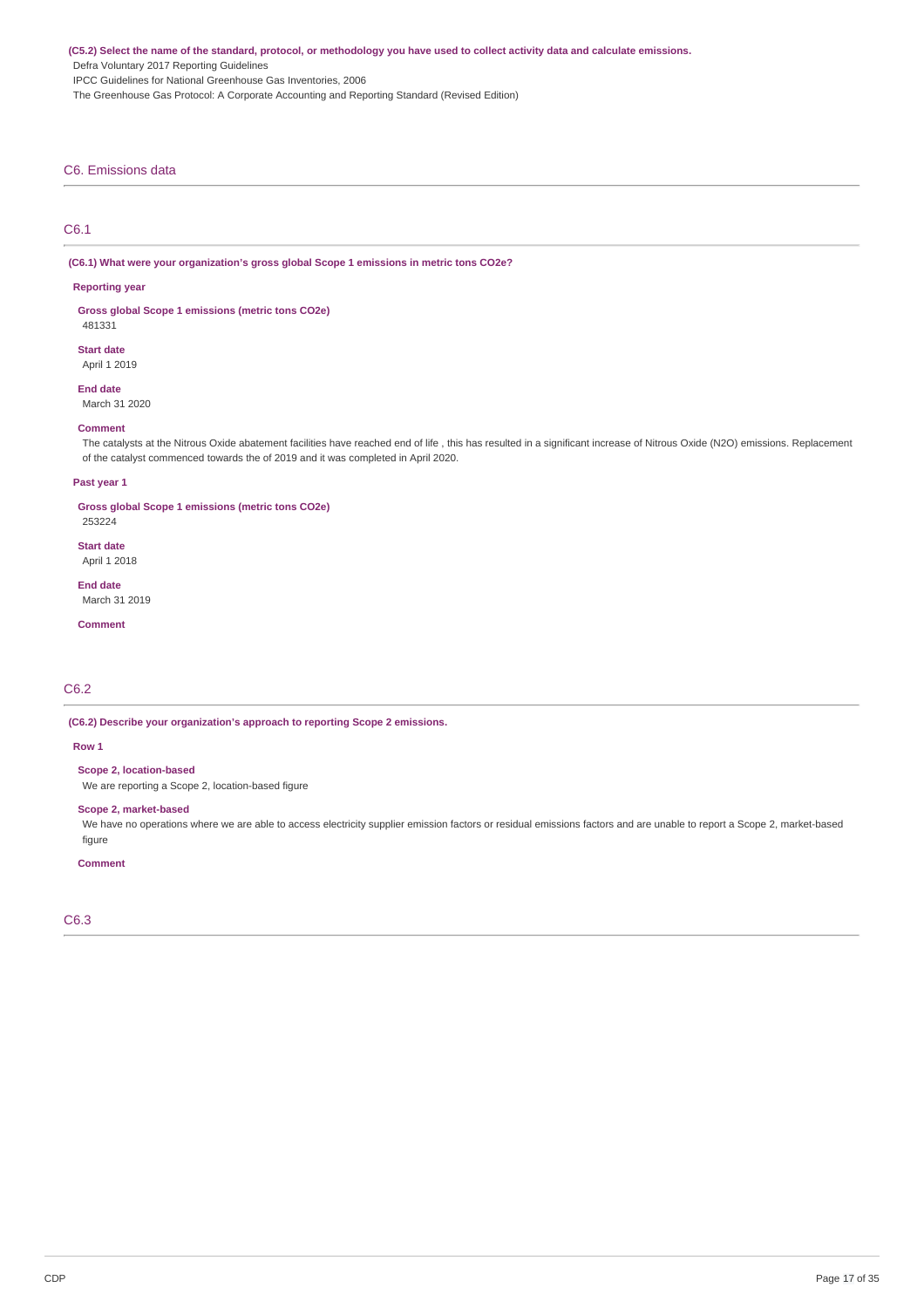#### **(C6.3) What were your organization's gross global Scope 2 emissions in metric tons CO2e?**

#### **Reporting year**

**Scope 2, location-based** 143260

**Scope 2, market-based (if applicable)** <Not Applicable>

**Start date**

April 1 2019

**End date** March 31 2020

#### **Comment**

Increased in utilisation of grid electricity as well as an increased consumption in purchased steam this can be attributed to higher production demand as well as accounted figures from the acquisitions.

#### **Past year 1**

**Scope 2, location-based** 48446

#### **Scope 2, market-based (if applicable)**

<Not Applicable>

**Start date** April 1 2018

**End date** March 31 2019

**Comment**

# C6.4

(C6.4) Are there any sources (e.g. facilities, specific GHGs, activities, geographies, etc.) of Scope 1 and Scope 2 emissions that are within your selected reporting **boundary which are not included in your disclosure?**

# No

# C6.5

**(C6.5) Account for your organization's gross global Scope 3 emissions, disclosing and explaining any exclusions.**

**Purchased goods and services**

## **Evaluation status**

Not relevant, explanation provided

**Metric tonnes CO2e** <Not Applicable>

## **Emissions calculation methodology** <Not Applicable>

**Percentage of emissions calculated using data obtained from suppliers or value chain partners** <Not Applicable>

#### **Please explain**

These emissions may be considered in future reporting, systems are being developed.

**Capital goods**

# **Evaluation status**

Not relevant, explanation provided

#### **Metric tonnes CO2e** <Not Applicable>

#### **Emissions calculation methodology** <Not Applicable>

**Percentage of emissions calculated using data obtained from suppliers or value chain partners** <Not Applicable>

# **Please explain**

This category includes all upstream (i.e., cradle-to-gate) emissions from the production of capital goods purchased or acquired by the reporting company in the reporting year. These emissions can be attributed to the purchase of new equipment and new vehicles associated with new project development. This is reported as zero since Omnia did not start-up any operations in the reporting year. Based on analysis undertaken previously on the emissions associated with purchasing new equipment, Omnia has found these emissions to be not material to the overall Scope 3 emissions inventory (less than 1%). However, these emissions may be considered in future reporting when new project development becomes a significant contributor to the business.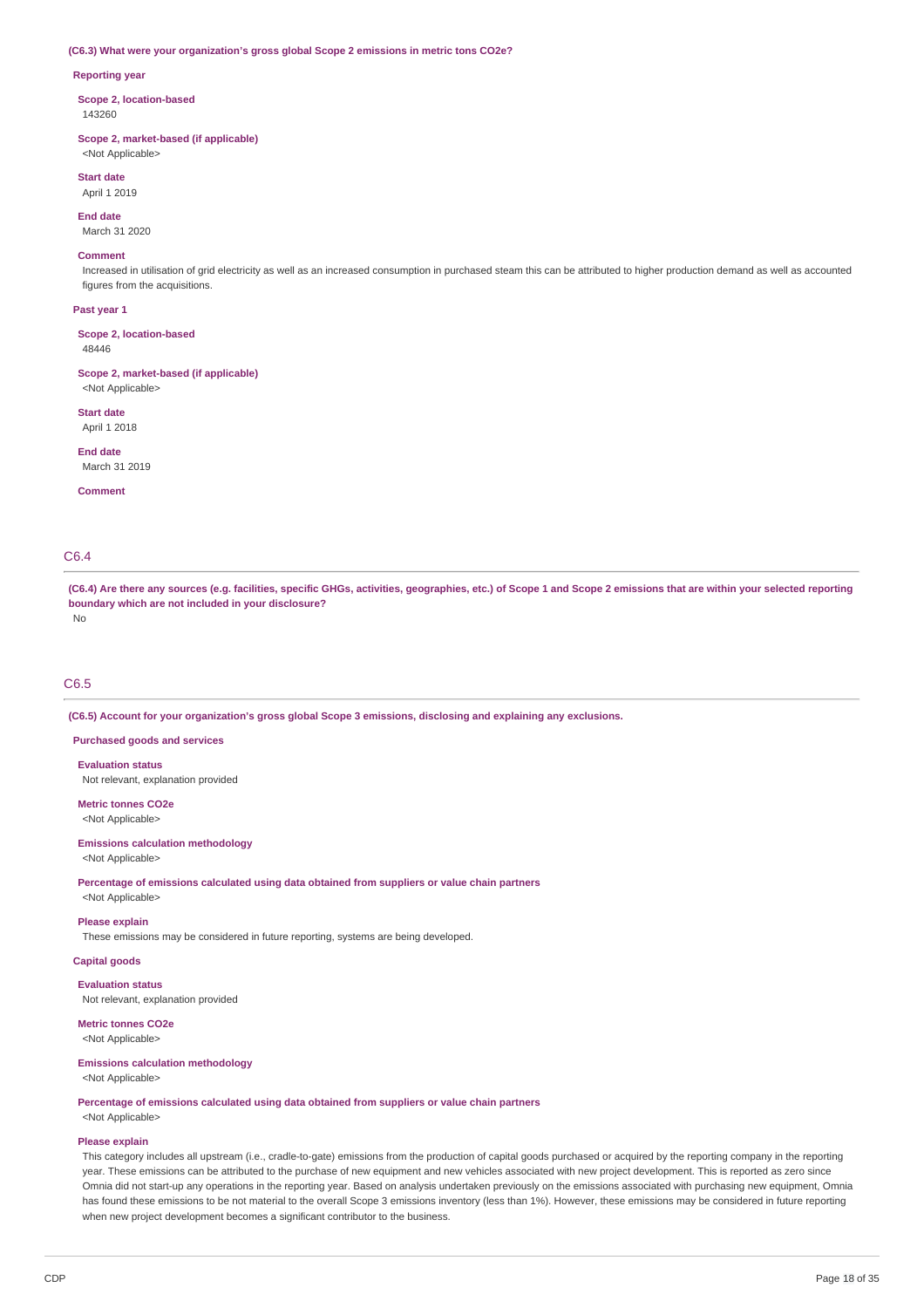**Evaluation status**

Relevant, calculated

**Metric tonnes CO2e**

# 5429

### **Emissions calculation methodology**

This category includes emissions related to the production of fuels and energy purchased and consumed by Omnia in the reporting year and that are not included in Scope 1 or Scope 2. This includes the emissions from diesel, fuel oil, natural gas and coal. Transmission and Distribution (T&D) losses have been accounted for under Scope 2 emissions. It would be double counting to also account for these under Scope 3. The activity data was obtained from supply chain records of the quantity of each type of fuel purchased. Using the DEFRA 2017 well-to-tank (WTT) emission factors have been used to account for the upstream Scope 3 emissions associated with extraction, refining and transportation of the raw fuel sources to Omnia's sites, prior to their combustion (Diesel : 0,62566 kgCO2e/Litre; Fuel Oil: 0,60061 kgCO2e/Litre; Natural Gas: 0,31702 kgCO2e/m3; Coal: 0,3656 kgCO2e/tonne). GWPs used by DEFRA are based on the IPCC Fourth Assessment Report (AR4) (GWP for CH4 = 25, GWP for N2O =298) to remain consistent with UK GHG Inventory reporting under the Kyoto Protocol. WTT emission factors were multiplied by the activity data. This assessment was undertaken in accordance with The Greenhouse Gas Protocol: A Corporate Accounting and reporting Standard (Revised Edition), and The Greenhouse Gas Protocol: Corporate Value Chain (Scope 3) Accounting and Reporting Standard.

#### **Percentage of emissions calculated using data obtained from suppliers or value chain partners**

100

#### **Please explain**

The activity data was obtained from supply chain records of the quantity of each type of fuel purchased.

#### **Upstream transportation and distribution**

**Evaluation status** Not relevant, calculated

#### **Metric tonnes CO2e**

28565

#### **Emissions calculation methodology**

This includes road and rail transport of products paid for but only for. This includes the full (non-attributable) emissions. The following DEFRA 2017 emission factors are applied: all HGVs average laden - 0,87029 kgCO2e/km; freight train - 0,03394 kgCO2e/tonne.km. An average rail distance of 600 km was assumed for the transport of ammonia between Richards Bay and Sasolburg. Calculation of the carbon footprint complies with the criteria of the ISO-14064 part 1 Standard and GHG Protocol – Corporate Value Chain (scope 3) Accounting and Reporting Standard. No specific assumptions were made. GWPs used by DEFRA are based on the IPCC Fourth Assessment Report (AR4) (GWP for CH4 = 25, GWP for N2O = 298)

## **Percentage of emissions calculated using data obtained from suppliers or value chain partners**

80

#### **Please explain**

This includes road and rail transport of products paid for but only for by the group,

#### **Waste generated in operations**

**Evaluation status** Relevant, calculated

**Metric tonnes CO2e**

576

# **Emissions calculation methodology**

The methodology to estimate the emissions focused on multiplying tons of non-hazardous and hazardous waste going to a landfill by an applicable average emission factor for waste treated/disposed in a landfill. The activity data on waste quantities disposed of was obtained directly from Omnia as this information is reported monthly by each site. DEFRA default emission factors were used (421 kg CO2e / tonne of municipal waste that goes to landfill and 199kg CO2e/tonne of waste for hazardous waste). Calculations were performed in accordance with ISO 14064 Part 1 and The Greenhouse Gas Protocol: Corporate Value Chain (Scope 3) accounting and Reporting Standard. Assumptions: No assumptions have been made.

#### **Percentage of emissions calculated using data obtained from suppliers or value chain partners**

100

# **Please explain**

The Groups's total hazardous and non-hazardous waste disposed figures were used.

# **Business travel**

**Evaluation status** Relevant, calculated

## **Metric tonnes CO2e**

2759

# **Emissions calculation methodology**

This category includes emissions from the transportation of employees for business-related activities in vehicles owned or operated by third parties, such as aircraft, trains, buses, and passenger cars. This included Air Travel (local and international flights). Activity data: Activity data (kms travelled and class) on air travel was obtained directly from Omnia's travel agent. Emission factors: The 2016 DEFRA emission factors (kgCO2e/passenger.km) are provided below: Long-haul economy - 0.14678, Long-haul premium economy - 0.23484, Long-haul business - 0.42565, Long-haul first - 0.58711, Short-haul economy - 0.16508, Short-haul business - 0.24761. GWP values: Carbon dioxide = 1. Methodology: The activity data obtained was then multiplied by the appropriate emission factor. Calculations were performed in accordance with ISO 14064 Part 1 and The Greenhouse Gas Protocol: Corporate Value Chain (Scope 3) accounting and Reporting Standard. Assumptions: No assumptions have been made. Allocation methods: Operational Control.

**Percentage of emissions calculated using data obtained from suppliers or value chain partners**

#### 100

**Please explain**

Activity data (kms travelled and class) on air travel was obtained directly from Omnia's travel agent (central booking system).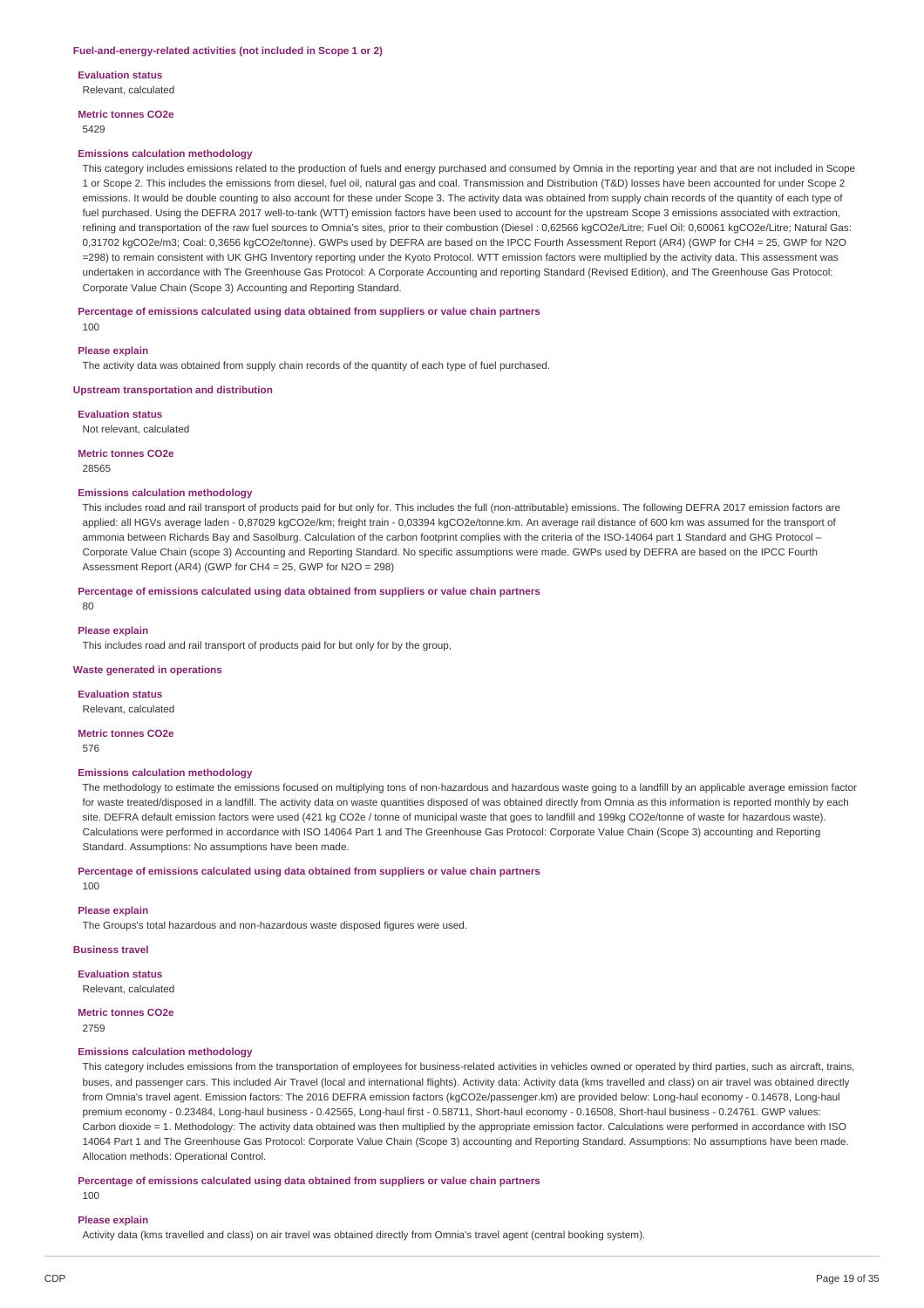**Evaluation status** Relevant, calculated

**Metric tonnes CO2e**

# 7297

## **Emissions calculation methodology**

"The assessment only includes emissions associated with South African employee commuting. The emissions associated with employee commuting were calculated using the emissions-based screening assessment equation from the Scope 3 Accounting and Reporting Standard: Total number of employees x average (conservative) distance from place of work (km) x 10 trips per week x 52 weeks per year x national average emission factor of private vehicle (kg CO2e/passenger-km). Management and skilled employees are assumed to commute to work with privately owned vehicles travelling an average of 21km to work. Semi-skilled and unskilled employees are assumed to travel by taxi for 120 km per day on average. It is assumed that employees work 264 days a year. The following 2017 DEFRA emission factors were used: average car, unknown fuel: 0,18242 kg CO2e/km; regular taxi - 0,15617 kg CO2e/passenger.km with 10 passengers per taxi on average. DEFRA factors use IPCC AR4 GWPs. "

### **Percentage of emissions calculated using data obtained from suppliers or value chain partners**

 $50$ 

#### **Please explain**

Estimation approach: estimate employees using own transport and those using taxi / public transport. Then multiply estimated distances traveled per category by the appropriate emissions factor.

#### **Upstream leased assets**

#### **Evaluation status**

Not relevant, explanation provided

## **Metric tonnes CO2e**

<Not Applicable>

#### **Emissions calculation methodology**

<Not Applicable>

**Percentage of emissions calculated using data obtained from suppliers or value chain partners**

# <Not Applicable>

## **Please explain**

We own and operate most of our assets. The portion of office buildings or vehicles that Omnia may lease is deemed to be insignificant in relation to its total carbon footprint and this is reported to be zero. In accordance with the GHG Protocol Corporate Value Chain Accounting and Reporting Standard the emissions reported should be relevant in reflecting the GHG emissions for a reporting company. The GHG emissions from upstream leased assets are not relevant to Omnia's GHG inventory and were therefore excluded. Furthermore, the time and effort required to obtain this data did not justify its inclusion

#### **Downstream transportation and distribution**

**Evaluation status** Not relevant, explanation provided

# **Metric tonnes CO2e**

<Not Applicable>

#### **Emissions calculation methodology**

<Not Applicable>

**Percentage of emissions calculated using data obtained from suppliers or value chain partners** <Not Applicable>

### **Please explain**

"The emissions associated with this transport of Omnia's products is measured but included in the category ""Upstream transportation and distribution"" as the costs for transporting products is borne by Omnia. Transporting and distribution of Omnia's products once they have been processed or used by direct clients is not material in terms of the product life cycle emissions, do not expose us to a material inherent risk and are thus regarded as zero,

#### **Processing of sold products**

#### **Evaluation status**

Not relevant, explanation provided

**Metric tonnes CO2e**

<Not Applicable>

#### **Emissions calculation methodology** <Not Applicable>

**Percentage of emissions calculated using data obtained from suppliers or value chain partners**

# <Not Applicable> **Please explain**

Omnia's main products (fertilizer, chemicals and explosives) are not processed further after being sold and are used up when they are processed and therefore this category is zero and is not relevant. The use of our sold products is calculated though.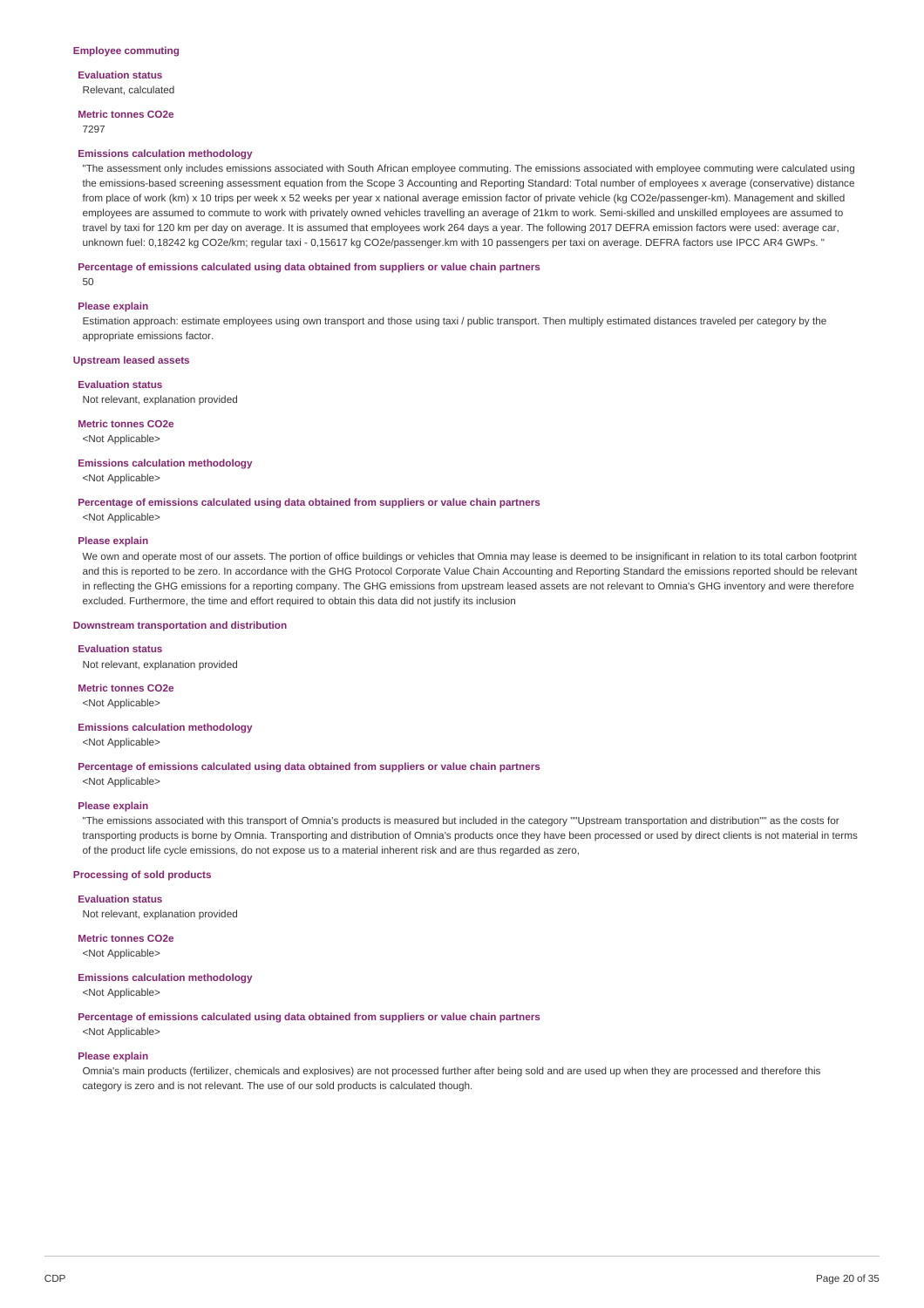**Evaluation status** Relevant, calculated

**Metric tonnes CO2e** 2852540

#### **Emissions calculation methodology**

The methodology to estimate emissions involved multiplying the amount of explosives and fertiliser (Omnia's most significant products) sold by an applicable average emission factor use of these products. An emission factor of 2.51 kg CO2e/kg was used for explosives. This is referenced on page 20 of "Carbon Calculations over the Life Cycle of Industrial Activities – Tool Manual" published by the University of Manchester in September 2010. An emission factor of 0.01 kg N2O-N for direct nitrous oxide emissions was used for fertiliser application. Fertilizers were assumed to contain 15% nitrogen on average (by weight). This was taken from IPCC Chapter 11: N2O Emissions from Managed Soils, and CO2 Emissions from Lime and Urea Application, 2006. A GWP of 298 for N2O was used from the IPCC Fourth Assessment Report  $(AR4)$ 

#### **Percentage of emissions calculated using data obtained from suppliers or value chain partners**

80

#### **Please explain**

The activity data was obtained from supply chain

#### **End of life treatment of sold products**

**Evaluation status** Not evaluated

#### **Metric tonnes CO2e** <Not Applicable>

## **Emissions calculation methodology**

<Not Applicable>

**Percentage of emissions calculated using data obtained from suppliers or value chain partners**

<Not Applicable>

### **Please explain**

Omnia's main products (fertilizer, chemicals and explosives) are used up when they are processed and therefore not disposed of, and thus this category is zero and is not relevant. The use of our sold products is calculated though.

## **Downstream leased assets**

#### **Evaluation status**

Not relevant, explanation provided

#### **Metric tonnes CO2e**

<Not Applicable>

### **Emissions calculation methodology**

<Not Applicable>

**Percentage of emissions calculated using data obtained from suppliers or value chain partners**

<Not Applicable>

### **Please explain**

The company does not lease out any of its own assets to lessees, therefore emissions associated with downstream leased assets are zero and are not relevant.

# **Franchises**

**Evaluation status** Not relevant, explanation provided

# **Metric tonnes CO2e**

<Not Applicable>

# **Emissions calculation methodology**

# <Not Applicable>

**Percentage of emissions calculated using data obtained from suppliers or value chain partners**

<Not Applicable>

# **Please explain**

Omnia does not own any franchises, and therefore emissions associated with franchises are zero and are not relevant.

# **Investments**

**Evaluation status** Not relevant, explanation provided

# **Metric tonnes CO2e**

<Not Applicable>

# **Emissions calculation methodology**

<Not Applicable>

**Percentage of emissions calculated using data obtained from suppliers or value chain partners** <Not Applicable>

#### **Please explain**

Omnia primarily has investments in holding companies without any direct operational footprints, therefore emissions are zero and are not relevant.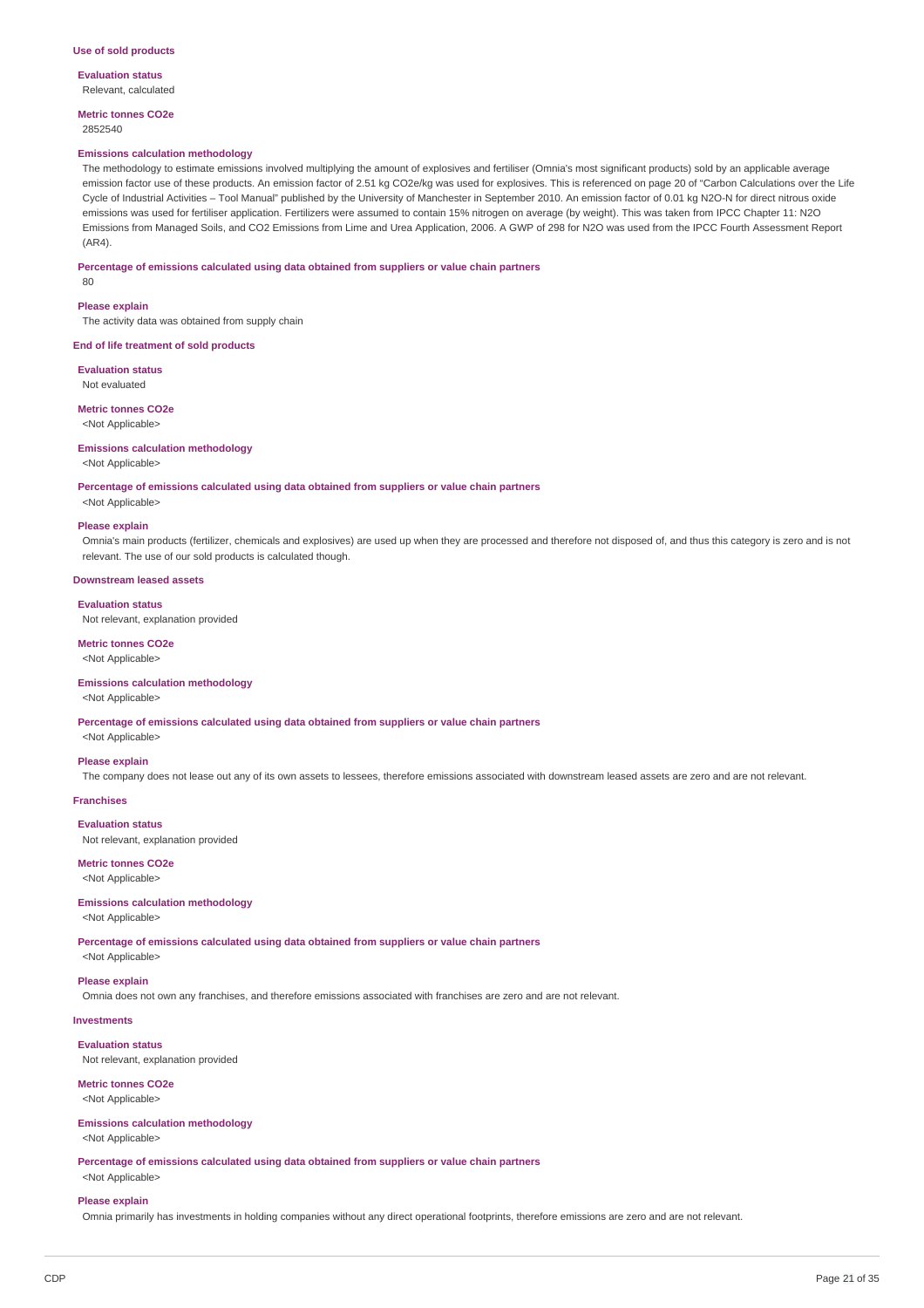#### **Other (upstream)**

**Evaluation status** Not evaluated

**Metric tonnes CO2e** <Not Applicable>

#### **Emissions calculation methodology**

<Not Applicable>

**Percentage of emissions calculated using data obtained from suppliers or value chain partners** <Not Applicable>

**Please explain**

#### **Other (downstream)**

**Evaluation status** Not evaluated

**Metric tonnes CO2e** <Not Applicable>

# **Emissions calculation methodology**

<Not Applicable>

**Percentage of emissions calculated using data obtained from suppliers or value chain partners** <Not Applicable>

#### **Please explain**

# C6.7

**(C6.7) Are carbon dioxide emissions from biogenic carbon relevant to your organization?** No

# C6.10

(C6.10) Describe your gross global combined Scope 1 and 2 emissions for the reporting year in metric tons CO2e per unit currency total revenue and provide any **additional intensity metrics that are appropriate to your business operations.**

# **Intensity figure**

0.0000332

**Metric numerator (Gross global combined Scope 1 and 2 emissions, metric tons CO2e)** 624590

**Metric denominator** unit total revenue

**Metric denominator: Unit total** 187737000000

**Scope 2 figure used** Location-based

## **% change from previous year** 107

**Direction of change**

Increased

#### **Reason for change**

Omnia has two CDM projects, both projects included the installation of state-of-the-art technology called EnviNOx™ which achieved more than 90% N2O reduction. During the latter half of 2018, however, a catalyst on the abatement facility began to fail resulting in increased emissions.

# C7. Emissions breakdowns

# C7.1

**(C7.1) Does your organization break down its Scope 1 emissions by greenhouse gas type?** Yes

C7.1a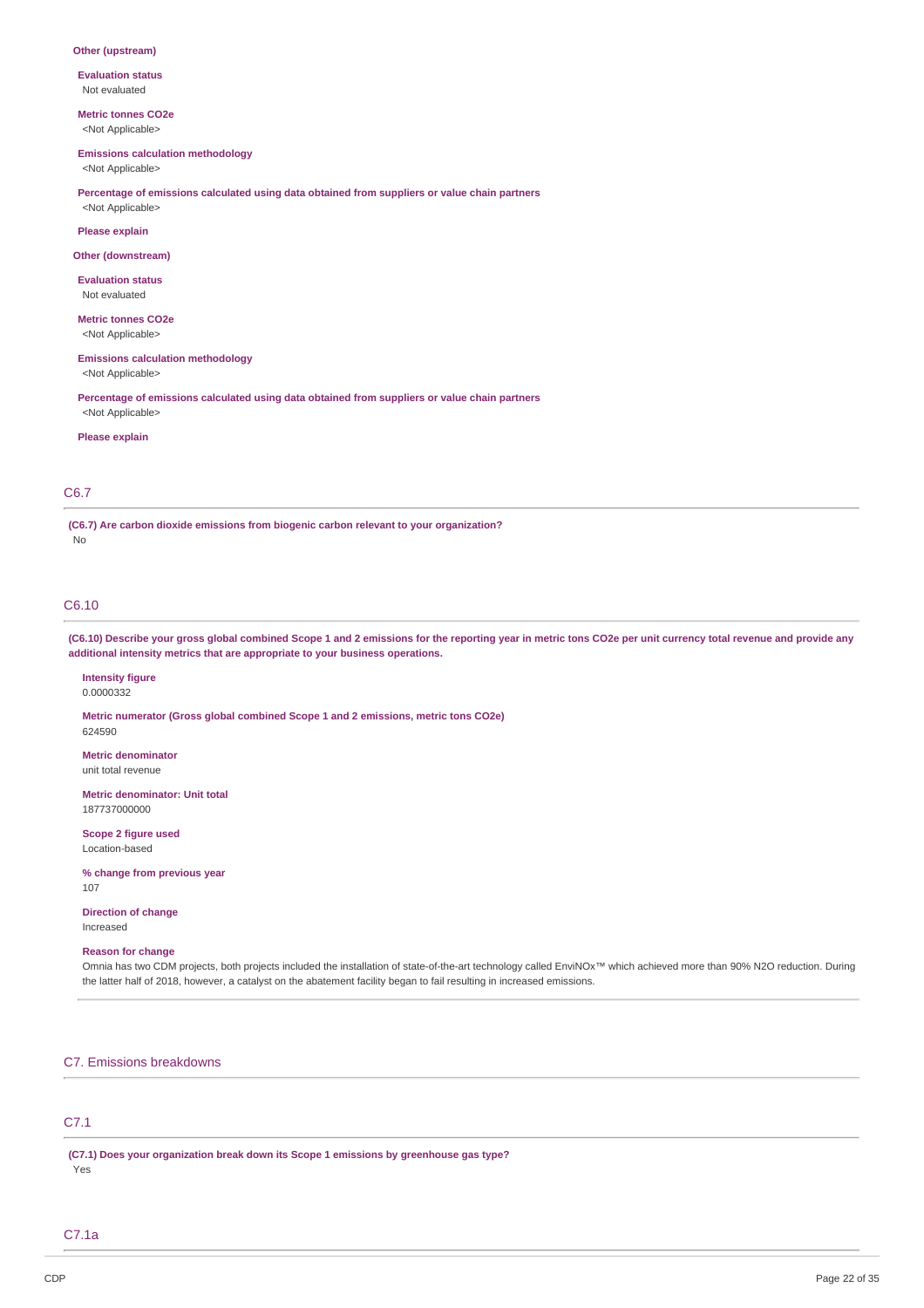## (C7.1a) Break down your total gross global Scope 1 emissions by greenhouse gas type and provide the source of each used greenhouse warming potential **(GWP).**

| Greenhouse gas  | Scope 1 emissions (metric tons of CO2e) | <b>GWP Reference</b>                                 |
|-----------------|-----------------------------------------|------------------------------------------------------|
| CH4             | 1141                                    | <b>IPCC Third Assessment Report (TAR - 100 year)</b> |
| N2O             | 462049                                  | <b>IPCC Third Assessment Report (TAR - 100 year)</b> |
| CO <sub>2</sub> | 18141                                   | <b>IPCC Third Assessment Report (TAR - 100 year)</b> |

# C7.2

# **(C7.2) Break down your total gross global Scope 1 emissions by country/region.**

| <b>Country/Region</b>                 | Scope 1 emissions (metric tons CO2e) |  |  |
|---------------------------------------|--------------------------------------|--|--|
| South Africa                          | 477318.6                             |  |  |
| Other, please specify (Rest of world) | 4012                                 |  |  |

# C7.3

**(C7.3) Indicate which gross global Scope 1 emissions breakdowns you are able to provide.** By business division

# C7.3a

### **(C7.3a) Break down your total gross global Scope 1 emissions by business division.**

| <b>Business division</b> | Scope 1 emissions (metric ton CO2e) |
|--------------------------|-------------------------------------|
| Agriculture              | 470274                              |
| Mining                   | 8940                                |
| Chemicals                | 2097                                |
| <b>Head Office</b>       | 20                                  |

# C-CE7.4/C-CH7.4/C-CO7.4/C-EU7.4/C-MM7.4/C-OG7.4/C-ST7.4/C-TO7.4/C-TS7.4

# (C-CE7.4/C-CH7.4/C-CO7.4/C-EU7.4/C-MM7.4/C-OG7.4/C-ST7.4/C-TO7.4/C-TS7.4) Break down your organization's total gross global Scope 1 emissions by sector **production activity in metric tons CO2e.**

|                                                | <b>Gross Scope 1 emissions, metric tons CO2e</b> | Net Scope 1 emissions, metric tons CO2e | <b>Comment</b>            |
|------------------------------------------------|--------------------------------------------------|-----------------------------------------|---------------------------|
| Cement production activities                   | <not applicable=""></not>                        | <not applicable=""></not>               | <not applicable=""></not> |
| Chemicals production activities                | 481311                                           | <not applicable=""></not>               |                           |
| Coal production activities                     | <not applicable=""></not>                        | <not applicable=""></not>               | <not applicable=""></not> |
| Electric utility activities                    | <not applicable=""></not>                        | <not applicable=""></not>               | <not applicable=""></not> |
| Metals and mining production activities        | <not applicable=""></not>                        | <not applicable=""></not>               | <not applicable=""></not> |
| Oil and gas production activities (upstream)   | <not applicable=""></not>                        | <not applicable=""></not>               | <not applicable=""></not> |
| Oil and gas production activities (midstream)  | <not applicable=""></not>                        | <not applicable=""></not>               | <not applicable=""></not> |
| Oil and gas production activities (downstream) | <not applicable=""></not>                        | <not applicable=""></not>               | <not applicable=""></not> |
| Steel production activities                    | <not applicable=""></not>                        | <not applicable=""></not>               | <not applicable=""></not> |
| Transport OEM activities                       | <not applicable=""></not>                        | <not applicable=""></not>               | <not applicable=""></not> |
| Transport services activities                  | <not applicable=""></not>                        | <not applicable=""></not>               | <not applicable=""></not> |

# C7.5

## **(C7.5) Break down your total gross global Scope 2 emissions by country/region.**

| Country/Region                           | Scope 2, location-based<br>(metric tons CO2e) | Scope 2, market-based<br>(metric tons CO2e) | Purchased and consumed electricity,<br>heat, steam or cooling (MWh) | Purchased and consumed low-carbon electricity, heat, steam or cooling<br>accounted for in Scope 2 market-based approach (MWh) |
|------------------------------------------|-----------------------------------------------|---------------------------------------------|---------------------------------------------------------------------|-------------------------------------------------------------------------------------------------------------------------------|
| South Africa                             | 77618                                         |                                             |                                                                     |                                                                                                                               |
| Other, please specify<br>(Rest of world) | 65641                                         |                                             |                                                                     |                                                                                                                               |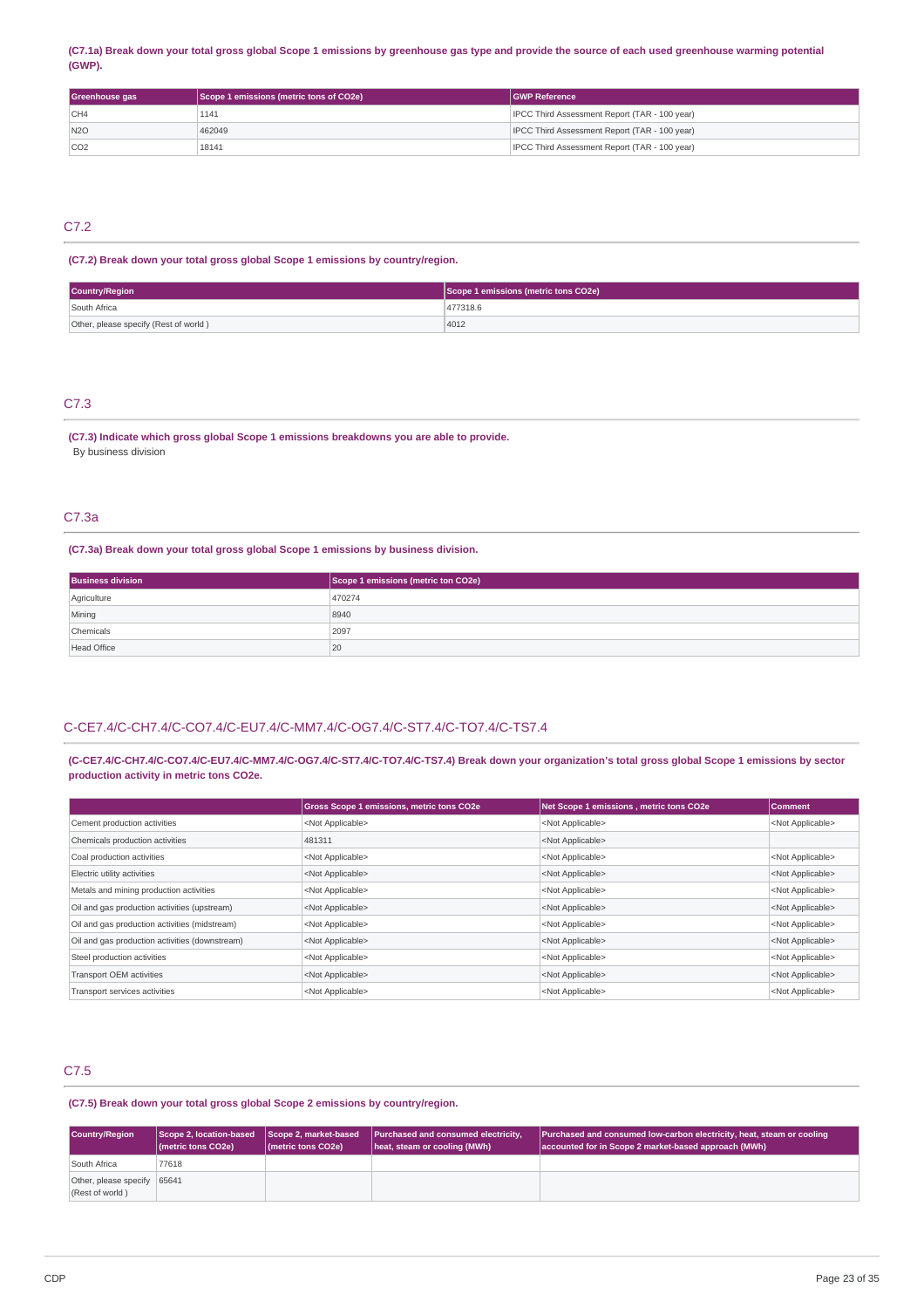# C7.6

**(C7.6) Indicate which gross global Scope 2 emissions breakdowns you are able to provide.** By business division

## C7.6a

## **(C7.6a) Break down your total gross global Scope 2 emissions by business division.**

| <b>Business division</b> | Scope 2, location-based (metric tons CO2e) | Scope 2, market-based (metric tons CO2e) |
|--------------------------|--------------------------------------------|------------------------------------------|
| Agriculture              | 135515                                     |                                          |
| Mining                   | 4744                                       |                                          |
| Chemicals                | 2701                                       |                                          |
| <b>Head Office</b>       | 299                                        |                                          |

# C-CE7.7/C-CH7.7/C-CO7.7/C-MM7.7/C-OG7.7/C-ST7.7/C-TO7.7/C-TS7.7

(C-CE7.7/C-CH7.7/C-CO7.7/C-MM7.7/C-OG7.7/C-ST7.7/C-TO7.7/C-TS7.7) Break down your organization's total gross global Scope 2 emissions by sector production **activity in metric tons CO2e.**

|                                                | Scope 2, location-based, metric tons CO2e | Scope 2, market-based (if applicable), metric tons CO2e | <b>Comment</b>            |
|------------------------------------------------|-------------------------------------------|---------------------------------------------------------|---------------------------|
| Cement production activities                   | <not applicable=""></not>                 | <not applicable=""></not>                               | <not applicable=""></not> |
| Chemicals production activities                | 142960                                    |                                                         |                           |
| Coal production activities                     | <not applicable=""></not>                 | <not applicable=""></not>                               | <not applicable=""></not> |
| Metals and mining production activities        | <not applicable=""></not>                 | <not applicable=""></not>                               | <not applicable=""></not> |
| Oil and gas production activities (upstream)   | <not applicable=""></not>                 | <not applicable=""></not>                               | <not applicable=""></not> |
| Oil and gas production activities (midstream)  | <not applicable=""></not>                 | <not applicable=""></not>                               | <not applicable=""></not> |
| Oil and gas production activities (downstream) | <not applicable=""></not>                 | <not applicable=""></not>                               | <not applicable=""></not> |
| Steel production activities                    | <not applicable=""></not>                 | <not applicable=""></not>                               | <not applicable=""></not> |
| Transport OEM activities                       | <not applicable=""></not>                 | <not applicable=""></not>                               | <not applicable=""></not> |
| Transport services activities                  | <not applicable=""></not>                 | <not applicable=""></not>                               | <not applicable=""></not> |

# C-CH7.8

(C-CH7.8) Disclose the percentage of your organization's Scope 3, Category 1 emissions by purchased chemical feedstock.

**Purchased feedstock Percentage of Scope 3, Category 1 tCO2e from purchased feedstock Explain calculation methodology**

# C-CH7.8a

## **(C-CH7.8a) Disclose sales of products that are greenhouse gases.**

|                            | Sales, metric tons | Comment                                   |
|----------------------------|--------------------|-------------------------------------------|
| Carbon dioxide (CO2)       |                    | Omnia does not sell any greenhouse gases. |
| Methane (CH4)              |                    | Omnia does not sell any greenhouse gases. |
| Nitrous oxide (N2O)        |                    | Omnia does not sell any greenhouse gases. |
| Hydrofluorocarbons (HFC)   |                    | Omnia does not sell any greenhouse gases. |
| Perfluorocarbons (PFC)     |                    | Omnia does not sell any greenhouse gases. |
| Sulphur hexafluoride (SF6) |                    | Omnia does not sell any greenhouse gases. |
| Nitrogen trifluoride (NF3) |                    | Omnia does not sell any greenhouse gases. |

# C7.9

(C7.9) How do your gross global emissions (Scope 1 and 2 combined) for the reporting year compare to those of the previous reporting year? Increased

# C7.9a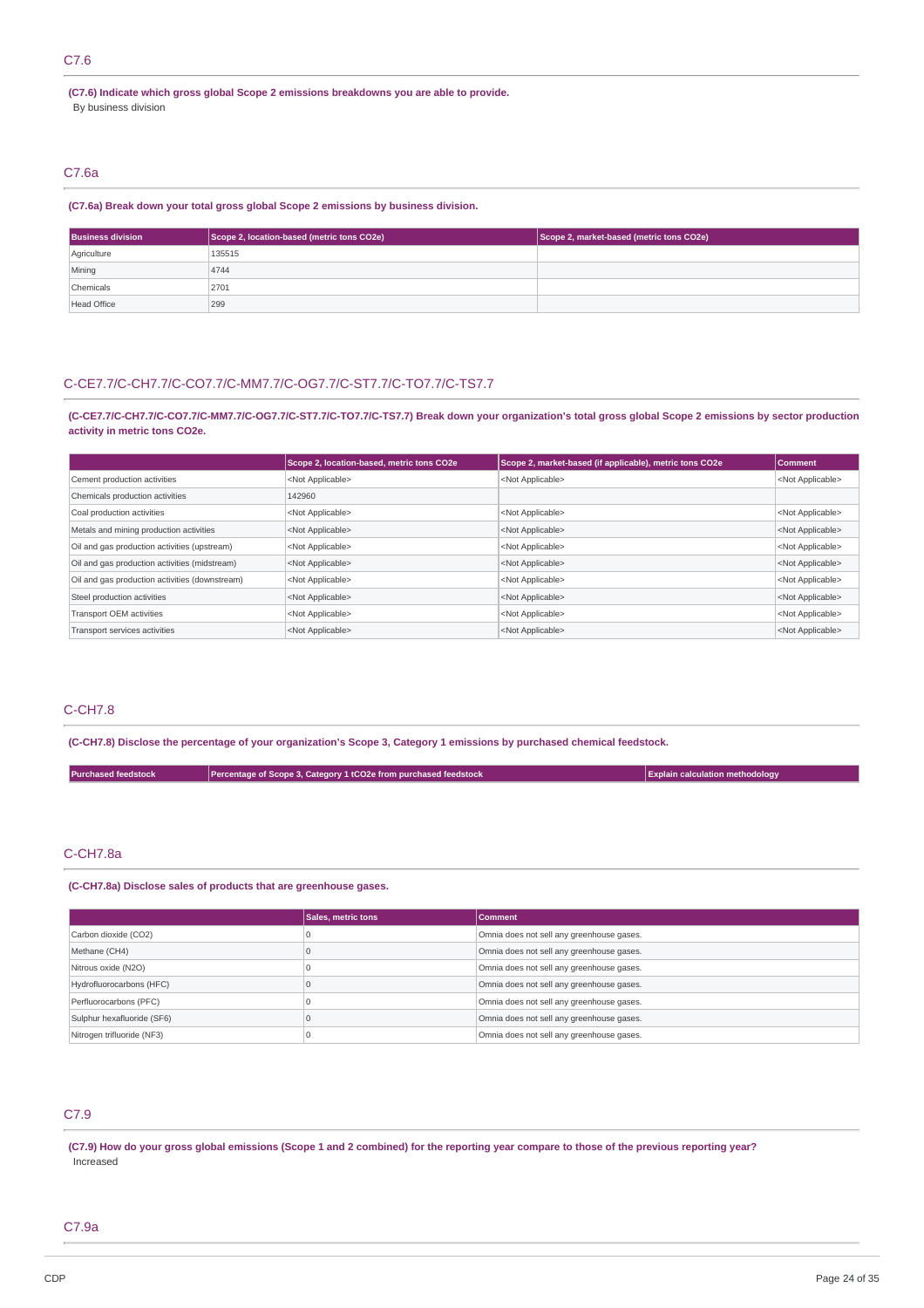## (C7.9a) Identify the reasons for any change in your gross global emissions (Scope 1 and 2 combined), and for each of them specify how your emissions compare **to the previous year.**

|                                                  | Change in<br>emissions<br>(metric tons<br>CO <sub>2e</sub> ) | of<br>change                | <b>Direction Emissions</b><br>value<br>(percentage) | Please explain calculation                                                                                                                                                                                                                                                                                                                                                                                                                                                                                      |
|--------------------------------------------------|--------------------------------------------------------------|-----------------------------|-----------------------------------------------------|-----------------------------------------------------------------------------------------------------------------------------------------------------------------------------------------------------------------------------------------------------------------------------------------------------------------------------------------------------------------------------------------------------------------------------------------------------------------------------------------------------------------|
| Change in<br>renewable<br>energy<br>consumption  |                                                              | $<$ Not<br>Applicabl<br>e > |                                                     |                                                                                                                                                                                                                                                                                                                                                                                                                                                                                                                 |
| Other<br>emissions<br>reduction<br>activities    | 228107                                                       | Increased 90                |                                                     | The catalysts at the Nitrous Oxide abatement facilities have reached end of life, this has resulted in a significant increase of Nitrous Oxide (N2O) emissions.<br>Nitrous Oxide has a high Global Warming Potential thus resulted in a significant increase.                                                                                                                                                                                                                                                   |
| Divestment                                       | $\mathbf 0$                                                  | Please<br>select            |                                                     |                                                                                                                                                                                                                                                                                                                                                                                                                                                                                                                 |
| Acquisitions                                     |                                                              | $<$ Not<br>Applicabl<br>e > |                                                     |                                                                                                                                                                                                                                                                                                                                                                                                                                                                                                                 |
| Mergers                                          |                                                              | $<$ Not<br>Applicabl<br>e > |                                                     |                                                                                                                                                                                                                                                                                                                                                                                                                                                                                                                 |
| Change in<br>output                              |                                                              | $<$ Not<br>Applicabl<br>e > |                                                     |                                                                                                                                                                                                                                                                                                                                                                                                                                                                                                                 |
| Change in<br>methodology                         |                                                              | $<$ Not<br>Applicabl<br>e > |                                                     |                                                                                                                                                                                                                                                                                                                                                                                                                                                                                                                 |
| Change in<br>boundary                            |                                                              | $<$ Not<br>Applicabl<br>e > |                                                     |                                                                                                                                                                                                                                                                                                                                                                                                                                                                                                                 |
| Change in<br>physical<br>operating<br>conditions |                                                              | $<$ Not<br>Applicabl<br>e > |                                                     |                                                                                                                                                                                                                                                                                                                                                                                                                                                                                                                 |
| Unidentified                                     |                                                              | $<$ Not<br>Applicabl<br>e > |                                                     |                                                                                                                                                                                                                                                                                                                                                                                                                                                                                                                 |
| Other                                            | 94817                                                        | Increased 196               |                                                     | Scope 2: Additional sites are reporting after the acquisition of Oro Agri as well as the increased electricity and purchased steam consumption in order to meet<br>production demand. The use of alternative energy from the co-generation plant), mainly used in the Agriculture division Sasolburg plant, decreased by 43%<br>from FY2019 due to lower production in the nitric acid plants and significant downtime experienced, this led to increased utilisation of electricity from the<br>National grid. |

# C7.9b

(C7.9b) Are your emissions performance calculations in C7.9 and C7.9a based on a location-based Scope 2 emissions figure or a market-based Scope 2 **emissions figure?**

Location-based

# C8. Energy

# C8.1

**(C8.1) What percentage of your total operational spend in the reporting year was on energy?** More than 0% but less than or equal to 5%

# C8.2

# **(C8.2) Select which energy-related activities your organization has undertaken.**

|                                                    | Indicate whether your organization undertook this energy-related activity in the reporting year |
|----------------------------------------------------|-------------------------------------------------------------------------------------------------|
| Consumption of fuel (excluding feedstocks)         | Yes                                                                                             |
| Consumption of purchased or acquired electricity   | Yes                                                                                             |
| Consumption of purchased or acquired heat          | N <sub>0</sub>                                                                                  |
| Consumption of purchased or acquired steam         | Yes                                                                                             |
| Consumption of purchased or acquired cooling       | N <sub>0</sub>                                                                                  |
| Generation of electricity, heat, steam, or cooling | Yes                                                                                             |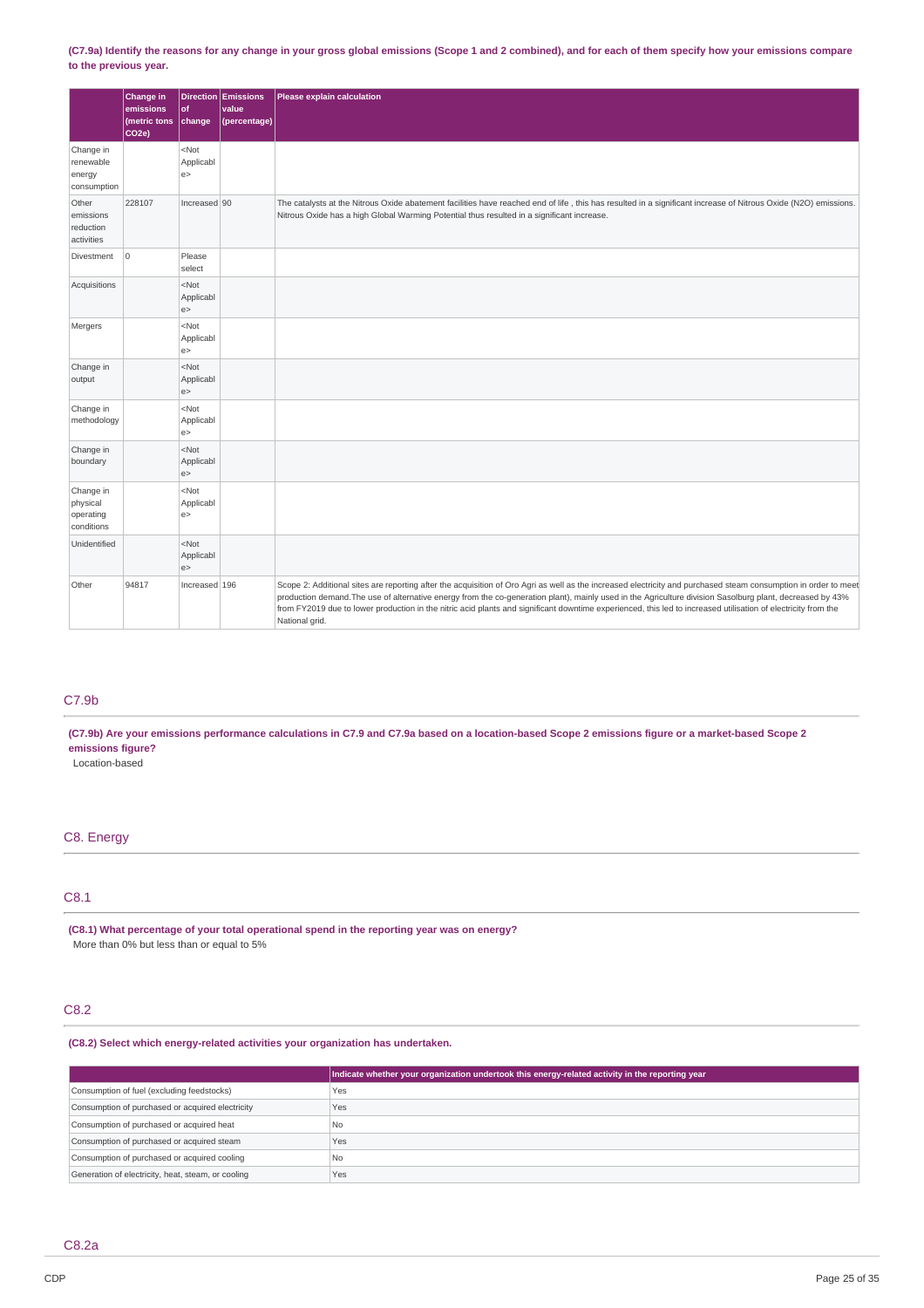## **(C8.2a) Report your organization's energy consumption totals (excluding feedstocks) in MWh.**

|                                                         | <b>Heating value</b>                  |                           | MWh from renewable sources   MWh from non-renewable sources | Total (renewable and non-renewable) MWh |
|---------------------------------------------------------|---------------------------------------|---------------------------|-------------------------------------------------------------|-----------------------------------------|
| Consumption of fuel (excluding feedstock)               | LHV (lower heating value) $ 0\rangle$ |                           | 106702                                                      | 106702                                  |
| Consumption of purchased or acquired electricity        | <not applicable=""></not>             | 91                        | 97835                                                       | 97926                                   |
| Consumption of purchased or acquired heat               | <not applicable=""></not>             | <not applicable=""></not> | <not applicable=""></not>                                   | <not applicable=""></not>               |
| Consumption of purchased or acquired steam              | <not applicable=""></not>             |                           | 189452                                                      | 189452                                  |
| Consumption of purchased or acquired cooling            | <not applicable=""></not>             | <not applicable=""></not> | <not applicable=""></not>                                   | <not applicable=""></not>               |
| Consumption of self-generated non-fuel renewable energy | <not applicable=""></not>             | u                         | <not applicable=""></not>                                   |                                         |
| Total energy consumption                                | <not applicable=""></not>             | '91                       | 393989                                                      | 394080                                  |

# C-CH8.2a

## (C-CH8.2a) Report your organization's energy consumption totals (excluding feedstocks) for chemical production activities in MWh.

|                                                         | <b>Heating value</b>      | <b>Total MWh</b>          |
|---------------------------------------------------------|---------------------------|---------------------------|
| Consumption of fuel (excluding feedstock)               | LHV (lower heating value) | 106702                    |
| Consumption of purchased or acquired electricity        | <not applicable=""></not> | 97612                     |
| Consumption of purchased or acquired heat               | <not applicable=""></not> | <not applicable=""></not> |
| Consumption of purchased or acquired steam              | <not applicable=""></not> | 189452                    |
| Consumption of purchased or acquired cooling            | <not applicable=""></not> | <not applicable=""></not> |
| Consumption of self-generated non-fuel renewable energy | <not applicable=""></not> |                           |
| Total energy consumption                                | <not applicable=""></not> | 393766                    |

# C8.2b

## **(C8.2b) Select the applications of your organization's consumption of fuel.**

|                                                         | Indicate whether your organization undertakes this fuel application |
|---------------------------------------------------------|---------------------------------------------------------------------|
| Consumption of fuel for the generation of electricity   | No                                                                  |
| Consumption of fuel for the generation of heat          | Yes                                                                 |
| Consumption of fuel for the generation of steam         | Yes                                                                 |
| Consumption of fuel for the generation of cooling       | l No                                                                |
| Consumption of fuel for co-generation or tri-generation | l Nc                                                                |

## C8.2c

**(C8.2c) State how much fuel in MWh your organization has consumed (excluding feedstocks) by fuel type.**

**Fuels (excluding feedstocks)** Diesel **Heating value** LHV (lower heating value) **Total fuel MWh consumed by the organization** 45179 **MWh fuel consumed for self-generation of electricity** <Not Applicable> **MWh fuel consumed for self-generation of heat** 0 **MWh fuel consumed for self-generation of steam** 0 **MWh fuel consumed for self-generation of cooling** <Not Applicable> **MWh fuel consumed for self-cogeneration or self-trigeneration** <Not Applicable> **Emission factor** 2.66 **Unit** metric tons CO2e per liter

**Emissions factor source** 2006 IPCC Guidelines for GHG Inventories 2018 DEFRA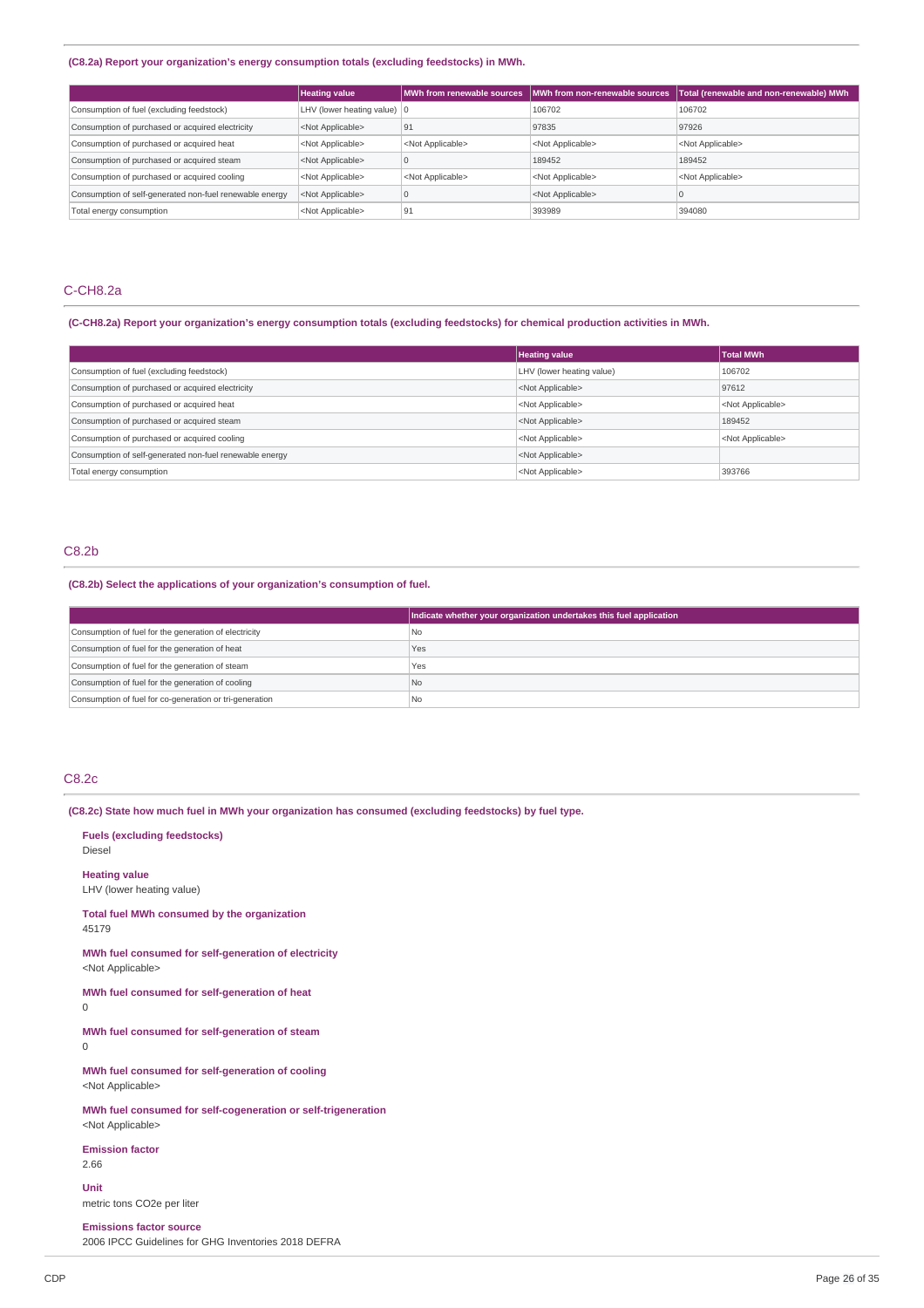#### **Fuels (excluding feedstocks)** Natural Gas

**Heating value** LHV (lower heating value)

**Total fuel MWh consumed by the organization** 41873

**MWh fuel consumed for self-generation of electricity** <Not Applicable>

**MWh fuel consumed for self-generation of heat** 41873

**MWh fuel consumed for self-generation of steam**

**MWh fuel consumed for self-generation of cooling** <Not Applicable>

**MWh fuel consumed for self-cogeneration or self-trigeneration** <Not Applicable>

**Emission factor** 0.00202

**Unit** metric tons CO2e per m3

**Emissions factor source** 2006 IPCC Guidelines for GHG Inventories 2018 DEFRA

## **Comment**

**Fuels (excluding feedstocks)** Liquefied Petroleum Gas (LPG)

**Heating value** LHV (lower heating value)

**Total fuel MWh consumed by the organization** 108

**MWh fuel consumed for self-generation of electricity** <Not Applicable>

**MWh fuel consumed for self-generation of heat** 108

**MWh fuel consumed for self-generation of steam** 1.54

**MWh fuel consumed for self-generation of cooling** <Not Applicable>

**MWh fuel consumed for self-cogeneration or self-trigeneration** <Not Applicable>

#### **Emission factor**

**Unit** metric tons CO2e per m3

**Emissions factor source** 2006 IPCC Guidelines for GHG Inventories 2018 DEFRA

## **Comment**

**Fuels (excluding feedstocks)** Other, please specify (Heavy Fuel Oil)

**Heating value** LHV (lower heating value)

**Total fuel MWh consumed by the organization** 3214

**MWh fuel consumed for self-generation of electricity** <Not Applicable>

**MWh fuel consumed for self-generation of heat**

**MWh fuel consumed for self-generation of steam** 3214

**MWh fuel consumed for self-generation of cooling** <Not Applicable>

**MWh fuel consumed for self-cogeneration or self-trigeneration**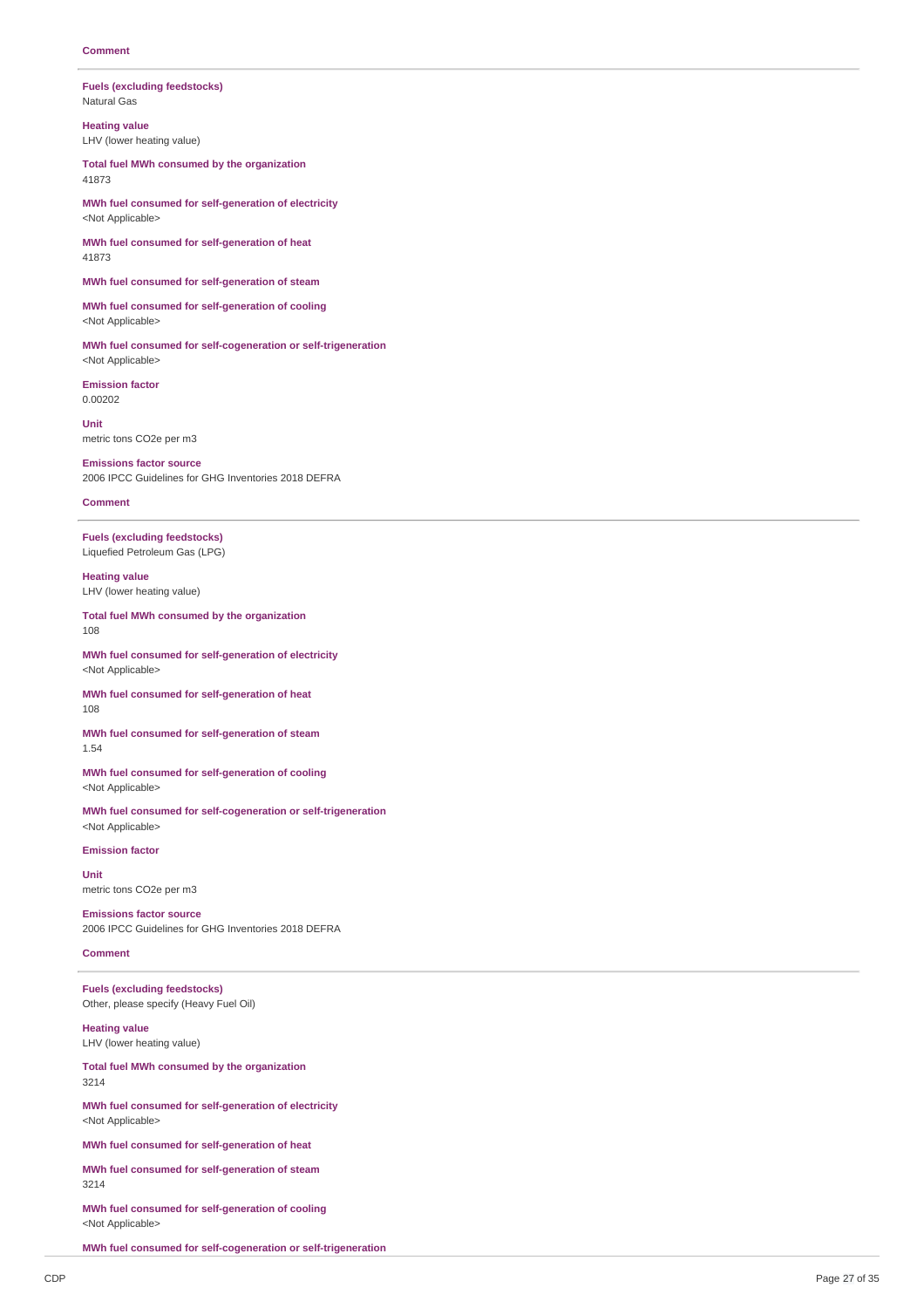#### <Not Applicable>

**Emission factor** 3.07

**Unit** metric tons CO2e per liter

**Emissions factor source**

2006 IPCC Guidelines for GHG Inventories 2018 DEFRA

**Comment**

**Fuels (excluding feedstocks)** Other, please specify (Light Fuel oil)

## **Heating value** LHV (lower heating value)

**Total fuel MWh consumed by the organization** 6907

**MWh fuel consumed for self-generation of electricity** <Not Applicable>

**MWh fuel consumed for self-generation of heat**

| MWh fuel consumed for self-generation of steam |  |
|------------------------------------------------|--|
| 6907                                           |  |

**MWh fuel consumed for self-generation of cooling** <Not Applicable>

**MWh fuel consumed for self-cogeneration or self-trigeneration** <Not Applicable>

**Emission factor** 2.92

**Unit** metric tons CO2e per liter

**Emissions factor source** 2006 IPCC Guidelines for GHG Inventories 2018 DEFRA

**Comment**

# C8.2d

(C8.2d) Provide details on the electricity, heat, steam, and cooling your organization has generated and consumed in the reporting year.

|                   | $ $ (MWh) | Total Gross generation   Generation that is consumed by the<br>organization (MWh) | (MWh) | Gross generation from renewable sources Generation from renewable sources that is consumed by the<br>organization (MWh) |
|-------------------|-----------|-----------------------------------------------------------------------------------|-------|-------------------------------------------------------------------------------------------------------------------------|
| Electricity 17601 |           | 17601                                                                             |       |                                                                                                                         |
| Heat              |           |                                                                                   |       |                                                                                                                         |
| Steam             | 415083    | 415083                                                                            |       |                                                                                                                         |
| Cooling           |           |                                                                                   |       |                                                                                                                         |

# C-CH8.2d

(C-CH8.2d) Provide details on electricity, heat, steam, and cooling your organization has generated and consumed for chemical production activities.

|             | Total gross generation (MWh) inside chemicals sector boundary | Generation that is consumed (MWh) inside chemicals sector boundary |
|-------------|---------------------------------------------------------------|--------------------------------------------------------------------|
| Electricity | 17601                                                         | 17601                                                              |
| Heat        |                                                               |                                                                    |
| Steam       | 415083                                                        | 415083                                                             |
| Cooling     |                                                               |                                                                    |

# C-CH8.3

**(C-CH8.3) Does your organization consume fuels as feedstocks for chemical production activities?** Yes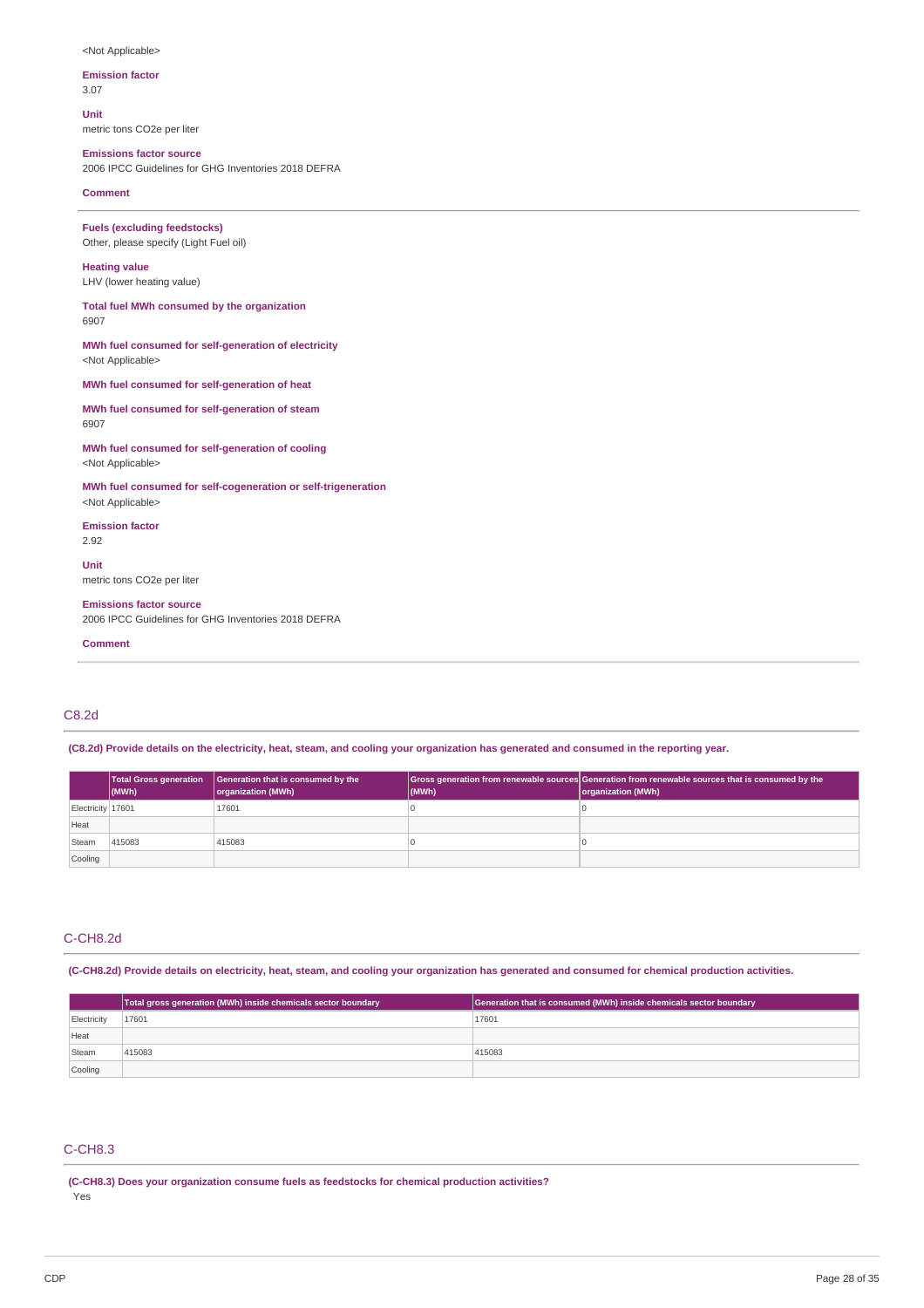# C-CH8.3a

(C-CH8.3a) Disclose details on your organization's consumption of fuels as feedstocks for chemical production activities.

## **Fuels used as feedstocks**

Other, please specify (Used Oil / Residual Oil)

# **Total consumption**

18698

# **Total consumption unit**

litres

## **Inherent carbon dioxide emission factor of feedstock, metric tons CO2 per consumption unit**

### 77.37

**Heating value of feedstock, MWh per consumption unit**

1122

#### **Heating value** LHV

**Comment**

Used oil is key ingredient for emulsion which is used in the explosive market.

## C-CH8.3b

# **(C-CH8.3b) State the percentage, by mass, of primary resource from which your chemical feedstocks derive.**

|                                                            | Percentage of total chemical feedstock (%) |
|------------------------------------------------------------|--------------------------------------------|
| Oil                                                        |                                            |
| Natural Gas                                                |                                            |
| Coal                                                       |                                            |
| Biomass                                                    |                                            |
| Waste (non-biomass)                                        |                                            |
| Fossil fuel (where coal, gas, oil cannot be distinguished) | 100                                        |
| Unknown source or unable to disaggregate                   |                                            |

## C9. Additional metrics

# C9.1

## **(C9.1) Provide any additional climate-related metrics relevant to your business.**

**Description** Energy usage **Metric value** 0.19 **Metric numerator** Total energy in Gigajoules **Metric denominator (intensity metric only)** Production volumes in tonnes **% change from previous year Direction of change** <Not Applicable> **Please explain**

# C-CH9.3a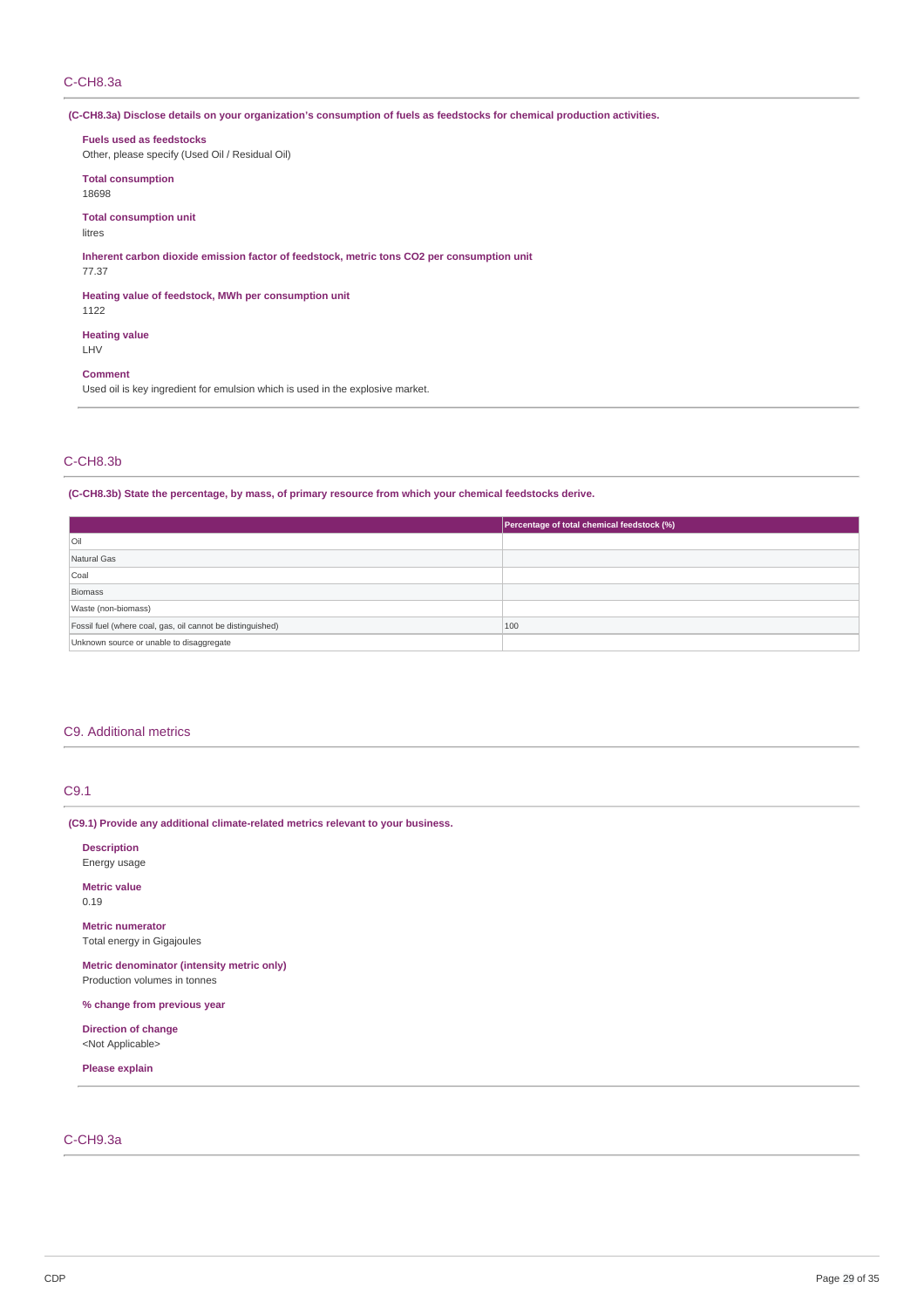## **(C-CH9.3a) Provide details on your organization's chemical products.**

**Output product** Other, please specify (Fertilizer )

**Production (metric tons)** 2771000

## **Capacity (metric tons)**

**Direct emissions intensity (metric tons CO2e per metric ton of product)** 0.173

**Electricity intensity (MWh per metric ton of product)** 0.35

**Steam intensity (MWh per metric ton of product)** 0.07

**Steam/ heat recovered (MWh per metric ton of product)**

 $\Omega$ 

**Comment**

**Output product** Other, please specify (Explosives)

**Production (metric tons)** 361000

**Capacity (metric tons)**

**Direct emissions intensity (metric tons CO2e per metric ton of product)** 1.33

**Electricity intensity (MWh per metric ton of product)** 0.27

**Steam intensity (MWh per metric ton of product)**

0.52

**Steam/ heat recovered (MWh per metric ton of product)**

**Comment**

# C-CE9.6/C-CG9.6/C-CH9.6/C-CN9.6/C-CO9.6/C-EU9.6/C-MM9.6/C-OG9.6/C-RE9.6/C-ST9.6/C-TO9.6/C-TS9.6

**(C-CE9.6/C-CG9.6/C-CH9.6/C-CN9.6/C-CO9.6/C-EU9.6/C-MM9.6/C-OG9.6/C-RE9.6/C-ST9.6/C-TO9.6/C-TS9.6) Does your organization invest in research and development (R&D) of low-carbon products or services related to your sector activities?**

|         | <b>Investment Comment</b> |                                                                                                                                                                                                                                                                                                                                                                                                                                                                                                                                                                                                                                                                                                                                                                                                                                                                                                                                                                                                                                                                                                                                                                                                                                                                                                                                                                                                                                                                                                                                                                                                                                                                                                                                                                                                                                                                                                                                                                                                                                                                                                                                                                                                                                                                                                                                                                                                                                                        |
|---------|---------------------------|--------------------------------------------------------------------------------------------------------------------------------------------------------------------------------------------------------------------------------------------------------------------------------------------------------------------------------------------------------------------------------------------------------------------------------------------------------------------------------------------------------------------------------------------------------------------------------------------------------------------------------------------------------------------------------------------------------------------------------------------------------------------------------------------------------------------------------------------------------------------------------------------------------------------------------------------------------------------------------------------------------------------------------------------------------------------------------------------------------------------------------------------------------------------------------------------------------------------------------------------------------------------------------------------------------------------------------------------------------------------------------------------------------------------------------------------------------------------------------------------------------------------------------------------------------------------------------------------------------------------------------------------------------------------------------------------------------------------------------------------------------------------------------------------------------------------------------------------------------------------------------------------------------------------------------------------------------------------------------------------------------------------------------------------------------------------------------------------------------------------------------------------------------------------------------------------------------------------------------------------------------------------------------------------------------------------------------------------------------------------------------------------------------------------------------------------------------|
|         | l in Iow-<br>carbon       |                                                                                                                                                                                                                                                                                                                                                                                                                                                                                                                                                                                                                                                                                                                                                                                                                                                                                                                                                                                                                                                                                                                                                                                                                                                                                                                                                                                                                                                                                                                                                                                                                                                                                                                                                                                                                                                                                                                                                                                                                                                                                                                                                                                                                                                                                                                                                                                                                                                        |
|         | R&D                       |                                                                                                                                                                                                                                                                                                                                                                                                                                                                                                                                                                                                                                                                                                                                                                                                                                                                                                                                                                                                                                                                                                                                                                                                                                                                                                                                                                                                                                                                                                                                                                                                                                                                                                                                                                                                                                                                                                                                                                                                                                                                                                                                                                                                                                                                                                                                                                                                                                                        |
| Row Yes |                           | Climate change is projected to result in changes in precipitation and temperature regimes, which may manifest in an increase in drought and water-scarce conditions. Omnia offers products,<br>services and technologies to maximise yield while minimising water consumption and as a result, such products may become more in demand. The Agriculture division is therefore continuing<br>R&D into and utilising the latest technological advances to minimise water usage. In addition, Omnia has taken steps to become experts in water use in crop production through the Nutriology®<br>centre. Food security is increasingly at risk as land available for agricultural production in traditional agricultural areas shrinks due to urbanisation and mining, water becomes scarcer and<br>changing global weather patterns disrupt agricultural production. These challenges are compelling food producers to produce higher yields from existing resources. Omnia's Agriculture division is<br>at the forefront of efforts to improve food security and crop yields with its unique Nutriology® offering. Nutriology® looks at ways to maximise water use efficiency of plants (i.e. grain yield attained<br>per surface area (kg/ha) with a certain amount of water (mm)) and hence facilitate growth during drought conditions. In addition, Omnia offers a 'precision farming' service to farmers, whereby this<br>resource management concept (including soil, water and nutrients) is used to help improve yields. Omnia helps a farmer to determine a certain soil's yield potential or potential nutrient<br>deficiencies, where agronomists would then recommend a certain amount of a certain fertilizer/ lime to correct any deficiencies in the soil and also to fertilize the crop to achieve a certain yield.<br>This concept assures that growers don't over fertilize (over fertilization can lead to leaching of nutrients into under-ground water or above-ground water resources which has an negative impact<br>on the farmers financial resources as well as environmental resources) or under fertilize for a certain target yield. This is a particularly useful service given changing climatic conditions. The<br>Chemicals division offers several technologies for treating water to make it suitable for drinking, and as a result of changing climatic conditions these technologies may become more sought after. |

# C-CH9.6a

(C-CH9.6a) Provide details of your organization's investments in low-carbon R&D for chemical production activities over the last three years.

| <b>Technology</b><br>larea                          | Stage of<br>development in<br>the reportina<br>year | Average % of total<br><b>R&amp;D</b> investment over<br>the last 3 years | <b>R&amp;D</b> investment<br>figure in the reporting<br>vear (optional) | <b>Comment</b>                                                                                                                                                                                                                                                                                                |
|-----------------------------------------------------|-----------------------------------------------------|--------------------------------------------------------------------------|-------------------------------------------------------------------------|---------------------------------------------------------------------------------------------------------------------------------------------------------------------------------------------------------------------------------------------------------------------------------------------------------------|
| Other, please<br>specify<br>(Software<br>Solutions) | Small scale<br>commercial<br>deployment             | ≤20%                                                                     | 200000                                                                  | The new product offering under the Nutriology® offering called The OMNIPIVOT™ system is a sensor network that enables<br>farmers to get real time warning about irrigation system irregularities or failures. The data provided includes the total amount<br>of water irrigated and the water use efficiency. |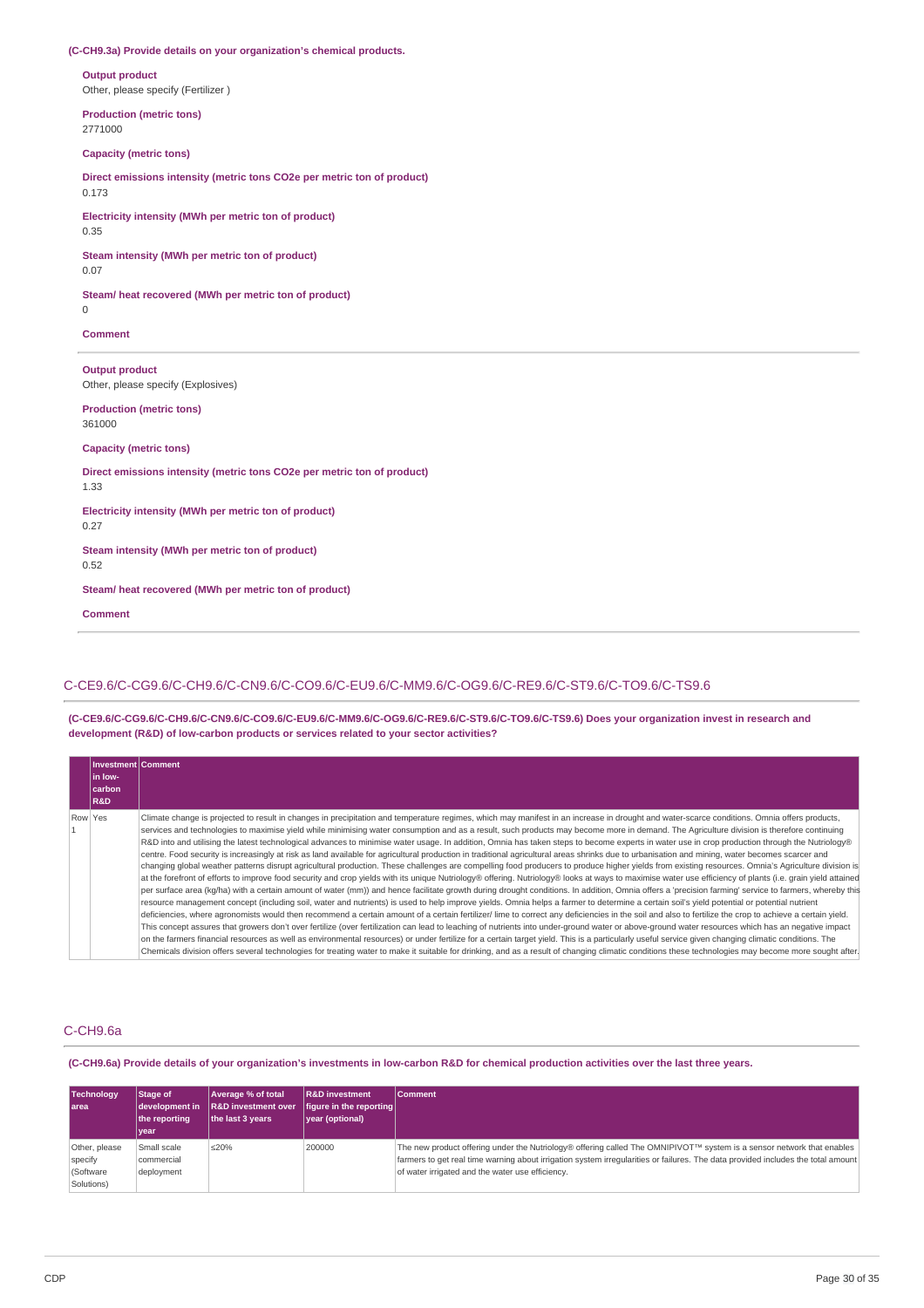## C10.1

**(C10.1) Indicate the verification/assurance status that applies to your reported emissions.**

|                                          | Verification/assurance status                          |
|------------------------------------------|--------------------------------------------------------|
| Scope 1                                  | Third-party verification or assurance process in place |
| Scope 2 (location-based or market-based) | Third-party verification or assurance process in place |
| Scope 3                                  | No third-party verification or assurance               |

# C10.1a

(C10.1a) Provide further details of the verification/assurance undertaken for your Scope 1 emissions, and attach the relevant statements.

**Verification or assurance cycle in place**

Annual process

**Status in the current reporting year** Complete

**Type of verification or assurance** Moderate assurance

**Attach the statement** omnia-iar-2020-mediumres (1).pdf Omnia Assurance Statement - 31 July 2020 (CDP).pdf

**Page/ section reference** Statement attached. Integrated Annual Report. Page 132- 134

**Relevant standard** AA1000AS

**Proportion of reported emissions verified (%)** 100

# C10.1b

(C10.1b) Provide further details of the verification/assurance undertaken for your Scope 2 emissions and attach the relevant statements.

**Scope 2 approach** Scope 2 location-based

**Verification or assurance cycle in place** Annual process

**Status in the current reporting year** Complete

**Type of verification or assurance** Moderate assurance

**Attach the statement** omnia-iar-2020-mediumres (1).pdf

Omnia Assurance Statement - 31 July 2020 (CDP).pdf

**Page/ section reference** Integrated Annual Report. Page 132- 134

**Relevant standard** AA1000AS

**Proportion of reported emissions verified (%)** 100

# C10.2

(C10.2) Do you verify any climate-related information reported in your CDP disclosure other than the emissions figures reported in C6.1, C6.3, and C6.5? No, but we are actively considering verifying within the next two years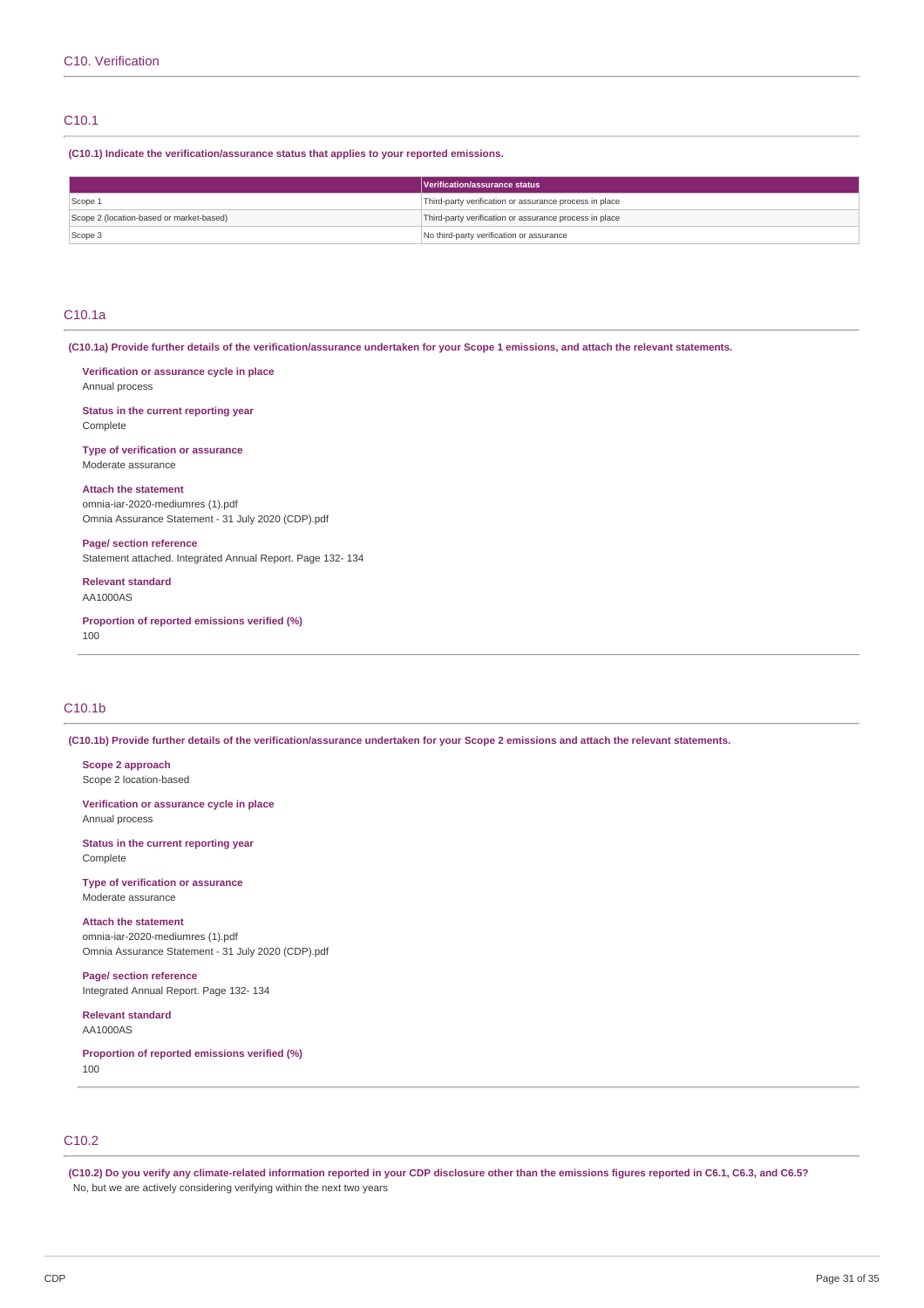# C<sub>11</sub>1

(C11.1) Are any of your operations or activities regulated by a carbon pricing system (i.e. ETS, Cap & Trade or Carbon Tax)? Yes

# C11.1a

**(C11.1a) Select the carbon pricing regulation(s) which impacts your operations.** South Africa carbon tax

# C11.1c

**(C11.1c) Complete the following table for each of the tax systems you are regulated by.**

#### **South Africa carbon tax**

**Period start date** July 1 2019

**Period end date** December 31 2019

**% of total Scope 1 emissions covered by tax**

75

**Total cost of tax paid** 4000000

### **Comment**

The scope 1 emissions from mobile combusted fuels is excluded from the South African Carbon tax. The Tax is only applicable South African Scope 1 emissions hence the 75% coverage. The tax has not been paid as yet, a three-month deferral for filing and first payment of carbon tax liabilities was declared due to COVID 19. The filing and payment date was delayed to 31 October 2020.

# C11.1d

#### (C11.1d) What is your strategy for complying with the systems you are regulated by or anticipate being regulated by?

The introduction of the carbon tax in South Africa in July 2019 has resulted in our South African operations being regulated by a carbon pricing system . To ensure compliance, we monitor all developments with regards to this carbon tax and provide input where we feel necessary. We ensure compliance through the annual formal risk identification process. We will continue to reduce our emissions to reduce the impact of a carbon tax. The implementation of the two CDM projects, Omnia has reduced its N2O emissions by 90%. Omnia has continued with these CDM projects despite the fact that the price and market for CERs has reduced significantly making the business case for the projects very unattractive. However, Omnia recognises that the projects reduce its Scope 1 emissions and hence the potential carbon tax liability the company may face. By continuing with our CDM projects we have significantly reduced our carbon tax liability. Based on our emissions in the reporting period, our current carbon tax liability (based on our Scope 1 emissions) is estimated at approximately R 4 million, this amount could have been significantly less if it was not for the failing catalyst at the abatement facility . However, if we had not continued with our CDM projects this year, our liability would have been as high as R31 million. The board approved the capital of R79 Million required for the replacement of the catalysts at both abatement facilities, the project was completed in April 2020. With the enactment of the Carbon tax, other carbon offset mechanisms have been developed in South Africa such as the Carbon Offset Administration System (COAS) will be managed by the Department of Mineral Resources and Energy (DMRE) and this will allow project developers to submit project applications and emitters to surrender offsets against their carbon tax obligations. Omnia is considering converting existing CERs and registering on the South African based COAS for offsets.

## C<sub>11.2</sub>

**(C11.2) Has your organization originated or purchased any project-based carbon credits within the reporting period?** No

### C<sub>11</sub>.3

**(C11.3) Does your organization use an internal price on carbon?** No, and we do not currently anticipate doing so in the next two years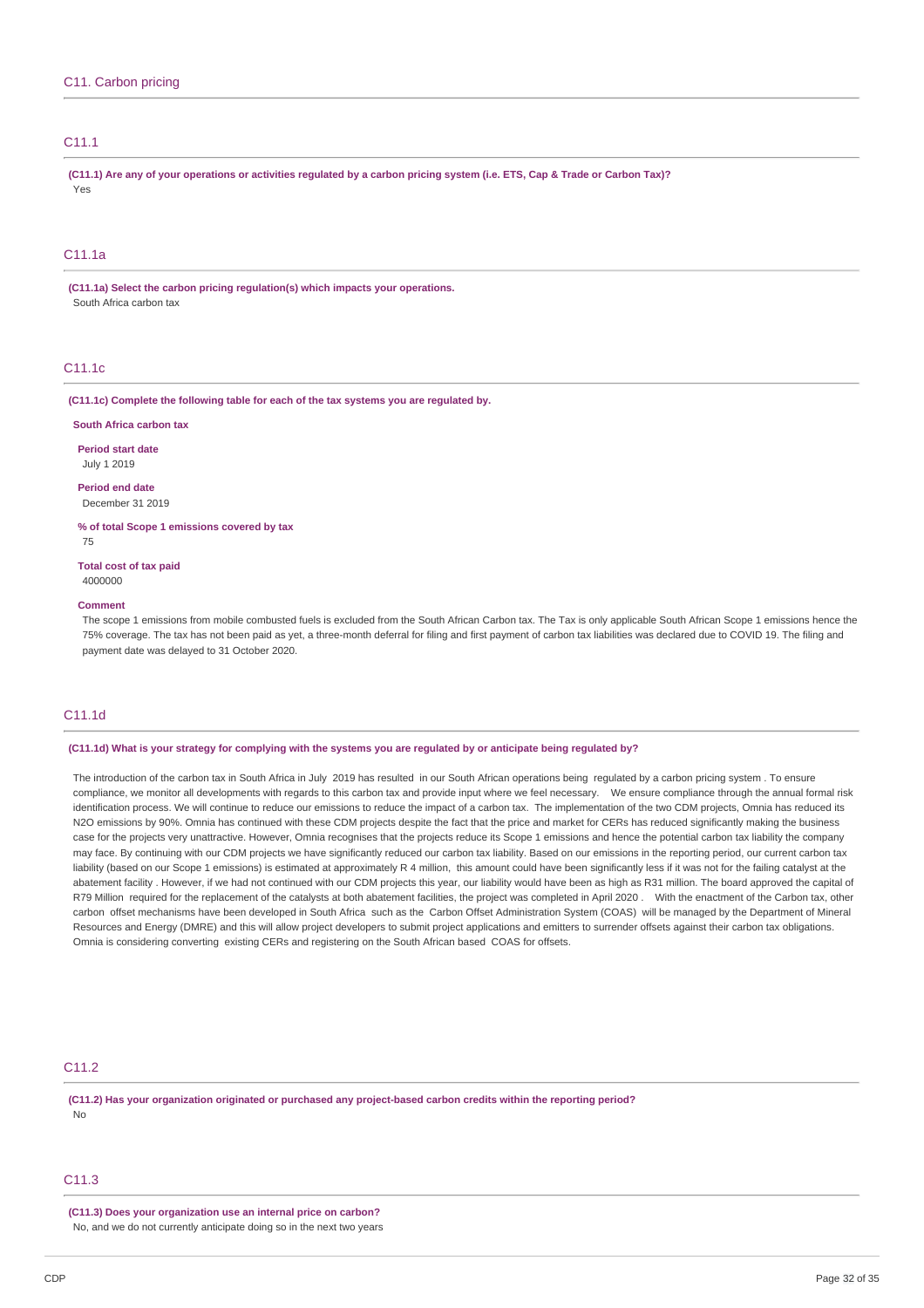# C12.1

**(C12.1) Do you engage with your value chain on climate-related issues?**

Yes, our suppliers

Yes, our customers

# C12.1a

**(C12.1a) Provide details of your climate-related supplier engagement strategy.**

#### **Type of engagement**

**Details of engagement**

Information collection (understanding supplier behavior)

Collect climate change and carbon information at least annually from suppliers

**% of suppliers by number**

25

**% total procurement spend (direct and indirect)**

70

**% of supplier-related Scope 3 emissions as reported in C6.5**

30

#### **Rationale for the coverage of your engagement**

It is important for Omnia to maintain a supply chain which has a commitment to sustainable development. In the previous reporting year, Omnia began screening and monitoring the compliance of its suppliers in terms of sustainability, including climate change. The Group submitted a questionnaire to its top 90 suppliers (selected by Rand spent) to self-evaluate themselves against these issues. Our top suppliers by Rand value were chosen as a starting point as they represent our top tier of important suppliers. Currently, suppliers are not necessarily incentivized to report this information as Omnia has just started the supplier engagement process.

#### **Impact of engagement, including measures of success**

Suppliers were asked about the measurement and reporting of climate-related issues as well as risks and opportunities. The information that the suppliers provided was used to understand whether the suppliers have adequate measures to address sustainability risks, including those related to water and climate change. The information was consolidated and presented to the procurement teams to demonstrate to what extent suppliers are managing sustainability. The next steps will be to engage with the suppliers more formally. In addition, Omnia has now developed a supplier code of conduct which sets out the minimum requirements for our suppliers to comply with, including those related to the environment. Success will be measured by how well our suppliers comply with our supplier code of conduct

#### **Comment**

# C12.1b

**(C12.1b) Give details of your climate-related engagement strategy with your customers.**

**Type of engagement** Education/information sharing

## **Details of engagement**

Run an engagement campaign to education customers about your climate change performance and strategy

**% of customers by number**

40

# **% of customer - related Scope 3 emissions as reported in C6.5**

30

# **Portfolio coverage (total or outstanding)**

<Not Applicable>

## **Please explain the rationale for selecting this group of customers and scope of engagement**

The Agriculture division, through its Omnia Nutriology® model, has a full plan to support the pillars of modern, sustainable agriculture. This entails the use of a large team of agronomic specialists supported by competent technological services. This division, among other things, advises their customers (farmers) on good farming practices to conserve water and prevent soil erosion. This is done through one-on-one engagement and training throughout the year.

## **Impact of engagement, including measures of success**

This strategy is yielding benefits as it allows Omnia's customers to reduce their water use and costs with higher crop yields, which is used as the measure of success.

# C12.3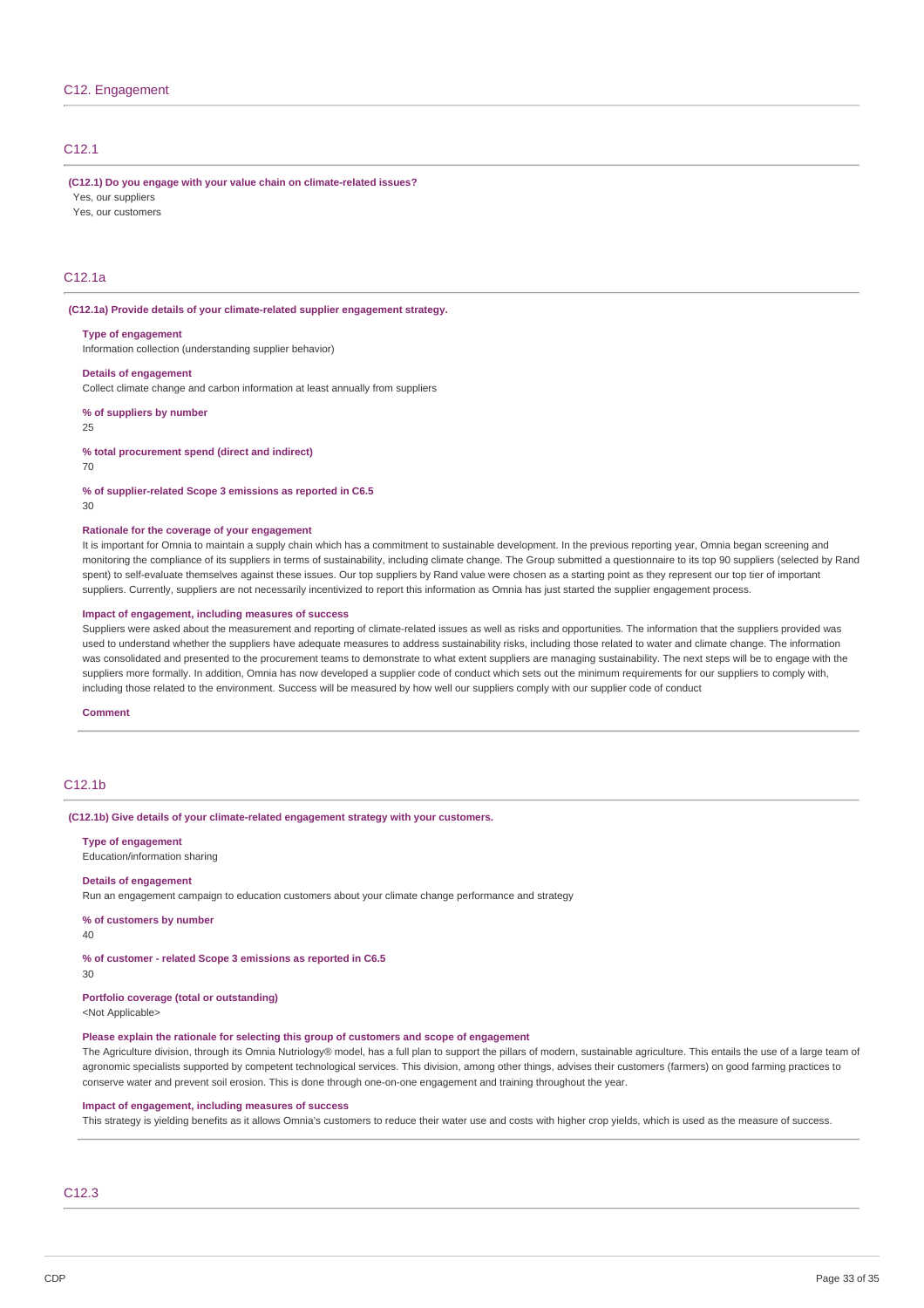Trade associations

# C12.3a

## **(C12.3a) On what issues have you been engaging directly with policy makers?**

| legislation position | Focus of Corporate Details of engagement                                                                                                                                                                                                                                                                                                                                                                                                                                                                                                                                                                                                                                        | <b>Proposed legislative solution</b>                                                                                                                                                                                                                                                                                                                                                                                                                                                                                                                                                                                                                                                                                                                                                                                                                                                                                                                                                                                                   |
|----------------------|---------------------------------------------------------------------------------------------------------------------------------------------------------------------------------------------------------------------------------------------------------------------------------------------------------------------------------------------------------------------------------------------------------------------------------------------------------------------------------------------------------------------------------------------------------------------------------------------------------------------------------------------------------------------------------|----------------------------------------------------------------------------------------------------------------------------------------------------------------------------------------------------------------------------------------------------------------------------------------------------------------------------------------------------------------------------------------------------------------------------------------------------------------------------------------------------------------------------------------------------------------------------------------------------------------------------------------------------------------------------------------------------------------------------------------------------------------------------------------------------------------------------------------------------------------------------------------------------------------------------------------------------------------------------------------------------------------------------------------|
| Carbon tax Support   | Omnia works continually in close cooperation with the Chemical and Allied<br>with major   Industries Association (CAIA) and Business Unity South Africa (BUSA), on<br>exceptions initiatives to assist in the formulation of numerous new laws and regulations,<br>including the carbon tax. Omnia engages directly through focus groups,<br>stakeholder workshops and networking sessions, and indirectly through CAIA. For<br>example, Omnia engaged directly on the South African carbon tax through the<br>Davis Tax Commission and the National Treasury as well as with the DEA on the<br>carbon budget process. The nature of the engagement is tailored to the specific | Omnia is committed to transitioning to a lower carbon, more climate resilient economy and has made<br>efforts within the business to reduce the Group's contribution to global climate change. Omnia believes<br>that the success of requlatory instruments is based on effective coordination between Government<br>Departments and the assurance that the initiatives create a balanced business environment for both<br>local and international organisations. Omnia will continue to lobby for a regulatory regime that is aimed<br>at curbing greenhouse gas emissions within a constructive business environment. A critical factor that<br>needs to be considered is whether the carbon tax and carbon budget can co-exist within the same<br>regime. The current tax or budget design also does not make provision for recognition of early<br>needs of the policy debate at a specific time. Omnia also provides comment directly implementation of mitigation measures which were undertaken in the absence of any statutory |
|                      | on draft policy and regulations.                                                                                                                                                                                                                                                                                                                                                                                                                                                                                                                                                                                                                                                | requirements.                                                                                                                                                                                                                                                                                                                                                                                                                                                                                                                                                                                                                                                                                                                                                                                                                                                                                                                                                                                                                          |

# C12.3b

**(C12.3b) Are you on the board of any trade associations or do you provide funding beyond membership?** Yes

#### C12.3c

### (C12.3c) Enter the details of those trade associations that are likely to take a position on climate change legislation.

**Trade association**

Chemical and Allied Industries' Association (CAIA).

#### **Is your position on climate change consistent with theirs?** Consistent

#### **Please explain the trade association's position**

CAIA is opposed to the imposition of a carbon tax in South Africa. They are of the view that 'significant mitigation has already been achieved at significant investment without economic and/or regulatory instruments being applied' and that taxing the industry is not necessary and needs to be more carefully considered.

#### **How have you influenced, or are you attempting to influence their position?**

Omnia plays an active role in developing and implementing the global chemical industry's Responsible Care® initiatives. The Group participates in working groups of the European Chemical Industries' Council (CEFIC), BUSA and CAIA. Omnia is of the view that there are still many aspects that require clarification before the full impact can be understood (see response to 'proposed legislative solution' above). Omnia's views are put forward through regular engagement with CAIA.

## C12.3f

(C12.3f) What processes do you have in place to ensure that all of your direct and indirect activities that influence policy are consistent with your overall climate **change strategy?**

Omnia's strategy is set at a Group level. As a result, all individual climate change initiatives are channelled through Group Management to ensure that there is consistency. Everything that Omnia sends to CAIA first goes through the Group CEO so that he has oversight. The Group's Group Executive: Sustainability coordinates and manages the climate change strategy, and everything is also channelled through the risk management committee, comprising of the Managing Directors of the three divisions.

# $C12A$